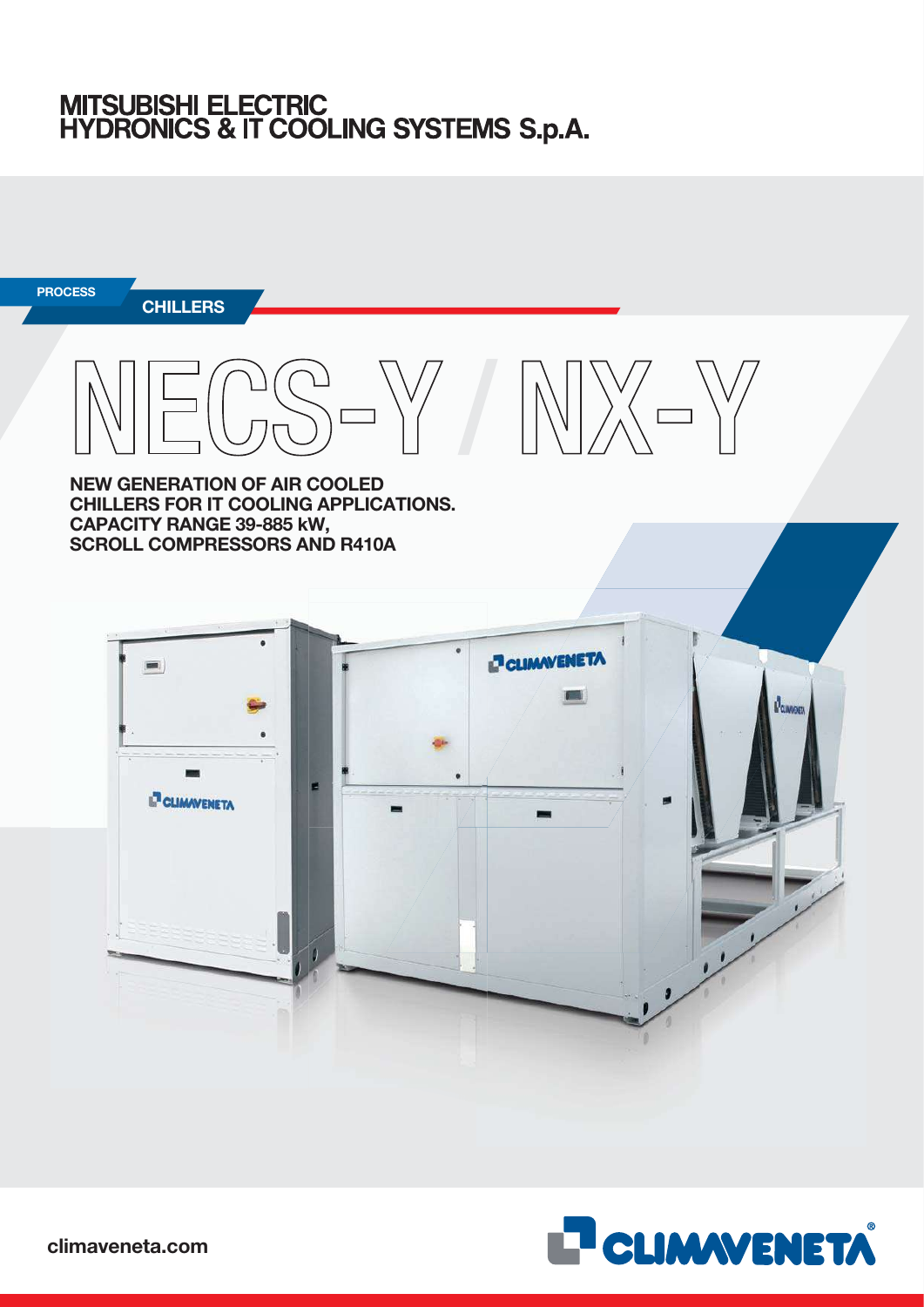

 $\overline{C}$ E

**RTIF** 

**ORMAI** 

 $E E$ 

а



## **Air source chillers for outdoor installation installatio from 39 to 885 kW**

Outdoor unit for the production of chilled water with hermetic rotary scroll compressors, eco-friendly refrigerant R410A, axial-flow fans, plate or shell & tube heat exchangers and electronic expansion valve.

### **THE PERFECT SOLUTION FOR PROCESS COOLING**

In industrial processes a certain amount of heat is produced due to friction or process heating. Chillers employed in industrial applications remove this heat and through extremely reliable components they maintain appropriate temperature levels 24 hours a day, seven days a week.

The range consists of 4 versions from 2 to 8 compressors in single-circuit or multi-circuit configuration.

## **PROCESS COOLING APPLICATIONS**

- **Food industry**, where special attention is paid to safeguarding all the organoleptic properties of the products.
- **Chemical and Pharmaceutical**, during crystallization at low temperature or liquid cooling after sterilization.
- D**Printing industry**, removing the heat generated by the friction of the printing rollers and cooling down the paper after it comes out of the ink drying ovens.
- **Plastics**, controlling the temperature of the molding process.
- **Winery**, keeping cooling in the fermentation stage.

## **Cooling dependability and extended lifetime**

Designed for continuous operation, NX-Y and NECS-Y ranges meet the needs of the uninterruptible industry. Devoted devices and functions maximize the unit's uptime even in case of emergency circumstances.

## **Reduced operating costs**

Each component of NX-Y and NECS-Y ranges has been selected to ensure long life cycle and keep performance unchanged over time. This leads to reduced maintenance costs and higher energy saving throughout the whole unit's lifetime.

#### **VERSIONS**

| NX-Y          | 0152P-0812P   | 39,2-227 kW | 39,2 |                             | 227 |       |     |     |     |     |     |     |
|---------------|---------------|-------------|------|-----------------------------|-----|-------|-----|-----|-----|-----|-----|-----|
| NX-Y          | 0614P-1214P   | 159-327 kW  |      | $159$ $\blacktriangleright$ |     | ◀ 327 |     |     |     |     |     |     |
| NX-Y          | 0614T-1214T   | 159-352 kW  |      | 159                         |     |       | 352 |     |     |     |     |     |
| <b>NECS-Y</b> | $0202T-0612T$ | 47.8-159 kW | 47,8 |                             | 159 |       |     |     |     |     |     |     |
| <b>NECS-Y</b> | 1314-3218     | 334-885 kW  |      |                             |     | 334   |     |     |     |     |     | 885 |
|               |               |             |      | 100                         | 200 | 300   | 400 | 500 | 600 | 700 | 800 | 900 |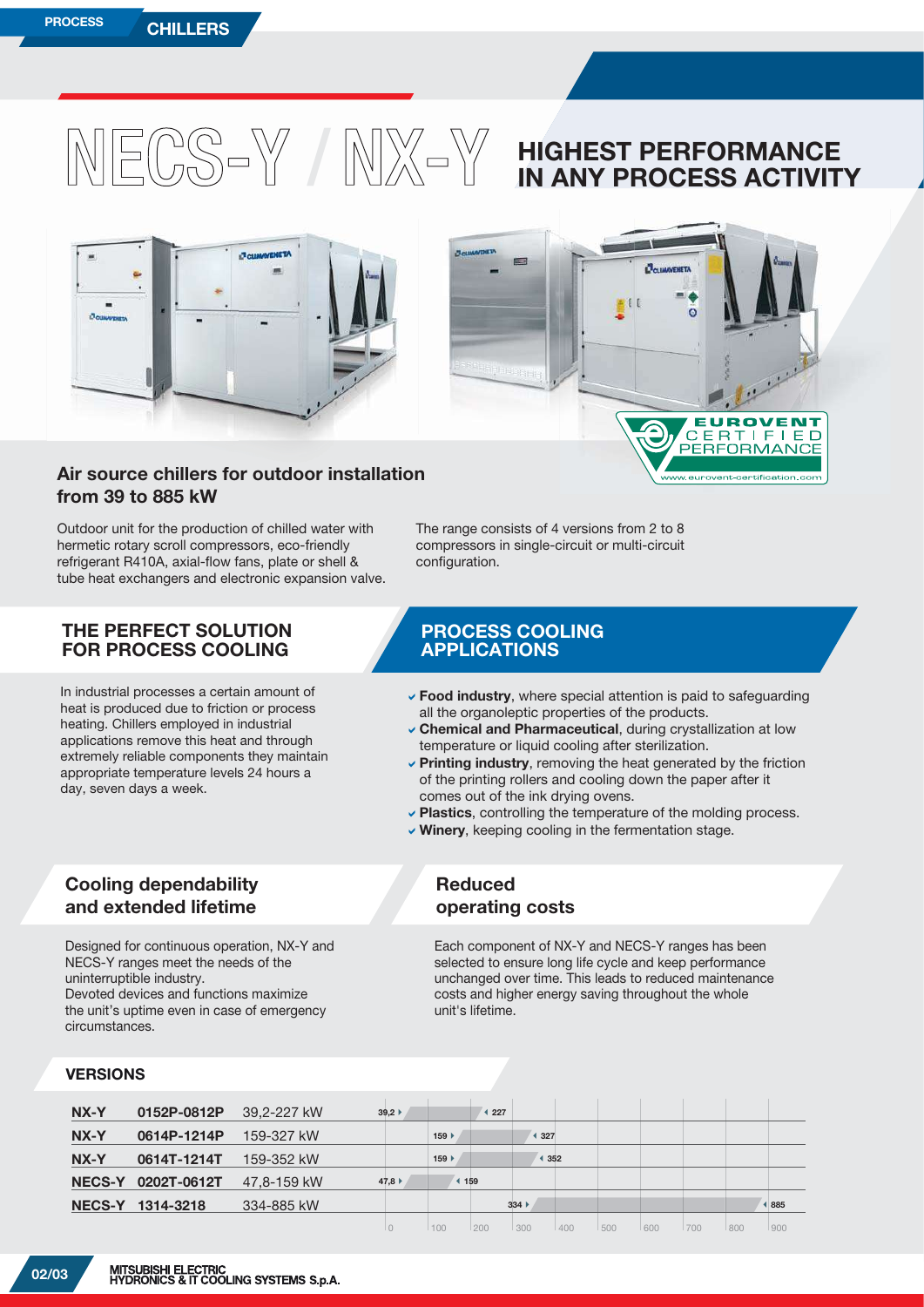**Maximum reliability, production of the cooling energy by using multi-circuit and multi-compressor systems, unbeatable energy efficiency, system simplification: these are the advantages of the NX-Y and NECS-Y ranges.**



## **HIGHEST ENERGY EFFICIENCY**

When energy efficiency is key, Climaveneta NX-Y/CA represents the best solution in terms of top level performance. With Eurovent class A EER values, calculated on the basis of the restrictive European standard EN14511, NX-Y/CA ensures the highest efficiency values in its category.

NX-Y/CA also features three different versions with regards to sound emissions. In addition to the standard version, two further versions can be selected, LN-CA and SL-CA, which reduce noise by up to 10dB(A) while maintaining the same energy efficiency class.



## **MAXIMUM RELIABILITY**

Unit with multi-circuit chilling section (two to four, depending on the size) designed to ensure maximum efficiency both at full load and part loads, which assures uninterrupted service in the event one out of the two circuits is distrupted.

The number of compressors also ensures an accurate multi-step management of the cooling capacity provided by each unit in order to precisely meet the most demanding needs of the industrial applications.

## **ABSOLUTE INTEGRABILITY**



## **LOWEST ENVIRONMENTAL IMPACT**

The new NX-Y range uses microchannel aluminum condenser coils on all units.

This means less refrigerant is needed compared to traditional copper coils, ensuring the lowest possible ratio between the refrigerant volume and the cooling capacity delivered, making this product range unique in its reference market.

The result is the ability to provide high cooling capacity units while completely respecting the environment.



## **EXTRA DURABILITY**

Particular attention has been paid to the unit's intensive use (24/7) and long-lasting operation.

Top-quality components and dedicated features such as Fast Restart or the Double power supply are key for an uninterruptible operation of the chiller under any unexpected circumstance.



The availability of pumps and built-in water tanks reduce installation activities. The integrated hydronic module incorporates all the hydraulic components, thus optimizing installation space, time, and costs. All the units can be equipped with a multi-circuit shell and tube heat exchanger, designed and manufactured internally, with low pressure drops, ideal for use with particularly hard water or for serving indoor units.

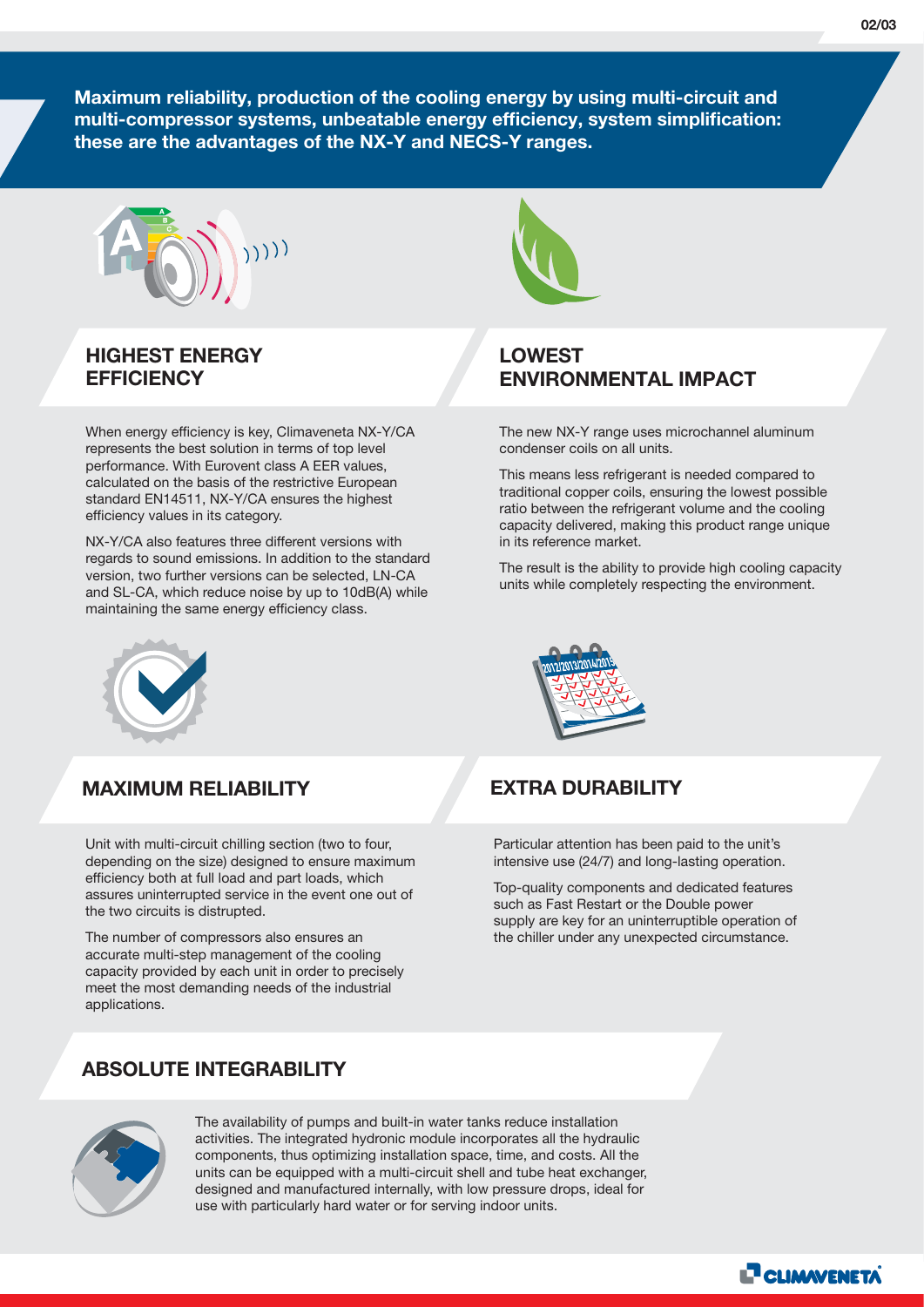## **TECHNOLOGICAL CHOICES**



## **FULL-ALUMINUM COIL**

The new NX-Y range uses microchannel aluminum condenser coils on all units. This means less refrigerant is needed compared to traditional copper coils, ensuring the lowest possible ratio between refrigerant volume and cooling capacity. Better resistance to corrosion is a key feature of this coil, ensuring a longer unit life cycle.

The reduction in weight achieved by using this technology also means the units can be handled more easily and safely, thus overcoming specific construction restrictions or limits in the positioning and installation of the unit.



## **BUILT-IN HYDRONIC MODULE**

The integrated hydronic module incorporates all the hydraulic components, thus optimizing installation space, time and costs.

On all versions it is possible to select single or twin pumps suitable for low and high pressure according to the installation needs.

All the units can be equipped with a multi-circuit shell and tube heat exchanger, designed and manufactured internally in order to serve indoor units.

The shell and tube exchanger can achieve the highest flexibility during the unit installation, keeping the efficiency at the maximum level.

## **EXCELLENCE IN RESULTS**

#### **Compliance with the strictest European standards**

The distinguishing feature of the new NX-Y units regards the calculation methods used to define the energy efficiency values. These values are now not only based on the capacity delivered and power consumed by the unit, but also taking into account heat exchanger pressure drop, or the available pressure head if the unit is installed with pumps, as required by European standard EN14511. In this way, energy efficiency is no longer an index for evaluating the unit alone, but rather extends the assessment by considering the unit within the system, consequently taking into account the energy required to pump the refrigerant or heat carrier fluid used in the system.



**All NECS-Y units, as well as the complete range of Climaveneta air cooled liquid chillers up to 1.500 kW, are certified by the Eurovent program for units with capacities over 600kW. Climaveneta brand products are among the few units which participate in this non compulsory certification program.**

This is consistent with Climaveneta's commitment for transparency as the best guarantee of quality and reliability for our partners and customers.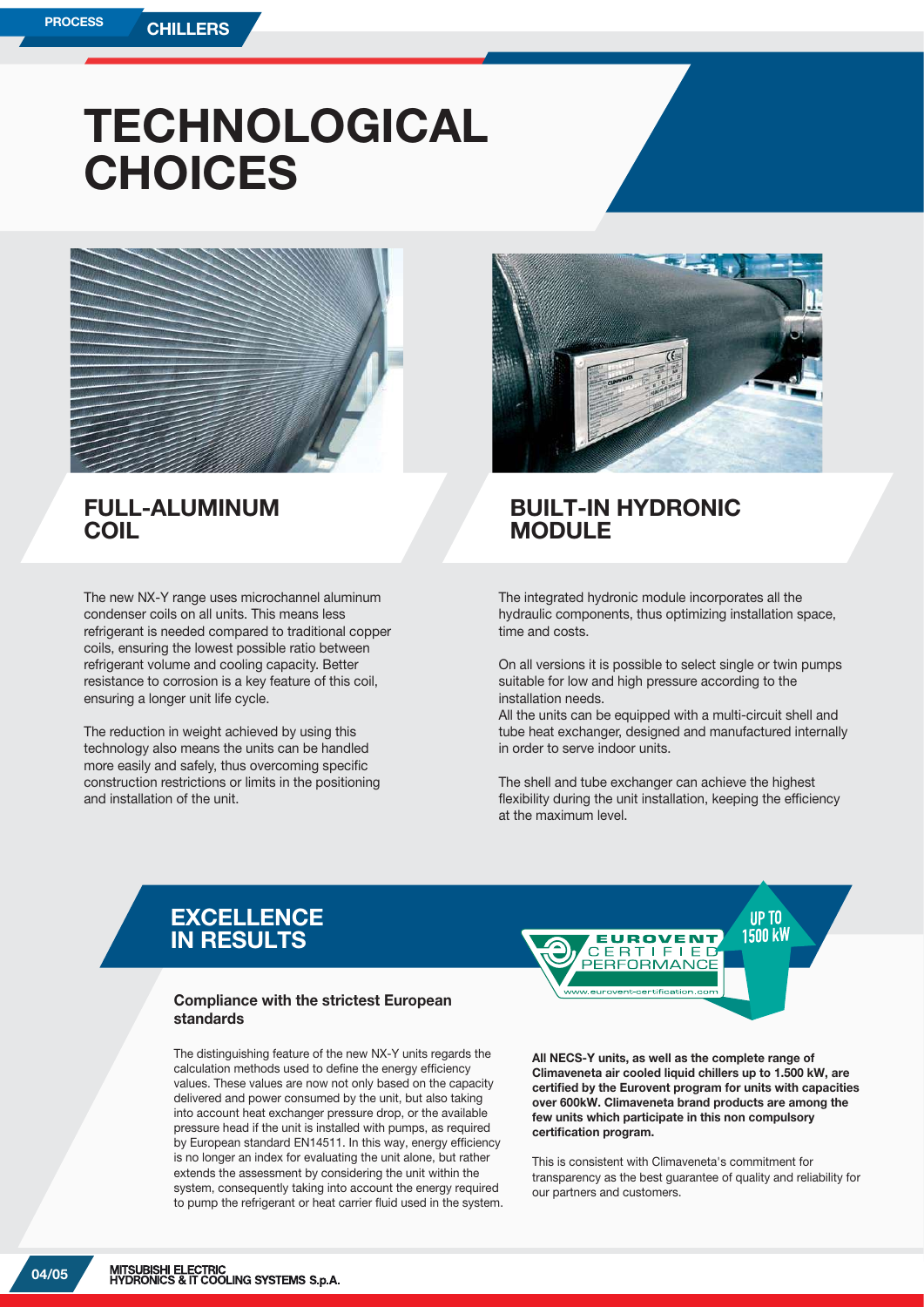

## **ADVANCED CONTROL SYSTEM**

The W3000 control unit with liquid crystal display (LCD) is fitted on all the units with a multi-language user interface, available as remote key pad for a remote connection up to 500 metres.

The Internal Clock manages a weekly schedule organised into time bands in order to optimise unit performance in IT applications units work 24/7.

Up to 10 daily time bands can be associated with different operating setpoints.

Supervision can be easily developed

via proprietary devices or the integration in third party systems by means of the most common protocols as ModBus, Bacnet and Echelon LonWorks.

## **ELECTRONIC EXPANSION VALVE**

The use of the electronic expansion valve extends the operating conditions even with external temperature seasonal limits.

All the models of the NX-Y/CA high efficiency version and NECS-Y with a cooling capacity over 350kW make use of electronic valves as standard, for all sizes.

This component brings significant benefits, especially with variable loads and different outdoor climate conditions.

In these specific cases it is possible to make the system independent of continuous calibrations, thus adapting the process to different load conditions in a completely autonomous mode.

#### **Three sound emission levels**

NX-Y range features three different sound emission levels for each energy class. This means the best unit can be identified according to its requirements that depends on where the system will be installed and what the application is.<br> $K$ : liquid chiller with standard efficiency, compact version liquid chiller with standard efficiency, compact version

**LN-K:** liquid chiller with standard efficiency, compact and low-noise version

**SL-K:** liquid chiller with standard efficiency, compact and super low-noise version **CA:** high efficiency liquid chiller, compact version

**LN-CA:** high efficiency liquid chiller, compact and low-noise version **SL-CA:** high efficiency liquid chiller, compact and super low-noise version With the new NX-Y liquid chillers there are no more compromises when choosing the features, high efficiency and low noise can exist side-by-side without having to relinquish one or the other.

#### **Extended operating limits**

The full range of Climaveneta liquid chillers can operate in the most extreme environmental conditions. All sizes and versions can work at full load up to +46°C outdoor temperature, always ensuring premium levels of energy performance. In addition, the high

efficiency CA versions are able to operate in these conditions even in low-noise mode, finding their natural position in urban centres where the most restrictive environmental constraints in terms of noise occur. The new units are also able to ensure leaving water temperatures down to -12°C and, with certain precautions for the very low outdoor temperature, this range represent the ideal solution for most demanding IT Cooling processes.





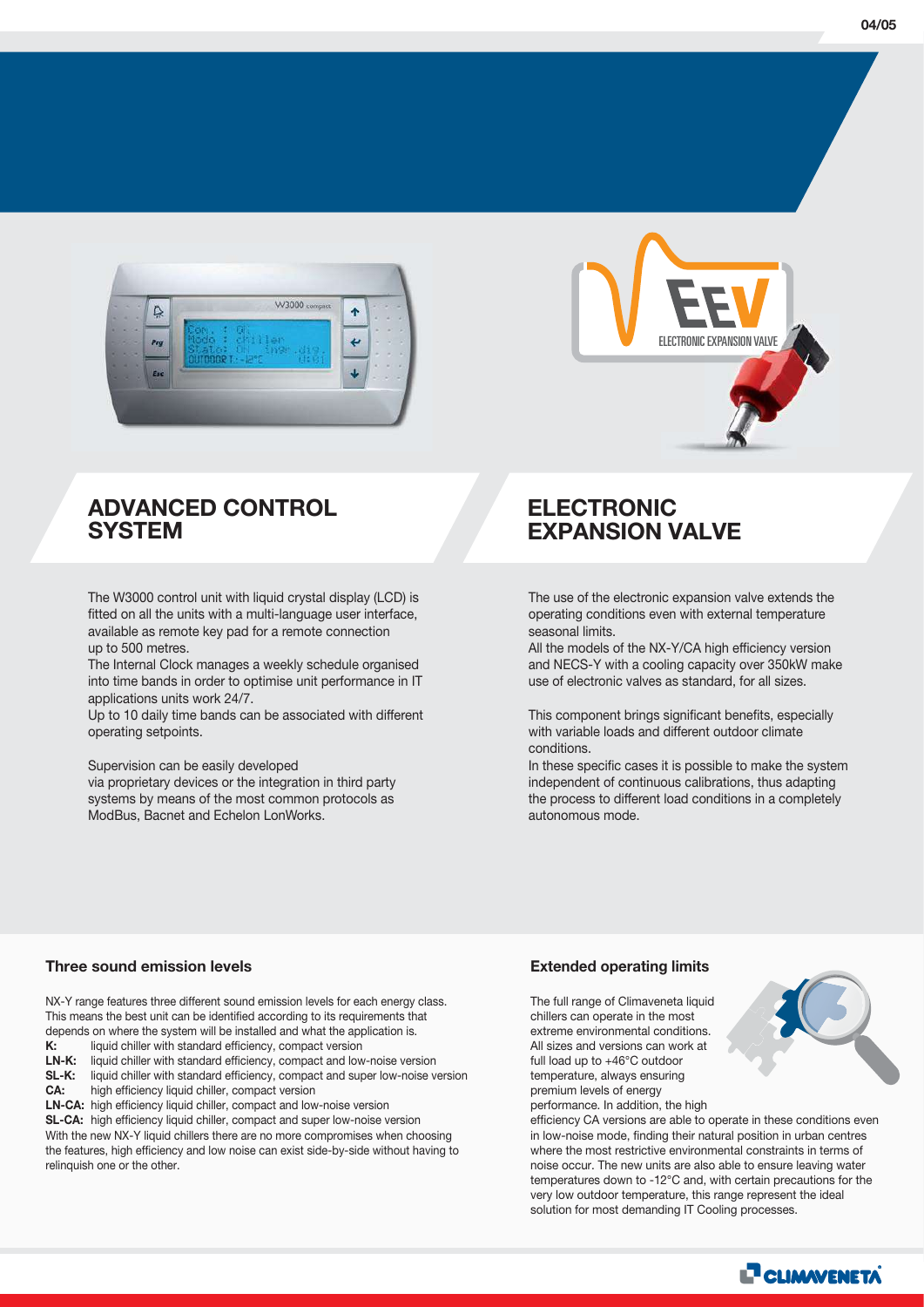

| $NX-Y/K$                                           |        |             | 0152P              | 0182P          | 0202P          | 0252P          | 0262P          | 0302P          | 0352P          |
|----------------------------------------------------|--------|-------------|--------------------|----------------|----------------|----------------|----------------|----------------|----------------|
| Power supply                                       |        |             | V/ph/Hz 400/3+N/50 | $400/3 + N/50$ | $400/3 + N/50$ | $400/3 + N/50$ | 400/3+N/50     | 400/3+N/50     | $400/3 + N/50$ |
| <b>PERFORMANCE</b>                                 |        |             |                    |                |                |                |                |                |                |
| <b>COOLING ONLY (GROSS VALUE)</b>                  |        |             |                    |                |                |                |                |                |                |
| Cooling capacity                                   | (1)    | kW          | 39,2               | 44,3           | 51,9           | 58,9           | 65,0           | 77,6           | 88.5           |
| Total power input                                  | (1)    | kW          | 13,5               | 15,6           | 18,1           | 20,5           | 23,5           | 26,8           | 31,3           |
| <b>EER</b>                                         | (1)    | kW/kW       | 2,90               | 2,84           | 2,87           | 2,87           | 2,77           | 2,90           | 2,83           |
| <b>ESEER</b>                                       | (1)    | kW/kW       | 4,41               | 4,37           | 4,41           | 4,39           | 4,33           | 4,23           | 4,41           |
| <b>COOLING ONLY (EN14511 VALUE)</b>                |        |             |                    |                |                |                |                |                |                |
| Cooling capacity                                   | (1)(2) | kW          | 39,0               | 44,0           | 51,6           | 58,6           | 64,7           | 77,2           | 87,9           |
| <b>EER</b>                                         | (1)(2) | kW/kW       | 2,83               | 2,78           | 2,80           | 2,82           | 2,71           | 2,84           | 2,76           |
| <b>ESEER</b>                                       | (1)(2) | kW/kW       | 4,19               | 4,15           | 4,20           | 4,20           | 4,17           | 4,06           | 4,16           |
| Cooling energy class                               |        |             | C                  | C              | C              | C              | C              | C              | $\mathsf{C}$   |
| <b>ENERGY EFFICIENCY</b>                           |        |             |                    |                |                |                |                |                |                |
| SEASONAL EFFICIENCY IN COOLING (Reg. EU 2016/2281) |        |             |                    |                |                |                |                |                |                |
| Process refrigeration at high temperature          |        |             |                    |                |                |                |                |                |                |
| Prated,c                                           | (7)    | kW          | 39.0               | 44.0           | 51,6           | 58,6           | 64.7           | 77,2           | 87.9           |
| <b>SEPR HT</b>                                     | (7)(9) |             | 5,39               | 5,41           | 5,37           | 5,32           | 5,29           | 5,19           | 5,12           |
| SEASONAL EFFICIENCY IN COOLING (Reg. EU 2015/1095) |        |             |                    |                |                |                |                |                |                |
| Process refrigeration at medium temperature        |        |             |                    |                |                |                |                |                |                |
| Prated,c                                           | (8)    | kW          | 20,5               | 23,7           | 27,7           | 31,3           | 35,8           | 42,3           | 48,4           |
| <b>SEPR MT</b>                                     | (8)(9) |             | 3,55               | 3,42           | 3,56           | 3,53           | 3,61           | 3,38           | 3,43           |
| <b>EXCHANGERS</b>                                  |        |             |                    |                |                |                |                |                |                |
| <b>HEAT EXCHANGER USER SIDE IN REFRIGERATION</b>   |        |             |                    |                |                |                |                |                |                |
| Water flow                                         | (1)    | $\sqrt{s}$  | 1,88               | 2,12           | 2,48           | 2,82           | 3,11           | 3,71           | 4,23           |
| Pressure drop                                      | (1)    | kPa         | 36,3               | 34,1           | 36,3           | 33,4           | 33,2           | 33,9           | 54,1           |
| <b>REFRIGERANT CIRCUIT</b>                         |        |             |                    |                |                |                |                |                |                |
| Compressors nr.                                    |        | $N^{\circ}$ | $\overline{2}$     | $\overline{2}$ | $\overline{2}$ | $\overline{2}$ | $\overline{2}$ | $\overline{2}$ | $\overline{2}$ |
| No. Circuits                                       |        | $N^{\circ}$ | $\mathbf{1}$       | $\mathbf{1}$   | $\mathbf{1}$   | $\mathbf{1}$   | $\overline{1}$ | $\mathbf{1}$   | $\mathbf{1}$   |
| Refrigerant charge                                 |        | kg          | 5,60               | 6,00           | 6,30           | 7,30           | 7,80           | 8,80           | 9,90           |
| <b>NOISE LEVEL</b>                                 |        |             |                    |                |                |                |                |                |                |
| <b>Sound Pressure</b>                              | (3)    | dB(A)       | 51                 | 51             | 52             | 52             | 52             | 53             | 54             |
| Sound power level in cooling                       | (4)(5) | dB(A)       | 83                 | 83             | 84             | 84             | 84             | 85             | 86             |
| <b>SIZE AND WEIGHT</b>                             |        |             |                    |                |                |                |                |                |                |
| Α                                                  | (6)    | mm          | 1825               | 1825           | 1825           | 2395           | 2395           | 2395           | 2395           |
| B                                                  | (6)    | mm          | 1195               | 1195           | 1195           | 1195           | 1195           | 1195           | 1195           |
| H                                                  | (6)    | mm          | 1865               | 1865           | 1865           | 1865           | 1865           | 1865           | 1865           |
| Operating weight                                   | (6)    | kg          | 470                | 480            | 490            | 540            | 550            | 570            | 660            |

#### **Accessories:**

Ź

- Microchannel coils with e-coating protection
- Traditional coils with copper tubes and alluminium fins, also available with prepainted fins or Fin Guard Silver protective treatment.
- Copper-Copper heat exchanger coils
- Compressor power factor correction
- ▶ Soft start
- Compressor suction and discharge valves
- $\blacktriangleright$  High and low pressure gauges
- DVVF and DVV2F devices for low air temperature operation
- Hydronic group with possible storage tank
- Anti-intrusion grills



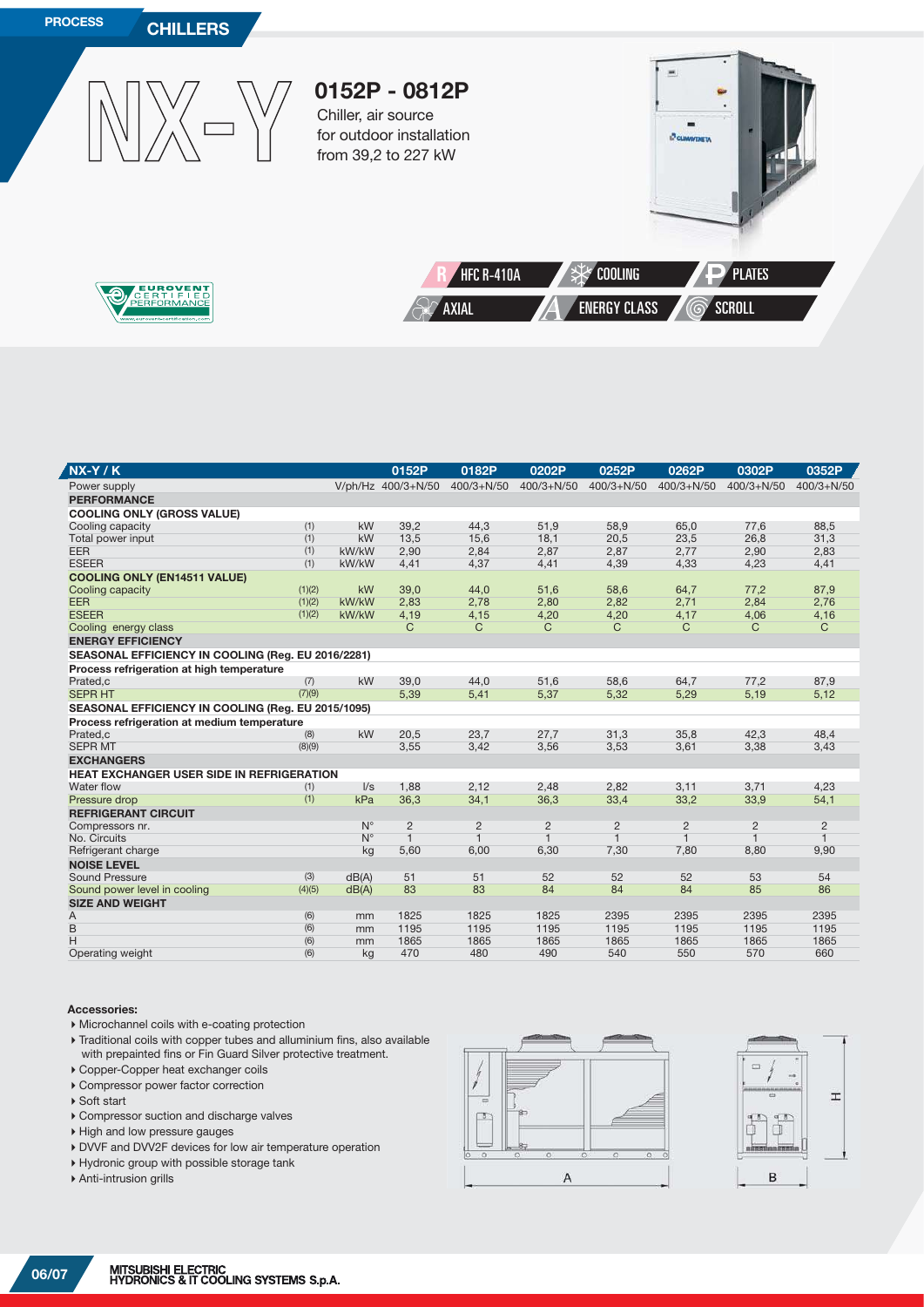| <b>NX-Y/K</b>                                                                                   |               |                            | 0402P                          | 0452P                          | 0502P                          | 0552P                          | 0602P                          | 0702P                          | 0802P                          |
|-------------------------------------------------------------------------------------------------|---------------|----------------------------|--------------------------------|--------------------------------|--------------------------------|--------------------------------|--------------------------------|--------------------------------|--------------------------------|
| Power supply                                                                                    |               | V/ph/Hz                    | 400/3/50                       | 400/3/50                       | 400/3/50                       | 400/3/50                       | 400/3/50                       | 400/3/50                       | 400/3/50                       |
| <b>PERFORMANCE</b>                                                                              |               |                            |                                |                                |                                |                                |                                |                                |                                |
| <b>COOLING ONLY (GROSS VALUE)</b><br>Cooling capacity                                           | (1)           | kW                         | 102                            | 114                            | 127                            | 144                            | 166                            | 189                            | 207                            |
| Total power input                                                                               | (1)           | kW                         | 35,4                           | 40,1                           | 44,9                           | 52,3                           | 57,7                           | 67,9                           | 77,9                           |
| <b>EER</b>                                                                                      | (1)           | kW/kW                      | 2,88                           | 2,86                           | 2,84                           | 2,76                           | 2,87                           | 2,79                           | 2,65                           |
| <b>ESEER</b>                                                                                    | (1)           | kW/kW                      | 4,04                           | 4,13                           | 4,13                           | 4,24                           | 4,08                           | 4,15                           | 3,89                           |
| <b>COOLING ONLY (EN14511 VALUE)</b><br>Cooling capacity                                         | (1)(2)        | kW                         | 101                            | 114                            | 127                            | 144                            | 165                            | 189                            | 206                            |
| <b>EER</b>                                                                                      | (1)(2)        | kW/kW                      | 2,82                           | 2,79                           | 2,78                           | 2,70                           | 2,82                           | 2,74                           | 2,60                           |
| <b>ESEER</b>                                                                                    | (1)(2)        | kW/kW                      | 3,86                           | 3,96                           | 3,95                           | 4,04                           | 3,92                           | 3,99                           | 3,74                           |
| Cooling energy class                                                                            |               |                            | C                              | C                              | C                              | C                              | C                              | C                              | D                              |
| <b>ENERGY EFFICIENCY</b>                                                                        |               |                            |                                |                                |                                |                                |                                |                                |                                |
| SEASONAL EFFICIENCY IN COOLING (Reg. EU 2016/2281)                                              |               |                            |                                |                                |                                |                                |                                |                                |                                |
| Process refrigeration at high temperature<br>Prated.c                                           | (7)           | kW                         | 101                            | 114                            | 127                            | 144                            | 165                            | 189                            | 206                            |
| <b>SEPR HT</b>                                                                                  | (7)(9)        |                            | 4,88                           | 4,90                           | 5,00                           | 4,94                           | 4,96                           | 4,85                           | 4,60                           |
| SEASONAL EFFICIENCY IN COOLING (Reg. EU 2015/1095)                                              |               |                            |                                |                                |                                |                                |                                |                                |                                |
| Process refrigeration at medium temperature                                                     |               |                            |                                |                                |                                |                                |                                |                                |                                |
| Prated,c                                                                                        | (8)           | kW                         | 54,5                           | 62,0                           | 69,9                           | 79,3                           | 89,4                           | 104                            | 116                            |
| <b>SEPR MT</b><br><b>EXCHANGERS</b>                                                             | (8)(9)        |                            | 3,15                           | 3,15                           | 3,23                           | 3,26                           | 3,26                           | 3,17                           | 2,99                           |
| HEAT EXCHANGER USER SIDE IN REFRIGERATION                                                       |               |                            |                                |                                |                                |                                |                                |                                |                                |
| Water flow                                                                                      | (1)           | $\sqrt{s}$                 | 4,88                           | 5,47                           | 6,09                           | 6,90                           | 7,92                           | 9,06                           | 9,88                           |
| Pressure drop                                                                                   | (1)           | kPa                        | 49,9                           | 51,3                           | 49,1                           | 52,1                           | 49,3                           | 49,8                           | 59,2                           |
| <b>REFRIGERANT CIRCUIT</b>                                                                      |               |                            |                                |                                |                                |                                |                                |                                |                                |
| Compressors nr.<br>No. Circuits                                                                 |               | $N^{\circ}$<br>$N^{\circ}$ | $\overline{c}$<br>$\mathbf{1}$ | $\overline{2}$<br>$\mathbf{1}$ | $\overline{2}$<br>$\mathbf{1}$ | $\overline{2}$<br>$\mathbf{1}$ | $\overline{c}$<br>$\mathbf{1}$ | $\overline{c}$<br>$\mathbf{1}$ | $\overline{2}$<br>$\mathbf{1}$ |
| Refrigerant charge                                                                              |               | kg                         | 11,1                           | 12,4                           | 13,2                           | 13,7                           | 15,4                           | 16,0                           | 16,5                           |
| <b>NOISE LEVEL</b>                                                                              |               |                            |                                |                                |                                |                                |                                |                                |                                |
| Sound Pressure                                                                                  | (3)           | dB(A)                      | 56                             | 56                             | 56                             | 57                             | 58                             | 58                             | 59                             |
| Sound power level in cooling                                                                    | (4)(5)        | dB(A)                      | 88                             | 88                             | 88                             | 89                             | 90                             | 90                             | 91                             |
| <b>SIZE AND WEIGHT</b><br>Α                                                                     | (6)           | mm                         | 2825                           | 2825                           | 2825                           | 3360                           | 3980                           | 3980                           | 3980                           |
| B                                                                                               | (6)           | mm                         | 1195                           | 1195                           | 1195                           | 1195                           | 1195                           | 1195                           | 1195                           |
| Η                                                                                               | (6)           | mm                         | 1980                           | 1980                           | 1980                           | 1980                           | 1980                           | 1980                           | 1980                           |
| Operating weight                                                                                | (6)           | kg                         | 830                            | 870                            | 900                            | 980                            | 1130                           | 1110                           | 1140                           |
|                                                                                                 |               |                            |                                |                                |                                |                                |                                |                                |                                |
|                                                                                                 |               |                            |                                |                                |                                |                                |                                |                                |                                |
| <b>NX-Y / LN-K</b>                                                                              |               |                            | 0152P                          | 0182P                          | 0202P                          | 0252P                          | 0262P                          | 0302P                          | 0352P                          |
| Power supply<br><b>PERFORMANCE</b>                                                              |               |                            | V/ph/Hz 400/3+N/50             | $400/3 + N/50$                 | 400/3+N/50 400/3+N/50          |                                | $400/3 + N/50$                 | 400/3+N/50                     | 400/3/50                       |
| <b>COOLING ONLY (GROSS VALUE)</b>                                                               |               |                            |                                |                                |                                |                                |                                |                                |                                |
| Cooling capacity                                                                                | (1)           | kW                         | 39,3                           | 44,3                           | 51,7                           | 58,8                           | 65,5                           | 74,7                           | 89,9                           |
| Total power input                                                                               | (1)           | kW                         | 13,6                           | 15,8                           | 18,5                           | 20,4                           | 23,2                           | 28,3                           | 31,1                           |
| <b>EER</b>                                                                                      | (1)           | kW/kW                      | 2,89                           | 2,80                           | 2,79                           | 2,88                           | 2,82                           | 2,64                           | 2,89                           |
| <b>ESEER</b><br><b>COOLING ONLY (EN14511 VALUE)</b>                                             | (1)           | kW/kW                      | 4,50                           | 4,44                           | 4,41                           | 4,38                           | 4,39                           | 4,22                           | 4,26                           |
| Cooling capacity                                                                                | (1)(2)        | kW                         | 39,1                           | 44,0                           | 51,4                           | 58,5                           | 65,2                           | 74,4                           | 89,3                           |
| EER                                                                                             | (1)(2)        | kW/kW                      | 2,82                           | 2,74                           | 2,73                           | 2,83                           | 2,77                           | 2,60                           | 2,82                           |
| <b>ESEER</b>                                                                                    | (1)(2)        | kW/kW                      | 4,28                           | 4,22                           | 4,20                           | 4,19                           | 4,21                           | 4,08                           | 4,01                           |
| Cooling energy class                                                                            |               |                            | C                              | C                              | C                              | C                              | C                              | D                              | C                              |
| <b>ENERGY EFFICIENCY</b>                                                                        |               |                            |                                |                                |                                |                                |                                |                                |                                |
| SEASONAL EFFICIENCY IN COOLING (Reg. EU 2016/2281)<br>Process refrigeration at high temperature |               |                            |                                |                                |                                |                                |                                |                                |                                |
| Prated.c                                                                                        | (7)           | kW                         | 39,1                           | 44,0                           | 51,4                           | 58,5                           | 65,2                           | 74,4                           | 89,3                           |
| <b>SEPR HT</b>                                                                                  | (7)(9)        |                            | 5,50                           | 5,47                           | 5,41                           | 5,29                           | 5,34                           | 5,18                           | 5,02                           |
| SEASONAL EFFICIENCY IN COOLING (Reg. EU 2015/1095)                                              |               |                            |                                |                                |                                |                                |                                |                                |                                |
| Process refrigeration at medium temperature                                                     |               |                            |                                |                                |                                |                                |                                |                                |                                |
| Prated,c<br><b>SEPR MT</b>                                                                      | (8)<br>(8)(9) | kW                         | 20,5<br>3,65                   | 23,9<br>3,51                   | 27,7<br>3,59                   | 31,2<br>3,52                   | 36,0<br>3,65                   | 41,2<br>3,48                   | 48,8<br>3,34                   |
| <b>EXCHANGERS</b>                                                                               |               |                            |                                |                                |                                |                                |                                |                                |                                |
| <b>HEAT EXCHANGER USER SIDE IN REFRIGERATION</b>                                                |               |                            |                                |                                |                                |                                |                                |                                |                                |
| Water flow                                                                                      | (1)           | $\sqrt{s}$                 | 1,88                           | 2,12                           | 2,47                           | 2,81                           | 3,13                           | 3,57                           | 4,30                           |
| Pressure drop                                                                                   | (1)           | kPa                        | 36,3                           | 34,2                           | 36,0                           | 33,3                           | 33,7                           | 31,4                           | 55,9                           |
| <b>REFRIGERANT CIRCUIT</b><br>Compressors nr.                                                   |               | $N^{\circ}$                | $\overline{2}$                 | $\overline{c}$                 | $\overline{c}$                 | $\overline{c}$                 | $\overline{c}$                 | $\overline{c}$                 | $\overline{2}$                 |
| No. Circuits                                                                                    |               | $N^{\circ}$                | $\mathbf{1}$                   | $\mathbf{1}$                   | $\mathbf{1}$                   |                                | $\mathbf{1}$                   | $\mathbf{1}$                   | $\mathbf{1}$                   |
| Refrigerant charge                                                                              |               | kg                         | 5,80                           | 6,00                           | 7,10                           | 7,30                           | 7,80                           | 8,80                           | 10,5                           |
| <b>NOISE LEVEL</b>                                                                              |               |                            |                                |                                |                                |                                |                                |                                |                                |
| Sound Pressure<br>Sound power level in cooling                                                  | (3)<br>(4)(5) | dB(A)                      | 47<br>79                       | 47<br>79                       | 47<br>79                       | 48<br>80                       | 48<br>80                       | 48<br>80                       | 51<br>83                       |
| <b>SIZE AND WEIGHT</b>                                                                          |               | dB(A)                      |                                |                                |                                |                                |                                |                                |                                |
| Α                                                                                               | (6)           | mm                         | 1825                           | 1825                           | 2395                           | 2395                           | 2395                           | 2395                           | 2825                           |
| $\sf B$                                                                                         | (6)           | mm                         | 1195                           | 1195                           | 1195                           | 1195                           | 1195                           | 1195                           | 1195                           |
| Н<br>Operating weight                                                                           | (6)<br>(6)    | mm<br>kg                   | 1865<br>480                    | 1865<br>500                    | 1865<br>540                    | 1865<br>570                    | 1865<br>570                    | 1865<br>580                    | 1980<br>780                    |

#### **Notes:**

1 Plant (side) cooling exchanger water (in/out) 12°C/7°C; Source (side) heat exchanger air (in) 35°C.

2 Values in compliance with EN14511-3:2013.

3 Average sound pressure level at 10m distance, unit in a free field on a reflective surface; non-binding value calculated from the sound power level.

4 Sound power on the basis of measurements made in compliance with ISO 9614.

5 Sound power level in cooling, outdoors.

6 Unit in standard configuration/execution, without optional accessories.<br>7 Seasonal energy efficiency of high temperature process cooling [REGULATION (EU) N. 2016/2281]<br>8 Seasonal Energy Efficiency of Process Cooling at M

9 Seasonal space heating energy index

**The units highlighted in this publication contain HFC R410A [GWP100 2088] fluorinated greenhouse gases. Certified data in EUROVENT**



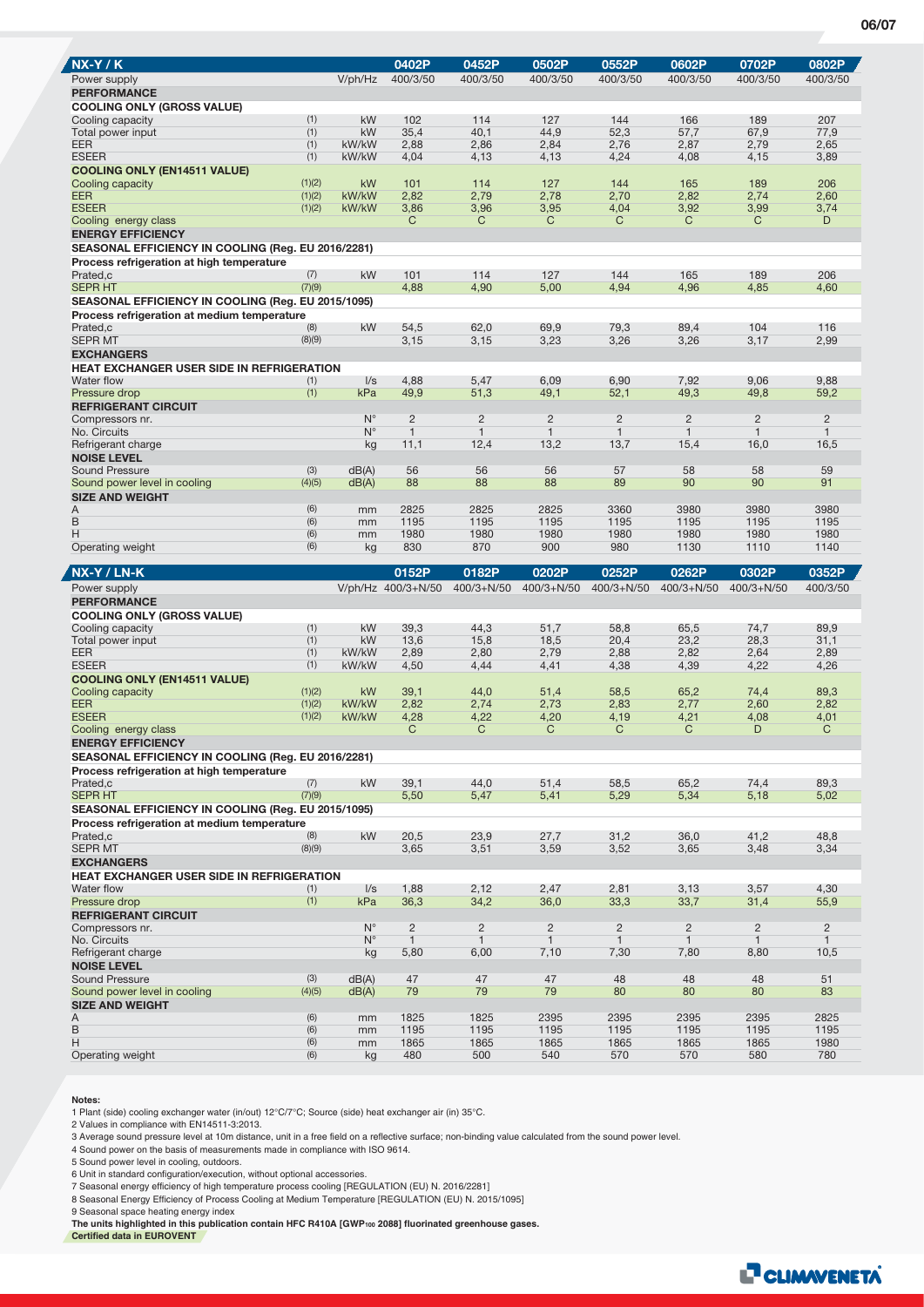

## **NX-Y 0152P - 0812P**

Chiller, air source for outdoor installation 39,2-227 kW

| NX-Y / LN-K                                        |        |             | 0402P                  | 0452P                  | 0502P                  | 0552P          | 0602P                | 0702P          | 0802P        |
|----------------------------------------------------|--------|-------------|------------------------|------------------------|------------------------|----------------|----------------------|----------------|--------------|
| Power supply                                       |        | V/ph/Hz     | 400/3/50               | 400/3/50               | 400/3/50               | 400/3/50       | 400/3/50             | 400/3/50       | 400/3/50     |
| <b>PERFORMANCE</b>                                 |        |             |                        |                        |                        |                |                      |                |              |
| <b>COOLING ONLY (GROSS VALUE)</b>                  |        |             |                        |                        |                        |                |                      |                |              |
| Cooling capacity                                   | (1)    | kW          | 99.4                   | 113                    | 125                    | 140            | 163                  | 179            | 194          |
| Total power input                                  | (1)    | kW          | 35,9                   | 39,3                   | 44,2                   | 52,9           | 58,1                 | 70,3           | 81,9         |
| <b>EER</b>                                         | (1)    | kW/kW       | 2,77                   | 2,87                   | 2,83                   | 2.64           | 2,80                 | 2,55           | 2,37         |
| <b>ESEER</b>                                       | (1)    | kW/kW       | 4,11                   | 4,29                   | 4,33                   | 4,36           | 4,20                 | 4,10           | 3,83         |
|                                                    |        |             |                        |                        |                        |                |                      |                |              |
| <b>COOLING ONLY (EN14511 VALUE)</b>                | (1)(2) | <b>kW</b>   | 98.8                   | 112                    | 124                    | 139            | 162                  | 179            | 193          |
| Cooling capacity<br><b>EER</b>                     | (1)(2) | kW/kW       | 2,71                   |                        | 2,78                   | 2,60           | 2,75                 |                | 2,33         |
| <b>ESEER</b>                                       |        |             |                        | 2,81                   |                        |                |                      | 2,51           |              |
|                                                    | (1)(2) | kW/kW       | 3,92<br>$\overline{C}$ | 4.11<br>$\overline{C}$ | 4,14<br>$\overline{C}$ | 4,17<br>D      | 4,04<br>$\mathsf{C}$ | 3,95<br>D      | 3,70<br>E    |
| Cooling energy class                               |        |             |                        |                        |                        |                |                      |                |              |
| <b>ENERGY EFFICIENCY</b>                           |        |             |                        |                        |                        |                |                      |                |              |
| SEASONAL EFFICIENCY IN COOLING (Reg. EU 2016/2281) |        |             |                        |                        |                        |                |                      |                |              |
| Process refrigeration at high temperature          |        |             |                        |                        |                        |                |                      |                |              |
| Prated,c                                           | (7)    | kW          | 98,8                   | 112                    | 124                    | 139            | 162                  | 179            | 193          |
| <b>SEPR HT</b>                                     | (7)(9) |             | 5,01                   | 5,10                   | 5,23                   | 5.05           | 5,14                 | 4.79           | 4,58         |
| SEASONAL EFFICIENCY IN COOLING (Reg. EU 2015/1095) |        |             |                        |                        |                        |                |                      |                |              |
| Process refrigeration at medium temperature        |        |             |                        |                        |                        |                |                      |                |              |
| Prated,c                                           | (8)    | kW          | 54,2                   | 61,5                   | 69,0                   | 77,7           | 89,1                 | 100            | 111          |
| <b>SEPR MT</b>                                     | (8)(9) |             | 3,34                   | 3,29                   | 3,35                   | 3,33           | 3,40                 | 3,18           | 2.98         |
| <b>EXCHANGERS</b>                                  |        |             |                        |                        |                        |                |                      |                |              |
| HEAT EXCHANGER USER SIDE IN REFRIGERATION          |        |             |                        |                        |                        |                |                      |                |              |
| Water flow                                         | (1)    | $\sqrt{s}$  | 4.75                   | 5.40                   | 5.99                   | 6.69           | 7.78                 | 8.58           | 9.28         |
| Pressure drop                                      | (1)    | kPa         | 47,4                   | 49,8                   | 47,4                   | 49,0           | 47,6                 | 44,7           | 52,3         |
| <b>REFRIGERANT CIRCUIT</b>                         |        |             |                        |                        |                        |                |                      |                |              |
| Compressors nr.                                    |        | $N^{\circ}$ | $\overline{2}$         | $\overline{2}$         | $\overline{2}$         | $\overline{2}$ | $\overline{2}$       | $\overline{2}$ | 2            |
| No. Circuits                                       |        | $N^{\circ}$ | $\overline{1}$         | $\mathbf{1}$           | $\overline{1}$         | $\mathbf{1}$   | $\overline{1}$       | $\overline{1}$ | $\mathbf{1}$ |
| Refrigerant charge                                 |        | kg          | 11,1                   | 12,7                   | 13,6                   | 13,7           | 15,4                 | 16,0           | 16,5         |
|                                                    |        |             |                        |                        |                        |                |                      |                |              |
| <b>NOISE LEVEL</b>                                 |        |             |                        |                        |                        |                |                      |                |              |
| <b>Sound Pressure</b>                              | (3)    | dB(A)       | 51                     | 52                     | 52                     | 52             | 53                   | 53             | 53           |
| Sound power level in cooling                       | (4)(5) | dB(A)       | 83                     | 84                     | 84                     | 84             | 85                   | 85             | 85           |
| <b>SIZE AND WEIGHT</b>                             |        |             |                        |                        |                        |                |                      |                |              |
| A                                                  | (6)    | mm          | 2825                   | 3360                   | 3360                   | 3360           | 3980                 | 3980           | 3980         |
| B                                                  | (6)    | mm          | 1195                   | 1195                   | 1195                   | 1195           | 1195                 | 1195           | 1195         |
| Н                                                  | (6)    | mm          | 1980                   | 1980                   | 1980                   | 1980           | 1980                 | 1980           | 1980         |
| Operating weight                                   | (6)    | kg          | 880                    | 1000                   | 1030                   | 1060           | 1180                 | 1150           | 1180         |
|                                                    |        |             |                        |                        |                        |                |                      |                |              |
| NX-Y / SL-K                                        |        |             | 0152P                  | 0182P                  | 0202P                  | 0252P          | 0262P                | 0302P          | 0352P        |
| Power supply                                       |        |             | V/ph/Hz 400/3+N/50     | $400/3 + N/50$         | $400/3 + N/50$         | 400/3/50       | 400/3/50             | 400/3/50       | 400/3/50     |
| <b>PERFORMANCE</b>                                 |        |             |                        |                        |                        |                |                      |                |              |
| <b>COOLING ONLY (GROSS VALUE)</b>                  |        |             |                        |                        |                        |                |                      |                |              |
| Cooling capacity                                   | (1)    | kW          | 39,4                   | 44,6                   | 52,3                   | 58,9           | 65,9                 | 77,7           | 88,5         |
| Total power input                                  | (1)    | kW          | 13.9                   | 16,1                   | 18,2                   | 20,3           | 22,9                 | 27,4           | 30,5         |
| <b>EER</b>                                         | (1)    | kW/kW       | 2,83                   | 2,77                   | 2,87                   | 2,90           | 2,88                 | 2,84           | 2,90         |
| <b>ESEER</b>                                       | (1)    | kW/kW       | 4,28                   | 4,25                   | 4,49                   | 4,15           | 4,22                 | 4,30           | 4,40         |
| <b>COOLING ONLY (EN14511 VALUE)</b>                |        |             |                        |                        |                        |                |                      |                |              |
| Cooling capacity                                   | (1)(2) | <b>kW</b>   | 39.2                   | 44,3                   | 52.0                   | 58.6           | 65.6                 | 77,3           | 87.9         |
| <b>EER</b>                                         | (1)(2) | kW/kW       | 2,77                   | 2,71                   | 2,81                   | 2,84           | 2,82                 | 2,78           | 2,83         |
| <b>ESEER</b>                                       | (1)(2) | kW/kW       | 4,07                   | 4,05                   | 4,27                   | 3,99           | 4,05                 | 4,12           | 4,14         |
| Cooling energy class                               |        |             | $\cap$                 | $\cap$                 | $\cap$                 | $\cap$         | $\cap$               | $\cap$         | $\cap$       |

| <b>ENERGY EFFICIENCY</b><br>SEASONAL EFFICIENCY IN COOLING (Reg. EU 2016/2281)<br>Process refrigeration at high temperature<br>kW<br>39,2<br>87,9<br>(7)<br>44,3<br>52,0<br>58,6<br>65,6<br>77,3<br>Prated,c<br>5,14<br><b>SEPR HT</b><br>(7)(9)<br>5,28<br>5,32<br>5,48<br>5,27<br>5,07<br>5,17<br>SEASONAL EFFICIENCY IN COOLING (Reg. EU 2015/1095)<br>Process refrigeration at medium temperature<br>(8)<br><b>kW</b><br>20,6<br>24,0<br>28,0<br>31,2<br>36,0<br>42,6<br>48,0<br>Prated,c<br><b>SEPR MT</b><br>(8)(9)<br>3,30<br>3,47<br>3,39<br>3,46<br>3,36<br>3,64<br>3,46<br><b>EXCHANGERS</b><br><b>HEAT EXCHANGER USER SIDE IN REFRIGERATION</b><br>1,88<br>2,82<br>4,23<br>Water flow<br>$\sqrt{s}$<br>2,13<br>2,50<br>3,15<br>3,72<br>(1)<br>(1)<br>kPa<br>36,6<br>54,1<br>34,6<br>36,8<br>33,4<br>34,1<br>34,0<br>Pressure drop<br><b>REFRIGERANT CIRCUIT</b><br>$N^{\circ}$<br>$\overline{c}$<br>$\overline{2}$<br>$\overline{2}$<br>$\overline{2}$<br>$\overline{2}$<br>$\overline{2}$<br>$\overline{2}$<br>Compressors nr.<br>$N^{\circ}$<br>$\overline{1}$<br>$\overline{1}$<br>No. Circuits<br>$\overline{1}$<br>10,8<br>5,90<br>7,00<br>7,10<br>7,60<br>8,50<br>9,30<br>Refrigerant charge<br>kg<br><b>NOISE LEVEL</b><br>(3)<br>47<br>Sound Pressure<br>44<br>45<br>45<br>46<br>46<br>46<br>dB(A)<br>78<br>78<br>79<br>76<br>77<br>77<br>78<br>Sound power level in cooling<br>(4)(5)<br>dB(A)<br><b>SIZE AND WEIGHT</b><br>(6)<br>2395<br>2395<br>2825<br>3360<br>2395<br>2825<br>2825<br>Α<br>mm<br>B<br>(6)<br>1195<br>1195<br>1195<br>1195<br>1195<br>1195<br>1195<br>mm<br>H<br>(6)<br>1865<br>1980<br>1980<br>1980<br>1865<br>1865<br>1980<br>mm<br>(6)<br>540<br>550<br>560<br>670<br>680<br>680<br>860<br>Operating weight<br>kg | Cooling energy class |  | С | C | С | C | С | С | С |
|--------------------------------------------------------------------------------------------------------------------------------------------------------------------------------------------------------------------------------------------------------------------------------------------------------------------------------------------------------------------------------------------------------------------------------------------------------------------------------------------------------------------------------------------------------------------------------------------------------------------------------------------------------------------------------------------------------------------------------------------------------------------------------------------------------------------------------------------------------------------------------------------------------------------------------------------------------------------------------------------------------------------------------------------------------------------------------------------------------------------------------------------------------------------------------------------------------------------------------------------------------------------------------------------------------------------------------------------------------------------------------------------------------------------------------------------------------------------------------------------------------------------------------------------------------------------------------------------------------------------------------------------------------------------------------------------------------------------------------------------------------------|----------------------|--|---|---|---|---|---|---|---|
|                                                                                                                                                                                                                                                                                                                                                                                                                                                                                                                                                                                                                                                                                                                                                                                                                                                                                                                                                                                                                                                                                                                                                                                                                                                                                                                                                                                                                                                                                                                                                                                                                                                                                                                                                              |                      |  |   |   |   |   |   |   |   |
|                                                                                                                                                                                                                                                                                                                                                                                                                                                                                                                                                                                                                                                                                                                                                                                                                                                                                                                                                                                                                                                                                                                                                                                                                                                                                                                                                                                                                                                                                                                                                                                                                                                                                                                                                              |                      |  |   |   |   |   |   |   |   |
|                                                                                                                                                                                                                                                                                                                                                                                                                                                                                                                                                                                                                                                                                                                                                                                                                                                                                                                                                                                                                                                                                                                                                                                                                                                                                                                                                                                                                                                                                                                                                                                                                                                                                                                                                              |                      |  |   |   |   |   |   |   |   |
|                                                                                                                                                                                                                                                                                                                                                                                                                                                                                                                                                                                                                                                                                                                                                                                                                                                                                                                                                                                                                                                                                                                                                                                                                                                                                                                                                                                                                                                                                                                                                                                                                                                                                                                                                              |                      |  |   |   |   |   |   |   |   |
|                                                                                                                                                                                                                                                                                                                                                                                                                                                                                                                                                                                                                                                                                                                                                                                                                                                                                                                                                                                                                                                                                                                                                                                                                                                                                                                                                                                                                                                                                                                                                                                                                                                                                                                                                              |                      |  |   |   |   |   |   |   |   |
|                                                                                                                                                                                                                                                                                                                                                                                                                                                                                                                                                                                                                                                                                                                                                                                                                                                                                                                                                                                                                                                                                                                                                                                                                                                                                                                                                                                                                                                                                                                                                                                                                                                                                                                                                              |                      |  |   |   |   |   |   |   |   |
|                                                                                                                                                                                                                                                                                                                                                                                                                                                                                                                                                                                                                                                                                                                                                                                                                                                                                                                                                                                                                                                                                                                                                                                                                                                                                                                                                                                                                                                                                                                                                                                                                                                                                                                                                              |                      |  |   |   |   |   |   |   |   |
|                                                                                                                                                                                                                                                                                                                                                                                                                                                                                                                                                                                                                                                                                                                                                                                                                                                                                                                                                                                                                                                                                                                                                                                                                                                                                                                                                                                                                                                                                                                                                                                                                                                                                                                                                              |                      |  |   |   |   |   |   |   |   |
|                                                                                                                                                                                                                                                                                                                                                                                                                                                                                                                                                                                                                                                                                                                                                                                                                                                                                                                                                                                                                                                                                                                                                                                                                                                                                                                                                                                                                                                                                                                                                                                                                                                                                                                                                              |                      |  |   |   |   |   |   |   |   |
|                                                                                                                                                                                                                                                                                                                                                                                                                                                                                                                                                                                                                                                                                                                                                                                                                                                                                                                                                                                                                                                                                                                                                                                                                                                                                                                                                                                                                                                                                                                                                                                                                                                                                                                                                              |                      |  |   |   |   |   |   |   |   |
|                                                                                                                                                                                                                                                                                                                                                                                                                                                                                                                                                                                                                                                                                                                                                                                                                                                                                                                                                                                                                                                                                                                                                                                                                                                                                                                                                                                                                                                                                                                                                                                                                                                                                                                                                              |                      |  |   |   |   |   |   |   |   |
|                                                                                                                                                                                                                                                                                                                                                                                                                                                                                                                                                                                                                                                                                                                                                                                                                                                                                                                                                                                                                                                                                                                                                                                                                                                                                                                                                                                                                                                                                                                                                                                                                                                                                                                                                              |                      |  |   |   |   |   |   |   |   |
|                                                                                                                                                                                                                                                                                                                                                                                                                                                                                                                                                                                                                                                                                                                                                                                                                                                                                                                                                                                                                                                                                                                                                                                                                                                                                                                                                                                                                                                                                                                                                                                                                                                                                                                                                              |                      |  |   |   |   |   |   |   |   |
|                                                                                                                                                                                                                                                                                                                                                                                                                                                                                                                                                                                                                                                                                                                                                                                                                                                                                                                                                                                                                                                                                                                                                                                                                                                                                                                                                                                                                                                                                                                                                                                                                                                                                                                                                              |                      |  |   |   |   |   |   |   |   |
|                                                                                                                                                                                                                                                                                                                                                                                                                                                                                                                                                                                                                                                                                                                                                                                                                                                                                                                                                                                                                                                                                                                                                                                                                                                                                                                                                                                                                                                                                                                                                                                                                                                                                                                                                              |                      |  |   |   |   |   |   |   |   |
|                                                                                                                                                                                                                                                                                                                                                                                                                                                                                                                                                                                                                                                                                                                                                                                                                                                                                                                                                                                                                                                                                                                                                                                                                                                                                                                                                                                                                                                                                                                                                                                                                                                                                                                                                              |                      |  |   |   |   |   |   |   |   |
|                                                                                                                                                                                                                                                                                                                                                                                                                                                                                                                                                                                                                                                                                                                                                                                                                                                                                                                                                                                                                                                                                                                                                                                                                                                                                                                                                                                                                                                                                                                                                                                                                                                                                                                                                              |                      |  |   |   |   |   |   |   |   |
|                                                                                                                                                                                                                                                                                                                                                                                                                                                                                                                                                                                                                                                                                                                                                                                                                                                                                                                                                                                                                                                                                                                                                                                                                                                                                                                                                                                                                                                                                                                                                                                                                                                                                                                                                              |                      |  |   |   |   |   |   |   |   |
|                                                                                                                                                                                                                                                                                                                                                                                                                                                                                                                                                                                                                                                                                                                                                                                                                                                                                                                                                                                                                                                                                                                                                                                                                                                                                                                                                                                                                                                                                                                                                                                                                                                                                                                                                              |                      |  |   |   |   |   |   |   |   |
|                                                                                                                                                                                                                                                                                                                                                                                                                                                                                                                                                                                                                                                                                                                                                                                                                                                                                                                                                                                                                                                                                                                                                                                                                                                                                                                                                                                                                                                                                                                                                                                                                                                                                                                                                              |                      |  |   |   |   |   |   |   |   |
|                                                                                                                                                                                                                                                                                                                                                                                                                                                                                                                                                                                                                                                                                                                                                                                                                                                                                                                                                                                                                                                                                                                                                                                                                                                                                                                                                                                                                                                                                                                                                                                                                                                                                                                                                              |                      |  |   |   |   |   |   |   |   |
|                                                                                                                                                                                                                                                                                                                                                                                                                                                                                                                                                                                                                                                                                                                                                                                                                                                                                                                                                                                                                                                                                                                                                                                                                                                                                                                                                                                                                                                                                                                                                                                                                                                                                                                                                              |                      |  |   |   |   |   |   |   |   |
|                                                                                                                                                                                                                                                                                                                                                                                                                                                                                                                                                                                                                                                                                                                                                                                                                                                                                                                                                                                                                                                                                                                                                                                                                                                                                                                                                                                                                                                                                                                                                                                                                                                                                                                                                              |                      |  |   |   |   |   |   |   |   |
|                                                                                                                                                                                                                                                                                                                                                                                                                                                                                                                                                                                                                                                                                                                                                                                                                                                                                                                                                                                                                                                                                                                                                                                                                                                                                                                                                                                                                                                                                                                                                                                                                                                                                                                                                              |                      |  |   |   |   |   |   |   |   |
|                                                                                                                                                                                                                                                                                                                                                                                                                                                                                                                                                                                                                                                                                                                                                                                                                                                                                                                                                                                                                                                                                                                                                                                                                                                                                                                                                                                                                                                                                                                                                                                                                                                                                                                                                              |                      |  |   |   |   |   |   |   |   |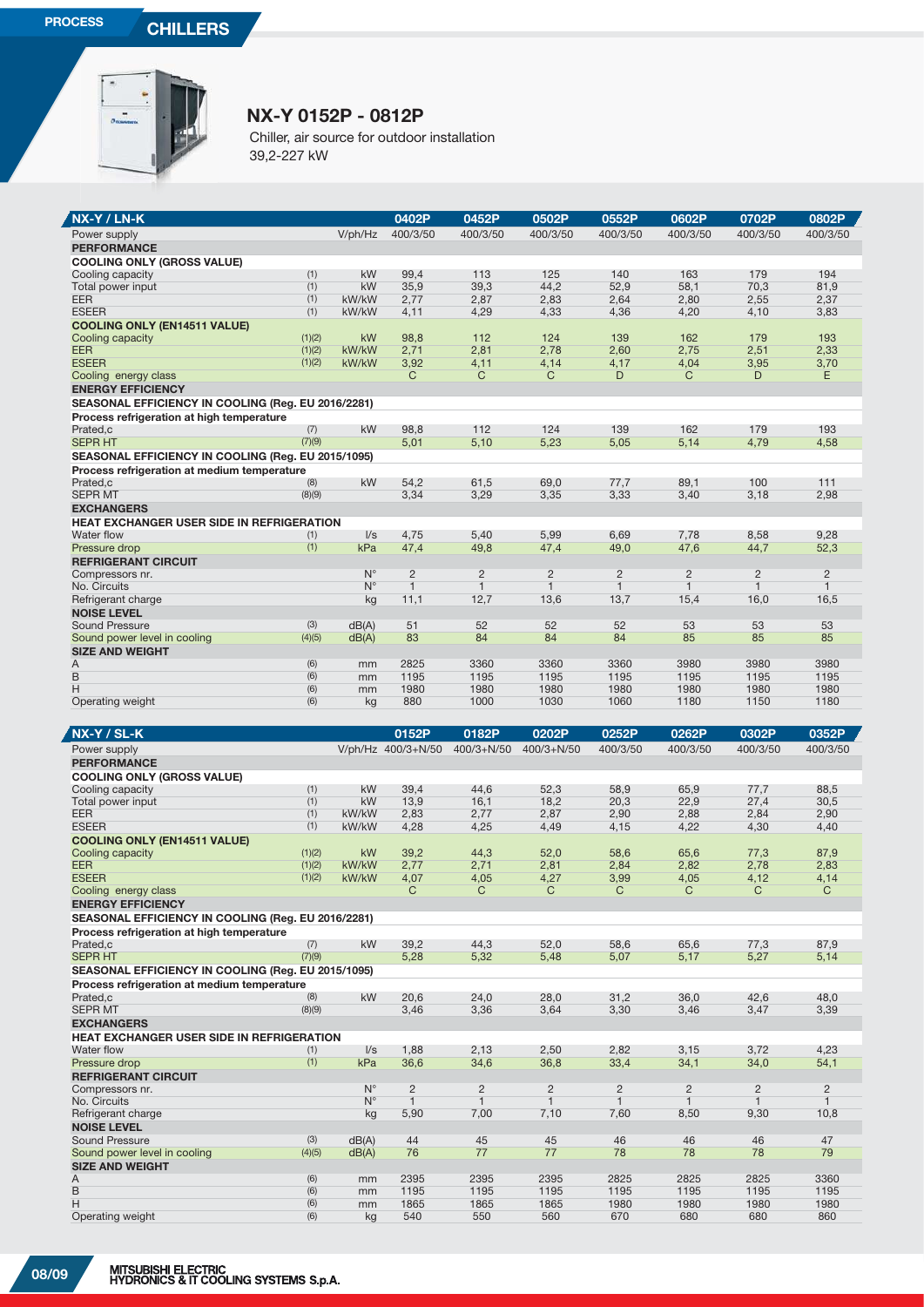



| NX-Y / SL-K                                        |        |             | 0402P          | 0452P                                                                                      | 0502P          | 0552P        | 0602P        | 0702P        |          |
|----------------------------------------------------|--------|-------------|----------------|--------------------------------------------------------------------------------------------|----------------|--------------|--------------|--------------|----------|
| Power supply                                       |        | V/ph/Hz     | 400/3/50       | 400/3/50                                                                                   | 400/3/50       | 400/3/50     | 400/3/50     | 400/3/50     |          |
| <b>PERFORMANCE</b>                                 |        |             |                |                                                                                            |                |              |              |              |          |
| <b>COOLING ONLY (GROSS VALUE)</b>                  |        |             |                |                                                                                            |                |              |              |              |          |
| Cooling capacity                                   | (1)    | kW          | 100            | 113                                                                                        | 124            | 140          | 153          | 175          |          |
| Total power input                                  | (1)    | kW          | 35,1           | 39,3                                                                                       | 44,8           | 52,5         | 61,7         | 72,1         |          |
| EER                                                | (1)    | kW/kW       | 2,85           | 2,89                                                                                       | 2,77           | 2,68         | 2,48         | 2,43         |          |
| <b>ESEER</b>                                       | (1)    | kW/kW       | 4,40           | 4,38                                                                                       | 4,32           | 4,29         | 4,08         | 3,96         |          |
| <b>COOLING ONLY (EN14511 VALUE)</b>                |        |             |                |                                                                                            |                |              |              |              |          |
| Cooling capacity                                   | (1)(2) | kW          | 99.4           | 113                                                                                        | 124            | 140          | 152          | 175          |          |
| <b>EER</b>                                         | (1)(2) | kW/kW       | 2,79           | 2,82                                                                                       | 2,72           | 2,63         | 2,44         | 2,40         |          |
| <b>ESEER</b>                                       | (1)(2) | kW/kW       | 4,19           | 4,18                                                                                       | 4,15           | 4,12         | 3,95         | 3,81         |          |
| Cooling energy class                               |        |             | C              | C                                                                                          | C              | D            | E            | E.           |          |
| <b>ENERGY EFFICIENCY</b>                           |        |             |                |                                                                                            |                |              |              |              |          |
| SEASONAL EFFICIENCY IN COOLING (Reg. EU 2016/2281) |        |             |                |                                                                                            |                |              |              |              |          |
| Process refrigeration at high temperature          |        |             |                |                                                                                            |                |              |              |              |          |
| Prated.c                                           | (7)    | kW          | 99,4           | 113                                                                                        | 124            | 140          | 152          | 175          |          |
| <b>SEPR HT</b>                                     | (7)(9) |             | 5,31           | 5,18                                                                                       | 5,24           | 5,02         | 5,03         | 4,66         |          |
| SEASONAL EFFICIENCY IN COOLING (Reg. EU 2015/1095) |        |             |                |                                                                                            |                |              |              |              |          |
| Process refrigeration at medium temperature        |        |             |                |                                                                                            |                |              |              |              |          |
| Prated.c                                           | (8)    | kW          | 54.4           | 62.0                                                                                       | 68.7           | 77.7         | 85.4         | 98.8         |          |
| <b>SEPR MT</b>                                     | (8)(9) |             | 3,50           | 3,36                                                                                       | 3,35           | 3,28         | 3,36         | 3,14         |          |
| <b>EXCHANGERS</b>                                  |        |             |                |                                                                                            |                |              |              |              |          |
| <b>HEAT EXCHANGER USER SIDE IN REFRIGERATION</b>   |        |             |                |                                                                                            |                |              |              |              |          |
| Water flow                                         | (1)    | I/s         | 4,78           | 5,42                                                                                       | 5,95           | 6,72         | 7,32         | 8,39         |          |
| Pressure drop                                      | (1)    | kPa         | 48.0           | 50,3                                                                                       | 46,7           | 49,4         | 42,0         | 42,7         |          |
| <b>REFRIGERANT CIRCUIT</b>                         |        |             |                |                                                                                            |                |              |              |              |          |
| Compressors nr.                                    |        | $N^{\circ}$ | $\overline{2}$ | 2                                                                                          | $\overline{2}$ | 2            | 2            | 2            |          |
| No. Circuits                                       |        | $N^{\circ}$ | $\mathbf{1}$   | $\mathbf{1}$                                                                               | $\mathbf{1}$   | $\mathbf{1}$ | $\mathbf{1}$ | $\mathbf{1}$ |          |
| Refrigerant charge                                 |        | kg          | 11,9           | 13,1                                                                                       | 14,0           | 14,5         | 15,4         | 16,0         |          |
| <b>NOISE LEVEL</b>                                 |        |             |                |                                                                                            |                |              |              |              |          |
| <b>Sound Pressure</b>                              | (3)    | dB(A)       | 48             | 49                                                                                         | 49             | 50           | 50           | 51           |          |
| Sound power level in cooling                       | (4)(5) | dB(A)       | 80             | 81                                                                                         | 81             | 82           | 82           | 83           |          |
| <b>SIZE AND WEIGHT</b>                             |        |             |                |                                                                                            |                |              |              |              |          |
| Α                                                  | (6)    | mm          | 3360           | 3980                                                                                       | 3980           | 3980         | 3980         | 3980         |          |
| B                                                  | (6)    | mm          | 1195           | 1195                                                                                       | 1195           | 1195         | 1195         | 1195         |          |
| H                                                  | (6)    | mm          | 1980           | 1980                                                                                       | 1980           | 1980         | 1980         | 1980         |          |
| Operating weight                                   | (6)    | kg          | 960            | 1070                                                                                       | 1080           | 1110         | 1180         | 1150         |          |
|                                                    |        |             |                |                                                                                            |                |              |              |              |          |
| NX-Y / CA                                          |        |             | 0152P          | 0182P                                                                                      | 0202P          | 0252P        | 0262P        | 0302P        | 0352P    |
| Power supply                                       |        |             |                | $11/10/14$ $210/3 + 11/50$ $400/3 + 11/50$ $400/3 + 11/50$ $400/3 + 11/50$ $400/3 + 11/50$ |                |              |              | 400/3/50     | 400/3/50 |

| NX-1 / CA                                          |        |             | 015ZP              | <b>U182P</b>   | <b>UZUZP</b>   | U252P          | <b>UZOZP</b>   | ujuzi          | U35ZP          |
|----------------------------------------------------|--------|-------------|--------------------|----------------|----------------|----------------|----------------|----------------|----------------|
| Power supply                                       |        |             | V/ph/Hz 400/3+N/50 | $400/3 + N/50$ | $400/3 + N/50$ | $400/3 + N/50$ | $400/3 + N/50$ | 400/3/50       | 400/3/50       |
| <b>PERFORMANCE</b>                                 |        |             |                    |                |                |                |                |                |                |
| <b>COOLING ONLY (GROSS VALUE)</b>                  |        |             |                    |                |                |                |                |                |                |
| Cooling capacity                                   | (1)    | kW          | 41.7               | 47.4           | 55,0           | 62.5           | 69.6           | 85.0           | 96,6           |
| Total power input                                  | (1)    | kW          | 12,8               | 14,5           | 16,7           | 19,3           | 21,8           | 26,5           | 30,2           |
| <b>EER</b>                                         | (1)    | kW/kW       | 3,26               | 3,27           | 3,29           | 3,24           | 3,19           | 3,21           | 3,20           |
| <b>ESEER</b>                                       | (1)    | kW/kW       | 4,56               | 4,65           | 4,45           | 4,45           | 4,49           | 4,28           | 4,41           |
| <b>COOLING ONLY (EN14511 VALUE)</b>                |        |             |                    |                |                |                |                |                |                |
| Cooling capacity                                   | (1)(2) | kW          | 41,4               | 47,1           | 54,7           | 62,2           | 69,2           | 84,5           | 95,9           |
| <b>EER</b>                                         | (1)(2) | kW/kW       | 3,17               | 3,18           | 3,21           | 3,16           | 3,12           | 3,14           | 3,11           |
| <b>ESEER</b>                                       | (1)(2) | kW/kW       | 4,30               | 4,41           | 4,23           | 4,26           | 4,28           | 4,07           | 4,13           |
| Cooling energy class                               |        |             | A                  | A              | A              | A              | A              | A              | A              |
| <b>ENERGY EFFICIENCY</b>                           |        |             |                    |                |                |                |                |                |                |
| SEASONAL EFFICIENCY IN COOLING (Reg. EU 2016/2281) |        |             |                    |                |                |                |                |                |                |
| Process refrigeration at high temperature          |        |             |                    |                |                |                |                |                |                |
| Prated,c                                           | (7)    | kW          | 41.4               | 47,1           | 54,7           | 62,2           | 69,2           | 84,5           | 95,9           |
| <b>SEPR HT</b>                                     | (7)(9) |             | 5,58               | 5,81           | 5,50           | 5.44           | 5,47           | 5,24           | 5,18           |
| SEASONAL EFFICIENCY IN COOLING (Reg. EU 2015/1095) |        |             |                    |                |                |                |                |                |                |
| Process refrigeration at medium temperature        |        |             |                    |                |                |                |                |                |                |
| Prated.c                                           | (8)    | kW          | 21.6               | 25.2           | 28,9           | 33.0           | 37.8           | 45.8           | 51.6           |
| <b>SEPR MT</b>                                     | (8)(9) |             | 3,64               | 3,51           | 3,51           | 3,52           | 3,67           | 3,31           | 3,33           |
| <b>EXCHANGERS</b>                                  |        |             |                    |                |                |                |                |                |                |
| <b>HEAT EXCHANGER USER SIDE IN REFRIGERATION</b>   |        |             |                    |                |                |                |                |                |                |
| Water flow                                         | (1)    | $\sqrt{s}$  | 1,99               | 2,27           | 2,63           | 2,99           | 3,33           | 4,07           | 4.62           |
| Pressure drop                                      | (1)    | kPa         | 40.9               | 39.1           | 40,7           | 37.6           | 38,0           | 40.7           | 64,4           |
| <b>REFRIGERANT CIRCUIT</b>                         |        |             |                    |                |                |                |                |                |                |
| Compressors nr.                                    |        | $N^{\circ}$ | $\overline{c}$     | $\overline{2}$ | $\overline{c}$ | $\overline{2}$ | $\overline{c}$ | $\overline{2}$ | $\overline{2}$ |
| No. Circuits                                       |        | $N^{\circ}$ | $\mathbf{1}$       | $\mathbf{1}$   | $\mathbf{1}$   | $\mathbf{1}$   | $\mathbf{1}$   | $\mathbf{1}$   | $\mathbf{1}$   |
| Refrigerant charge                                 |        | kg          | 6,30               | 7,90           | 8,00           | 8.10           | 8,70           | 10,0           | 12,0           |
| <b>NOISE LEVEL</b>                                 |        |             |                    |                |                |                |                |                |                |
| Sound Pressure                                     | (3)    | dB(A)       | 52                 | 52             | 53             | 53             | 54             | 56             | 56             |
| Sound power level in cooling                       | (4)(5) | dB(A)       | 84                 | 84             | 85             | 85             | 86             | 88             | 88             |
| <b>SIZE AND WEIGHT</b>                             |        |             |                    |                |                |                |                |                |                |
| Α                                                  | (6)    | mm          | 1825               | 2395           | 2395           | 2395           | 2395           | 2825           | 3360           |
| B                                                  | (6)    | mm          | 1195               | 1195           | 1195           | 1195           | 1195           | 1195           | 1195           |
| H                                                  | (6)    | mm          | 1865               | 1865           | 1865           | 1865           | 1865           | 1980           | 1980           |
| Operating weight                                   | (6)    | kg          | 480                | 540            | 550            | 560            | 570            | 680            | 830            |

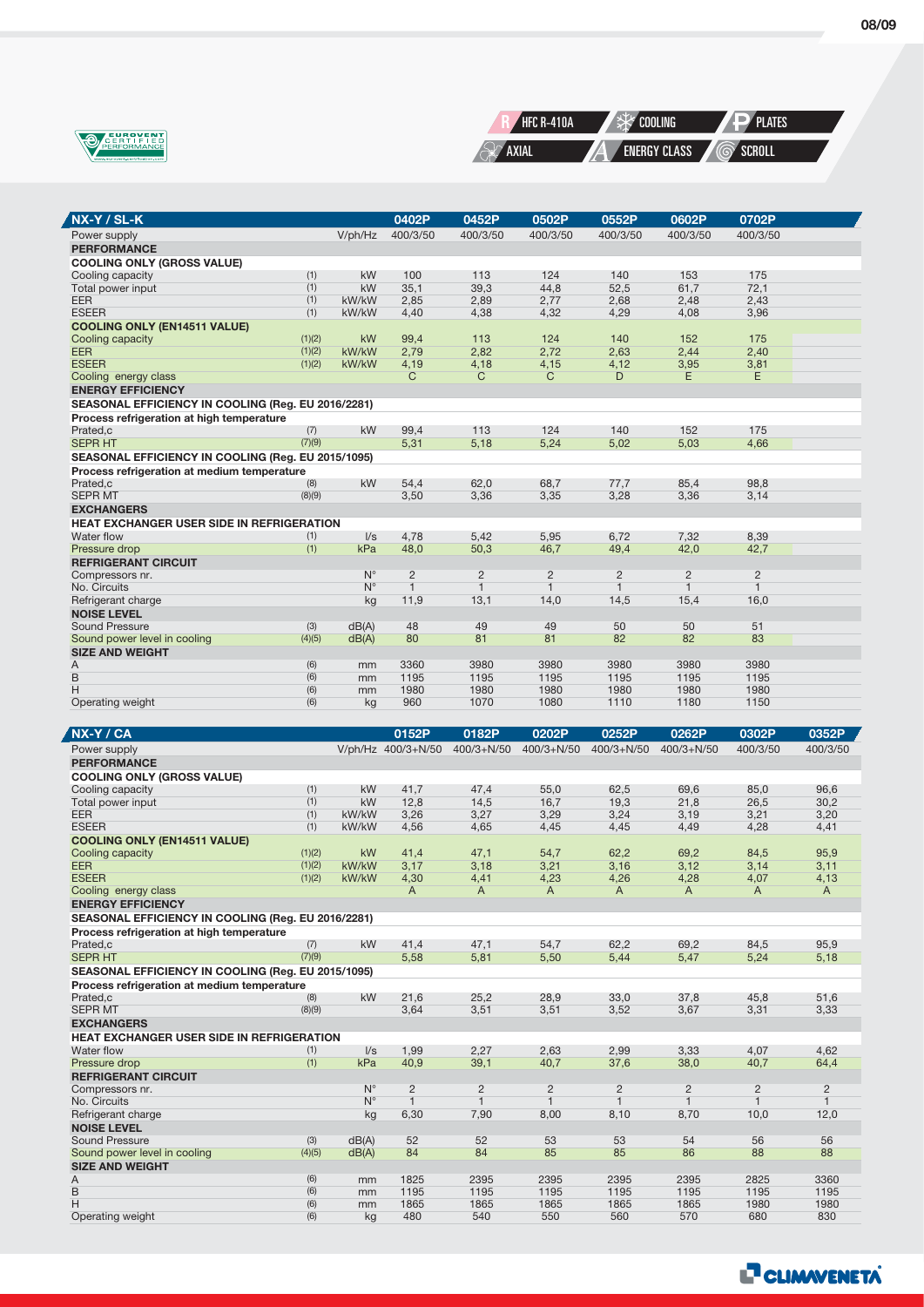Z



## **NX-Y 0152P - 0812P**

Chiller, air source for outdoor installation 39,2-227 kW

| NX-Y / CA                                                      |                  |                    | 0402P                | 0452P                | 0502P                | 0562P                | 0612P                | 0712P                | 0812P                          |
|----------------------------------------------------------------|------------------|--------------------|----------------------|----------------------|----------------------|----------------------|----------------------|----------------------|--------------------------------|
| Power supply                                                   |                  | V/ph/Hz            | 400/3/50             | 400/3/50             | 400/3/50             | 400/3/50             | 400/3/50             | 400/3/50             | 400/3/50                       |
| <b>PERFORMANCE</b>                                             |                  |                    |                      |                      |                      |                      |                      |                      |                                |
| <b>COOLING ONLY (GROSS VALUE)</b>                              | (1)              |                    | 108                  |                      |                      |                      | 178                  |                      | 227                            |
| Cooling capacity<br>Total power input                          | (1)              | <b>kW</b><br>kW    | 33,6                 | 122<br>38,3          | 138<br>42,6          | 160<br>48,9          | 55,4                 | 201<br>63,5          | 70,5                           |
| <b>EER</b>                                                     | (1)              | kW/kW              | 3,21                 | 3,18                 | 3,23                 | 3,28                 | 3,22                 | 3,17                 | 3,22                           |
| <b>ESEER</b>                                                   | (1)              | kW/kW              | 4,43                 | 4,54                 | 4,34                 | 4,32                 | 4,31                 | 4,38                 | 4,17                           |
| <b>COOLING ONLY (EN14511 VALUE)</b>                            |                  |                    |                      |                      |                      |                      |                      |                      |                                |
| Cooling capacity<br><b>EER</b>                                 | (1)(2)<br>(1)(2) | kW<br>kW/kW        | 107<br>3,13          | 121<br>3,10          | 137<br>3,16          | 159<br>3,20          | 178<br>3,15          | 200<br>3,10          | 226<br>3,14                    |
| <b>ESEER</b>                                                   | (1)(2)           | kW/kW              | 4,19                 | 4,30                 | 4,13                 | 4,08                 | 4,13                 | 4,18                 | 3,96                           |
| Cooling energy class                                           |                  |                    | A                    | A                    | A                    | A                    | A                    | A                    | A                              |
| <b>ENERGY EFFICIENCY</b>                                       |                  |                    |                      |                      |                      |                      |                      |                      |                                |
| SEASONAL EFFICIENCY IN COOLING (Reg. EU 2016/2281)             |                  |                    |                      |                      |                      |                      |                      |                      |                                |
| Process refrigeration at high temperature                      |                  |                    |                      |                      |                      |                      |                      |                      |                                |
| Prated.c<br><b>SEPR HT</b>                                     | (7)<br>(7)(9)    | kW                 | 107<br>5,30          | 121<br>5,35          | 137<br>5,22          | 159<br>5,11          | 178<br>5,24          | 200<br>5,12          | 226<br>4,82                    |
| SEASONAL EFFICIENCY IN COOLING (Reg. EU 2015/1095)             |                  |                    |                      |                      |                      |                      |                      |                      |                                |
| Process refrigeration at medium temperature                    |                  |                    |                      |                      |                      |                      |                      |                      |                                |
| Prated,c                                                       | (8)              | kW                 | 57,3                 | 65,6                 | 74,0                 | 85,4                 | 95,1                 | 110                  | 125                            |
| <b>SEPR MT</b>                                                 | (8)(9)           |                    | 3,42                 | 3,42                 | 3,20                 | 3,17                 | 3,36                 | 3,27                 | 3,02                           |
| <b>EXCHANGERS</b>                                              |                  |                    |                      |                      |                      |                      |                      |                      |                                |
| HEAT EXCHANGER USER SIDE IN REFRIGERATION<br>Water flow        | (1)              | $\sqrt{s}$         | 5,16                 | 5,83                 | 6,59                 | 7,67                 | 8,53                 | 9,62                 | 10,86                          |
| Pressure drop                                                  | (1)              | kPa                | 56,0                 | 58,2                 | 57,4                 | 64,4                 | 57,2                 | 56,2                 | 71,5                           |
| <b>REFRIGERANT CIRCUIT</b>                                     |                  |                    |                      |                      |                      |                      |                      |                      |                                |
| Compressors nr.                                                |                  | $N^{\circ}$        | $\overline{2}$       | $\overline{2}$       | $\overline{2}$       | $\overline{c}$       | $\overline{2}$       | $\overline{2}$       | $\overline{2}$                 |
| No. Circuits<br>Refrigerant charge                             |                  | $N^{\circ}$<br>kg  | $\mathbf{1}$<br>13,3 | $\mathbf{1}$<br>14,3 | $\mathbf{1}$<br>15,3 | $\mathbf{1}$<br>18,8 | $\mathbf{1}$<br>20,3 | $\mathbf{1}$<br>23,0 | $\mathbf{1}$<br>24,5           |
| <b>NOISE LEVEL</b>                                             |                  |                    |                      |                      |                      |                      |                      |                      |                                |
| Sound Pressure                                                 | (3)              | dB(A)              | 58                   | 58                   | 58                   | 59                   | 59                   | 60                   | 61                             |
| Sound power level in cooling                                   | (4)(5)           | dB(A)              | 90                   | 90                   | 90                   | 91                   | 91                   | 92                   | 93                             |
| <b>SIZE AND WEIGHT</b>                                         |                  |                    |                      |                      |                      |                      |                      |                      |                                |
| A<br>B                                                         | (6)<br>(6)       | mm<br>mm           | 3360<br>1195         | 3360<br>1195         | 3980<br>1195         | 3160<br>2250         | 3160<br>2250         | 3160<br>2250         | 4335<br>2250                   |
| H                                                              | (6)              | mm                 | 1980                 | 1980                 | 1980                 | 2170                 | 2170                 | 2170                 | 2170                           |
| Operating weight                                               | (6)              | kg                 | 960                  | 1000                 | 1080                 | 1510                 | 1550                 | 1570                 | 1810                           |
|                                                                |                  |                    |                      |                      |                      |                      |                      |                      |                                |
|                                                                |                  |                    |                      |                      |                      |                      |                      |                      |                                |
| NX-Y / LN-CA                                                   |                  |                    | 0152P                | 0182P                | 0202P                | 0252P                | 0262P                | 0302P                | 0352P                          |
| Power supply                                                   |                  |                    | V/ph/Hz 400/3+N/50   | $400/3 + N/50$       | $400/3 + N/50$       | 400/3/50             | 400/3/50             | 400/3/50             | 400/3/50                       |
| <b>PERFORMANCE</b>                                             |                  |                    |                      |                      |                      |                      |                      |                      |                                |
| <b>COOLING ONLY (GROSS VALUE)</b>                              |                  |                    |                      |                      |                      |                      |                      |                      |                                |
| Cooling capacity                                               | (1)              | kW                 | 41,5                 | 47,0                 | 55,0                 | 63,5                 | 70,7                 | 82,7                 | 94,4                           |
| Total power input<br><b>EER</b>                                | (1)<br>(1)       | <b>kW</b><br>kW/kW | 12,6<br>3,29         | 14,4<br>3,26         | 17,2<br>3,20         | 19,5<br>3,26         | 21,9<br>3,23         | 26,0<br>3,18         | 29,3<br>3,22                   |
| <b>ESEER</b>                                                   | (1)              | kW/kW              | 4,56                 | 4,62                 | 4,71                 | 4,31                 | 4,34                 | 4,37                 | 4,52                           |
| <b>COOLING ONLY (EN14511 VALUE)</b>                            |                  |                    |                      |                      |                      |                      |                      |                      |                                |
| Cooling capacity                                               | (1)(2)           | kW                 | 41,2                 | 46,7                 | 54,7                 | 63,1                 | 70,3                 | 82,3                 | 93,8                           |
| <b>EER</b><br><b>ESEER</b>                                     | (1)(2)<br>(1)(2) | kW/kW<br>kW/kW     | 3,20<br>4,29         | 3,18<br>4,38         | 3,12<br>4,46         | 3,18<br>4,11         | 3,15<br>4,15         | 3,11<br>4,20         | 3,13<br>4,25                   |
| Cooling energy class                                           |                  |                    | A                    | A                    | A                    | A                    | A                    | A                    | A                              |
| <b>ENERGY EFFICIENCY</b>                                       |                  |                    |                      |                      |                      |                      |                      |                      |                                |
| SEASONAL EFFICIENCY IN COOLING (Reg. EU 2016/2281)             |                  |                    |                      |                      |                      |                      |                      |                      |                                |
| Process refrigeration at high temperature                      |                  |                    |                      |                      |                      |                      |                      |                      |                                |
| Prated,c<br><b>SEPR HT</b>                                     | (7)<br>(7)(9)    | kW                 | 41,2<br>5,57         | 46,7<br>5,78         | 54,7<br>5,75         | 63,1<br>5,28         | 70,3<br>5,33         | 82,3<br>5,42         | 93,8<br>5,37                   |
| SEASONAL EFFICIENCY IN COOLING (Reg. EU 2015/1095)             |                  |                    |                      |                      |                      |                      |                      |                      |                                |
| Process refrigeration at medium temperature                    |                  |                    |                      |                      |                      |                      |                      |                      |                                |
| Prated.c                                                       | (8)              | kW                 | 21,5                 | 25,0                 | 29,2                 | 33,5                 | 38,3                 | 44,8                 | 50,7                           |
| <b>SEPR MT</b>                                                 | (8)(9)           |                    | 3,62                 | 3,48                 | 3,78                 | 3,39                 | 3,54                 | 3,50                 | 3,47                           |
| <b>EXCHANGERS</b>                                              |                  |                    |                      |                      |                      |                      |                      |                      |                                |
| <b>HEAT EXCHANGER USER SIDE IN REFRIGERATION</b><br>Water flow | (1)              | I/s                | 1,98                 | 2,25                 | 2,63                 | 3,04                 | 3,38                 | 3,95                 | 4,52                           |
| Pressure drop                                                  | (1)              | kPa                | 40,5                 | 38,4                 | 40,7                 | 38,8                 | 39,2                 | 38,5                 | 61,6                           |
| <b>REFRIGERANT CIRCUIT</b>                                     |                  |                    |                      |                      |                      |                      |                      |                      |                                |
| Compressors nr.                                                |                  | $N^{\circ}$        | $\overline{c}$       | $\overline{c}$       | $\overline{c}$       | $\overline{c}$       | $\overline{c}$       | $\overline{c}$       | $\overline{c}$<br>$\mathbf{1}$ |
| No. Circuits<br>Refrigerant charge                             |                  | $N^{\circ}$<br>kg  | $\mathbf{1}$<br>6,70 | $\mathbf{1}$<br>7,90 | $\mathbf{1}$<br>8,00 | $\mathbf{1}$<br>8,50 | $\mathbf{1}$<br>9,60 | $\mathbf{1}$<br>10,5 | 12,0                           |
| <b>NOISE LEVEL</b>                                             |                  |                    |                      |                      |                      |                      |                      |                      |                                |
| <b>Sound Pressure</b>                                          | (3)              | dB(A)              | 48                   | 48                   | 48                   | 49                   | 49                   | 50                   | 52                             |
| Sound power level in cooling                                   | (4)(5)           | dB(A)              | 80                   | 80                   | 80                   | 81                   | 81                   | 82                   | 84                             |
| <b>SIZE AND WEIGHT</b><br>Α                                    | (6)              | mm                 | 2395                 | 2395                 | 2395                 | 2825                 | 2825                 | 3360                 | 3360                           |
| B                                                              | (6)              | mm                 | 1195                 | 1195                 | 1195                 | 1195                 | 1195                 | 1195                 | 1195                           |
| Н<br>Operating weight                                          | (6)<br>(6)       | mm<br>kg           | 1865<br>550          | 1865<br>560          | 1865<br>560          | 1980<br>670          | 1980<br>680          | 1980<br>750          | 1980<br>870                    |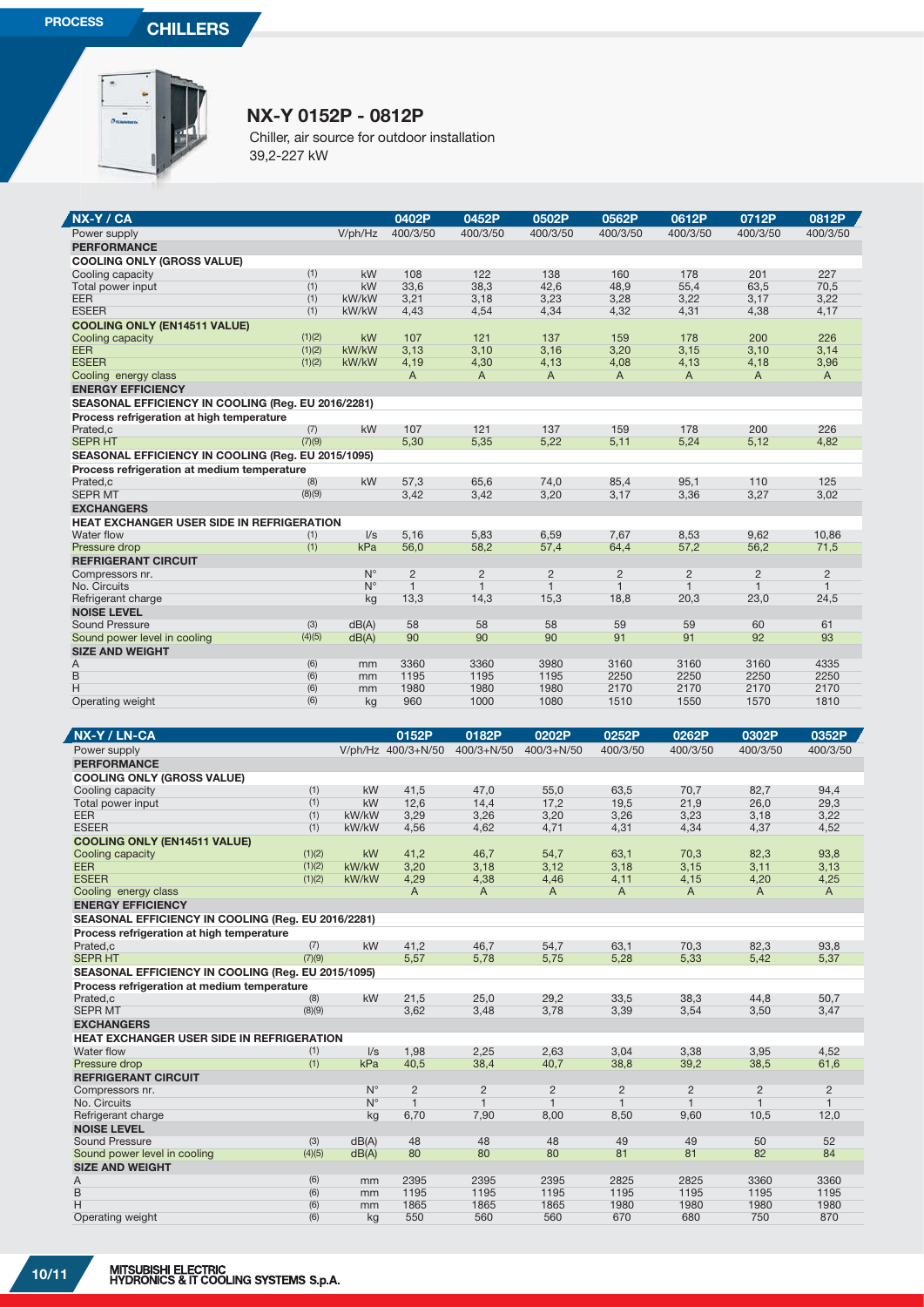

Ź



| NX-Y / LN-CA                                       |            |                | 0402P          | 0452P          | 0502P          | 0562P          | 0612P          | 0712P          | 0812P          |
|----------------------------------------------------|------------|----------------|----------------|----------------|----------------|----------------|----------------|----------------|----------------|
| Power supply                                       |            | V/ph/Hz        | 400/3/50       | 400/3/50       | 400/3/50       | 400/3/50       | 400/3/50       | 400/3/50       | 400/3/50       |
| <b>PERFORMANCE</b>                                 |            |                |                |                |                |                |                |                |                |
| <b>COOLING ONLY (GROSS VALUE)</b>                  |            |                |                |                |                |                |                |                |                |
| Cooling capacity                                   | (1)        | kW             | 107            | 121            | 134            | 154            | 173            | 198            | 221            |
| Total power input                                  | (1)<br>(1) | kW             | 33,3           | 37,9           | 42,2           | 47,1           | 54,4           | 60,8           | 67,5           |
| <b>EER</b><br><b>ESEER</b>                         | (1)        | kW/kW<br>kW/kW | 3,23<br>4,32   | 3,18<br>4,41   | 3,18<br>4,36   | 3,27<br>4,67   | 3,18<br>4,48   | 3,26<br>4,65   | 3,28<br>4,38   |
| <b>COOLING ONLY (EN14511 VALUE)</b>                |            |                |                |                |                |                |                |                |                |
| Cooling capacity                                   | (1)(2)     | kW             | 107            | 120            | 133            | 153            | 172            | 197            | 220            |
| <b>EER</b>                                         | (1)(2)     | kW/kW          | 3,14           | 3,10           | 3,11           | 3,19           | 3,11           | 3,20           | 3,20           |
| <b>ESEER</b>                                       | (1)(2)     | kW/kW          | 4,10           | 4,19           | 4,15           | 4,40           | 4,29           | 4,43           | 4,16           |
| Cooling energy class                               |            |                | A              | A              | A              | Α              | A              | A              | A              |
| <b>ENERGY EFFICIENCY</b>                           |            |                |                |                |                |                |                |                |                |
| SEASONAL EFFICIENCY IN COOLING (Reg. EU 2016/2281) |            |                |                |                |                |                |                |                |                |
| Process refrigeration at high temperature          |            |                |                |                |                |                |                |                |                |
| Prated,c                                           | (7)        | kW             | 107            | 120            | 133            | 153            | 172            | 197            | 220            |
| <b>SEPR HT</b>                                     | (7)(9)     |                | 5,25           | 5,27           | 5,30           | 5,44           | 5,46           | 5,40           | 5,07           |
| SEASONAL EFFICIENCY IN COOLING (Reg. EU 2015/1095) |            |                |                |                |                |                |                |                |                |
| Process refrigeration at medium temperature        |            |                |                |                |                |                |                |                |                |
| Prated,c                                           | (8)        | kW             | 57,0           | 65,0           | 72,8           | 82,9           | 93,2           | 108            | 122            |
| <b>SEPR MT</b>                                     | (8)(9)     |                | 3,37           | 3,37           | 3,32           | 3,51           | 3,66           | 3,50           | 3,22           |
| <b>EXCHANGERS</b>                                  |            |                |                |                |                |                |                |                |                |
| HEAT EXCHANGER USER SIDE IN REFRIGERATION          |            |                |                |                |                |                |                |                |                |
| Water flow                                         | (1)        | $\sqrt{s}$     | 5,14           | 5,77           | 6.42           | 7,36           | 8.26           | 9.49           | 10.58          |
| Pressure drop                                      | (1)        | kPa            | 55,4           | 56,9           | 54,4           | 59,3           | 53,6           | 54,6           | 67,9           |
| <b>REFRIGERANT CIRCUIT</b>                         |            |                |                |                |                |                |                |                |                |
| Compressors nr.                                    |            | $N^{\circ}$    | $\overline{2}$ | $\overline{c}$ | $\overline{2}$ | $\overline{c}$ | $\overline{c}$ | $\overline{c}$ | $\overline{2}$ |
| No. Circuits                                       |            | $N^{\circ}$    | $\mathbf{1}$   | $\mathbf{1}$   | $\mathbf{1}$   | $\mathbf{1}$   | $\mathbf{1}$   | $\mathbf{1}$   | $\mathbf{1}$   |
| Refrigerant charge                                 |            | kg             | 13,5           | 14,5           | 15,3           | 18,8           | 20,3           | 24,3           | 25,8           |
| <b>NOISE LEVEL</b>                                 |            |                |                |                |                |                |                |                |                |
| <b>Sound Pressure</b>                              | (3)        | dB(A)          | 52             | 52             | 53             | 54             | 54             | 55             | 56             |
| Sound power level in cooling                       | (4)(5)     | dB(A)          | 84             | 84             | 85             | 86             | 86             | 87             | 88             |
| <b>SIZE AND WEIGHT</b>                             |            |                |                |                |                |                |                |                |                |
| Α<br>B                                             | (6)<br>(6) | mm             | 3980<br>1195   | 3980<br>1195   | 3980<br>1195   | 3160<br>2250   | 3160<br>2250   | 4335<br>2250   | 4335<br>2250   |
| Η                                                  | (6)        | mm<br>mm       | 1980           | 1980           | 1980           | 2170           | 2170           | 2170           | 2170           |
| Operating weight                                   | (6)        | kg             | 1050           | 1080           | 1090           | 1510           | 1550           | 1810           | 1870           |
|                                                    |            |                |                |                |                |                |                |                |                |
|                                                    |            |                |                |                |                |                |                |                |                |
| NX-Y / SL-CA                                       |            |                | 0152P          | 0182P          | 0202P          | 0252P          | 0262P          | 0302P          | 0352P          |
| Power supply                                       |            | V/ph/Hz        | 400/3/50       | 400/3/50       | 400/3/50       | 400/3/50       | 400/3/50       | 400/3/50       | 400/3/50       |
| <b>PERFORMANCE</b>                                 |            |                |                |                |                |                |                |                |                |
| <b>COOLING ONLY (GROSS VALUE)</b>                  |            |                |                |                |                |                |                |                |                |
| Cooling capacity                                   | (1)        | kW<br>kW       | 41,9           | 47,5<br>14,5   | 55,3           | 62,2           | 69,2<br>21,4   | 81,9           | 94,5<br>29,6   |
| Total power input<br><b>EER</b>                    | (1)<br>(1) | kW/kW          | 12,8<br>3,27   | 3,28           | 17,1<br>3,23   | 19,0<br>3,27   | 3,23           | 25,5<br>3,21   | 3,19           |
| <b>ESEER</b>                                       | (1)        | kW/kW          | 4,26           | 4,39           | 4,52           | 4,44           | 4,46           | 4,57           | 4,52           |
| <b>COOLING ONLY (EN14511 VALUE)</b>                |            |                |                |                |                |                |                |                |                |
| Cooling capacity                                   | (1)(2)     | kW             | 41,6           | 47,2           | 55,0           | 61,9           | 68,8           | 81,5           | 93,9           |
| <b>EER</b>                                         | (1)(2)     | kW/kW          | 3,18           | 3,19           | 3,15           | 3,20           | 3,16           | 3,14           | 3,10           |
| <b>ESEER</b>                                       | (1)(2)     | kW/kW          | 4,02           | 4,16           | 4,30           | 4,24           | 4,26           | 4,38           | 4,27           |
| Cooling energy class                               |            |                | A              | A              | A              | A              | A              | A              | A              |
| <b>ENERGY EFFICIENCY</b>                           |            |                |                |                |                |                |                |                |                |
| SEASONAL EFFICIENCY IN COOLING (Reg. EU 2016/2281) |            |                |                |                |                |                |                |                |                |
| Process refrigeration at high temperature          |            |                |                |                |                |                |                |                |                |
| Prated,c                                           | (7)        | kW             | 41,6           | 47,2           | 55,0           | 61,9           | 68,8           | 81,5           | 93.9           |
| <b>SEPR HT</b>                                     | (7)(9)     |                | 5,30           | 5,58           | 5,58           | 5,41           | 5,44           | 5,61           | 5,38           |
| SEASONAL EFFICIENCY IN COOLING (Reg. EU 2015/1095) |            |                |                |                |                |                |                |                |                |
| Process refrigeration at medium temperature        |            |                |                |                |                |                |                |                |                |
| Prated,c                                           | (8)        | kW             | 21,6           | 25,2           | 29,2           | 32,8           | 37,4           | 44,4           | 50,8           |
| <b>SEPR MT</b>                                     | (8)(9)     |                | 3,36           | 3,27           | 3,59           | 3,47           | 3,62           | 3,62           | 3,49           |
| <b>FXCHANGERS</b>                                  |            |                |                |                |                |                |                |                |                |

| <b>SEPR MT</b>                                   | (8)(9) |             | 3,36 | 3,27           | 3,59 | 3,47           | 3,62           | 3,62           | 3,49           |
|--------------------------------------------------|--------|-------------|------|----------------|------|----------------|----------------|----------------|----------------|
| <b>EXCHANGERS</b>                                |        |             |      |                |      |                |                |                |                |
| <b>HEAT EXCHANGER USER SIDE IN REFRIGERATION</b> |        |             |      |                |      |                |                |                |                |
| Water flow                                       | (1)    | $\sqrt{s}$  | 2,00 | 2,27           | 2,65 | 2,97           | 3,31           | 3,92           | 4,52           |
| Pressure drop                                    | (1)    | kPa         | 41,3 | 39,3           | 41,2 | 37,3           | 37,6           | 37,8           | 61,7           |
| <b>REFRIGERANT CIRCUIT</b>                       |        |             |      |                |      |                |                |                |                |
| Compressors nr.                                  |        | $N^{\circ}$ | 2    | $\overline{2}$ | 2    | $\overline{2}$ | $\overline{2}$ | $\overline{2}$ | $\overline{2}$ |
| No. Circuits                                     |        | $N^{\circ}$ |      |                |      |                |                |                |                |
| Refrigerant charge                               |        | kg          | 7,10 | 8,30           | 8,40 | 8,90           | 10,1           | 10,5           | 12,2           |
| <b>NOISE LEVEL</b>                               |        |             |      |                |      |                |                |                |                |
| <b>Sound Pressure</b>                            | (3)    | dB(A)       | 45   | 46             | 46   | 47             | 47             | 47             | 48             |
| Sound power level in cooling                     | (4)(5) | dB(A)       | 77   | 78             | 78   | 79             | 79             | 79             | 80             |
| <b>SIZE AND WEIGHT</b>                           |        |             |      |                |      |                |                |                |                |
| A                                                | (6)    | mm          | 2825 | 2825           | 2825 | 3360           | 3360           | 3360           | 3980           |
| B                                                | (6)    | mm          | 1195 | 1195           | 1195 | 1195           | 1195           | 1195           | 1195           |
| H                                                | (6)    | mm          | 1980 | 1980           | 1980 | 1980           | 1980           | 1980           | 1980           |
| Operating weight                                 | (6)    | kg          | 650  | 660            | 670  | 760            | 770            | 780            | 940            |

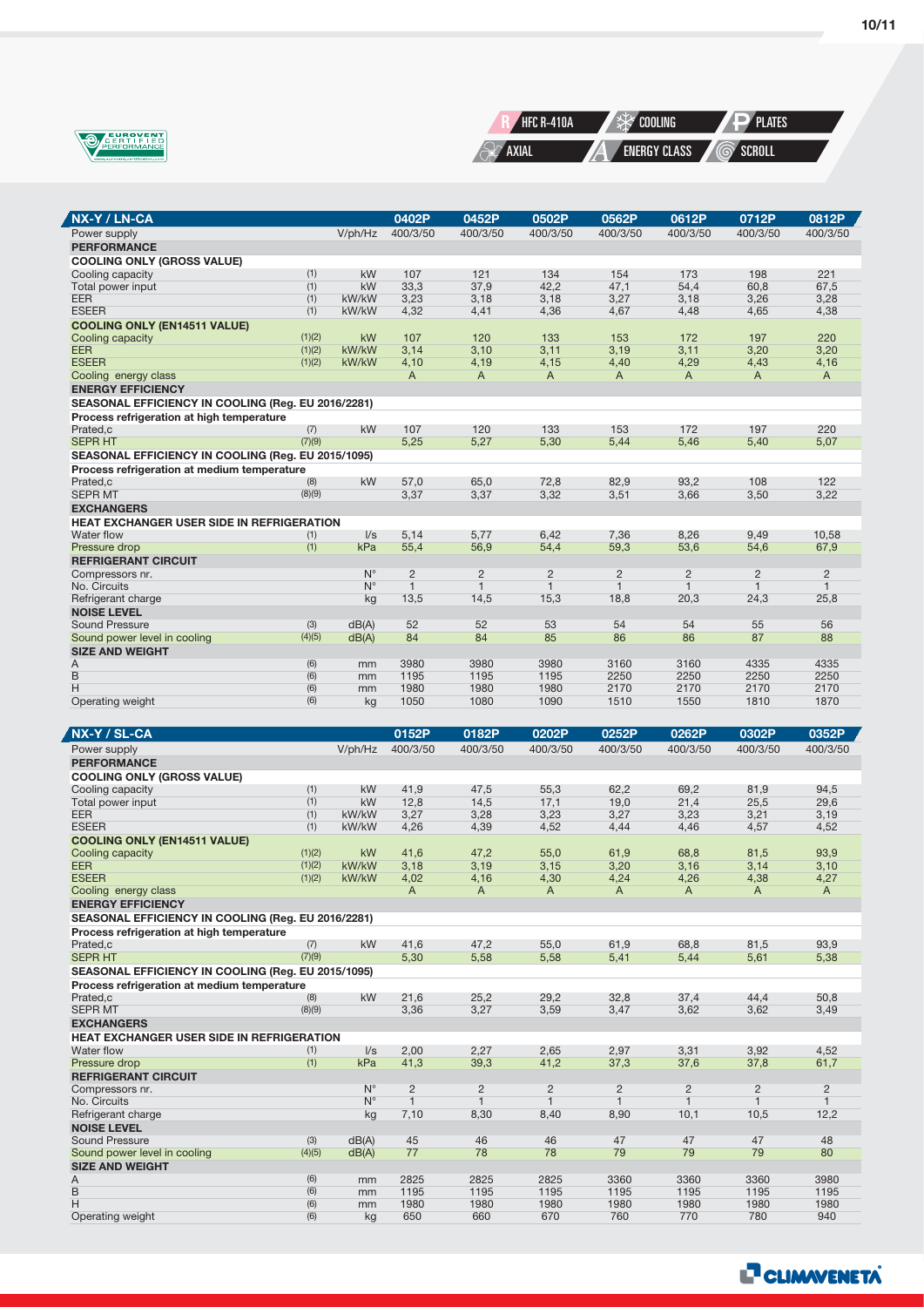**PROCESS CHILLERS** 



## **NX-Y 0152P - 0812P**

Chiller, air source for outdoor installation 39,2-227 kW

| NX-Y / SL-CA                                       |            |             | 0412P          | 0462P          | 0512P          | 0562P          | 0612P          | 0712P          | 0812P          |
|----------------------------------------------------|------------|-------------|----------------|----------------|----------------|----------------|----------------|----------------|----------------|
| Power supply                                       |            | V/ph/Hz     | 400/3/50       | 400/3/50       | 400/3/50       | 400/3/50       | 400/3/50       | 400/3/50       | 400/3/50       |
| <b>PERFORMANCE</b>                                 |            |             |                |                |                |                |                |                |                |
| <b>COOLING ONLY (GROSS VALUE)</b>                  |            |             |                |                |                |                |                |                |                |
| Cooling capacity                                   | (1)        | kW          | 106            | 119            | 133            | 152            | 172            | 195            | 218            |
| Total power input                                  | (1)        | kW          | 32,4           | 36,9           | 41,9           | 47,3           | 52,8           | 61,6           | 68,2           |
| EER                                                | (1)        | kW/kW       | 3,27           | 3,22           | 3,17           | 3,21           | 3,26           | 3,16           | 3,19           |
| <b>ESEER</b>                                       | (1)        | kW/kW       | 4,56           | 4,64           | 4,67           | 4,70           | 4,63           | 4,72           | 4,46           |
| <b>COOLING ONLY (EN14511 VALUE)</b>                |            |             |                |                |                |                |                |                |                |
| Cooling capacity                                   | (1)(2)     | <b>kW</b>   | 105            | 118            | 132            | 151            | 171            | 194            | 216            |
| EER                                                | (1)(2)     | kW/kW       | 3,19           | 3,14           | 3,10           | 3,13           | 3,19           | 3,10           | 3,12           |
| <b>ESEER</b>                                       | (1)(2)     | kW/kW       | 4,35           | 4,39           | 4,46           | 4,47           | 4,42           | 4,51           | 4,26           |
| Cooling energy class                               |            |             | A              | A              | A              | A              | A              | A              | $\overline{A}$ |
| <b>ENERGY EFFICIENCY</b>                           |            |             |                |                |                |                |                |                |                |
| SEASONAL EFFICIENCY IN COOLING (Reg. EU 2016/2281) |            |             |                |                |                |                |                |                |                |
| Process refrigeration at high temperature          |            |             |                |                |                |                |                |                |                |
| Prated,c                                           | (7)        | kW          | 105            | 118            | 132            | 151            | 171            | 194            | 216            |
| <b>SEPR HT</b>                                     | (7)(9)     |             | 5,52           | 5,46           | 5,63           | 5,51           | 5,61           | 5,49           | 5,17           |
| SEASONAL EFFICIENCY IN COOLING (Reg. EU 2015/1095) |            |             |                |                |                |                |                |                |                |
| Process refrigeration at medium temperature        |            |             |                |                |                |                |                |                |                |
| Prated.c                                           | (8)        | kW          | 56,4           | 64,0           | 72,6           | 82,1           | 92.6           | 107            | 121            |
| <b>SEPR MT</b>                                     | (8)(9)     |             | 3,53           | 3,53           | 3,56           | 3,54           | 3,69           | 3,57           | 3,30           |
| <b>EXCHANGERS</b>                                  |            |             |                |                |                |                |                |                |                |
| <b>HEAT EXCHANGER USER SIDE IN REFRIGERATION</b>   |            |             |                |                |                |                |                |                |                |
| Water flow                                         | (1)        | $\sqrt{s}$  | 5.07           | 5,67           | 6,36           | 7,25           | 8,24           | 9,32           | 10,40          |
| Pressure drop                                      | (1)        | kPa         | 54,0           | 55,1           | 53,5           | 57,6           | 53,3           | 52,7           | 65,7           |
| <b>REFRIGERANT CIRCUIT</b>                         |            |             |                |                |                |                |                |                |                |
| Compressors nr.                                    |            | $N^{\circ}$ | $\overline{2}$ | $\overline{2}$ | $\overline{2}$ | $\overline{2}$ | $\overline{2}$ | $\overline{2}$ | 2              |
| No. Circuits                                       |            | $N^{\circ}$ | $\mathbf{1}$   | $\mathbf{1}$   | $\mathbf{1}$   | $\mathbf{1}$   | $\mathbf{1}$   | $\mathbf{1}$   | $\mathbf{1}$   |
| Refrigerant charge                                 |            | kg          | 14,1           | 15,0           | 18,5           | 20,1           | 22,7           | 25,6           | 27,1           |
| <b>NOISE LEVEL</b>                                 |            |             |                |                |                |                |                |                |                |
| <b>Sound Pressure</b>                              | (3)        | dB(A)       | 49             | 50             | 50             | 51             | 52             | 53             | 54             |
| Sound power level in cooling                       | (4)(5)     | dB(A)       | 81             | 82             | 82             | 83             | 84             | 85             | 86             |
| <b>SIZE AND WEIGHT</b>                             |            |             |                |                |                |                |                |                |                |
| A<br>B                                             | (6)<br>(6) | mm<br>mm    | 3160<br>2250   | 3160<br>2250   | 3160<br>2250   | 4335<br>2250   | 4335<br>2250   | 4335<br>2250   | 5510<br>2250   |
| H                                                  | (6)        | mm          | 2170           | 2170           | 2170           | 2170           | 2170           | 2170           | 2170           |
| Operating weight                                   | (6)        | kg          | 1410           | 1450           | 1480           | 1740           | 1820           | 1850           | 2130           |
|                                                    |            |             |                |                |                |                |                |                |                |



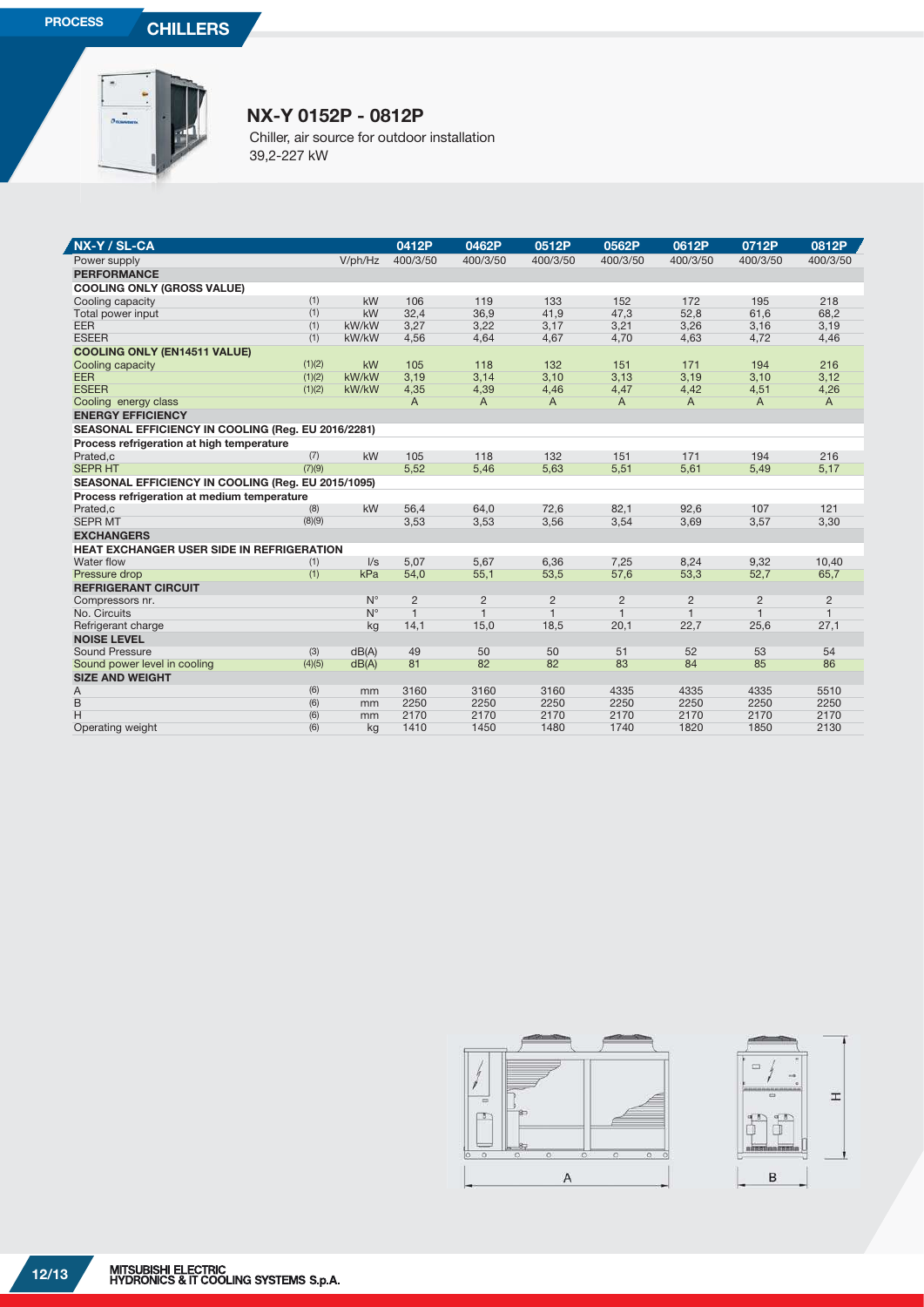

**12/13**

#### **Notes:**

1 Plant (side) cooling exchanger water (in/out) 12°C/7°C; Source (side) heat exchanger air (in) 35°C. 2 Values in compliance with EN14511-3:2013.

3 Average sound pressure level at 10m distance, unit in a free field on a reflective surface; non-binding value calculated from the sound power level.

4 Sound power on the basis of measurements made in compliance with ISO 9614.

5 Sound power level in cooling, outdoors.

6 Unit in standard configuration/execution, without optional accessories.

7 Seasonal energy efficiency of high temperature process cooling [REGULATION (EU) N. 2016/2281] 8 Seasonal Energy Efficiency of Process Cooling at Medium Temperature [REGULATION (EU) N. 2015/1095]

9 Seasonal space heating energy index

**The units highlighted in this publication contain HFC R410A [GWP100 2088] fluorinated greenhouse gases. Certified data in EUROVENT**

**L<sup>7</sup> CLIMWENETA**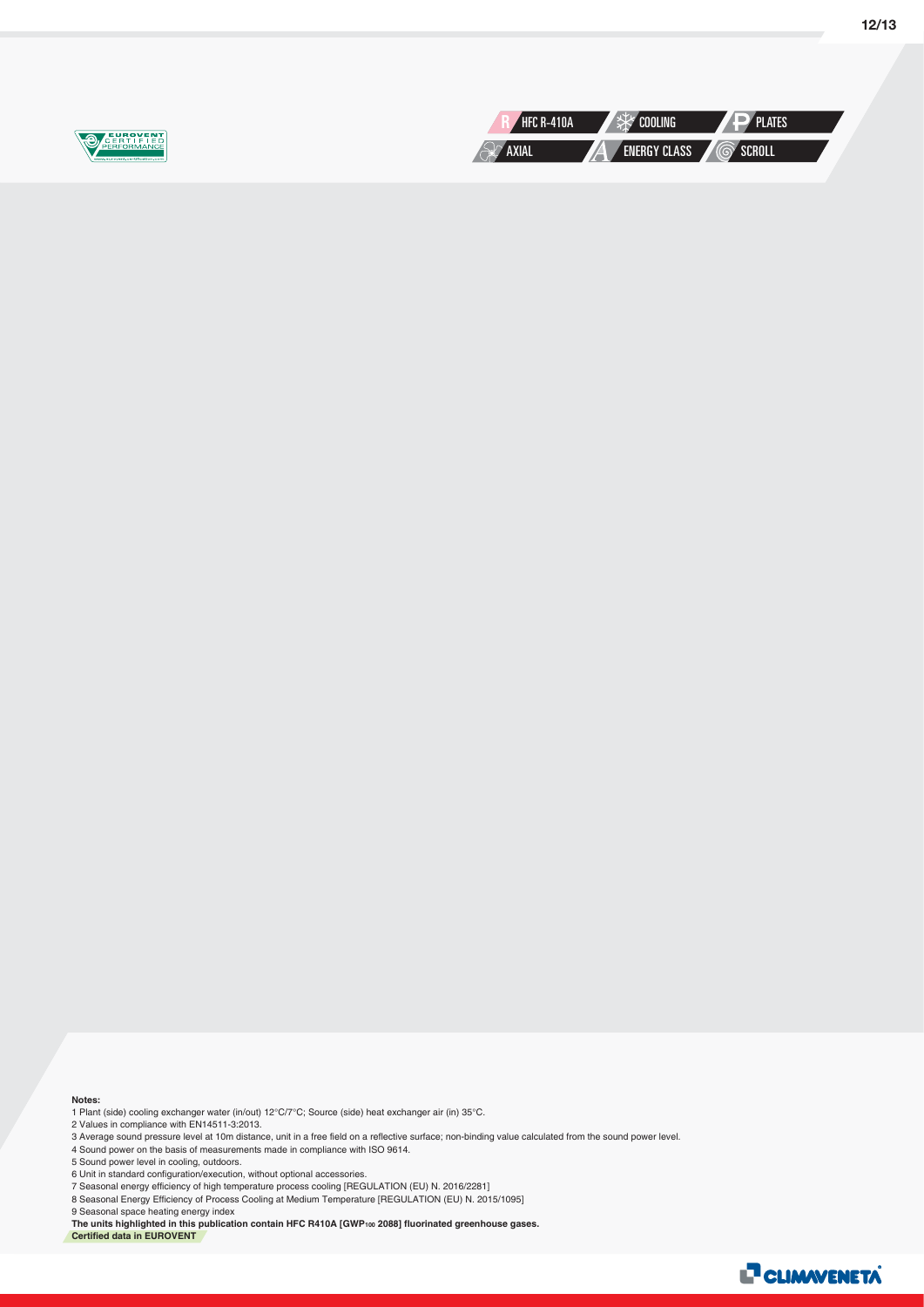

| $NX-Y/K$                                           |        |             | 0614P          | 0714P          | 0814P          | 0914P          | 1014P          | 1114P          | 1214P          |
|----------------------------------------------------|--------|-------------|----------------|----------------|----------------|----------------|----------------|----------------|----------------|
| Power supply                                       |        | V/ph/Hz     | 400/3/50       | 400/3/50       | 400/3/50       | 400/3/50       | 400/3/50       | 400/3/50       | 400/3/50       |
| <b>PERFORMANCE</b>                                 |        |             |                |                |                |                |                |                |                |
| <b>COOLING ONLY (GROSS VALUE)</b>                  |        |             |                |                |                |                |                |                |                |
| Cooling capacity                                   | (1)    | kW          | 165            | 194            | 218            | 248            | 289            | 308            | 327            |
| Total power input                                  | (1)    | kW          | 58,3           | 66,7           | 78,9           | 88,6           | 99,0           | 108            | 118            |
| <b>EER</b>                                         | (1)    | kW/kW       | 2,83           | 2,91           | 2,76           | 2,80           | 2,92           | 2,85           | 2,76           |
| <b>ESEER</b>                                       | (1)    | kW/kW       | 4,06           | 4,39           | 4,30           | 4,41           | 4,26           | 4,27           | 4,18           |
| <b>COOLING ONLY (EN14511 VALUE)</b>                |        |             |                |                |                |                |                |                |                |
| Cooling capacity                                   | (1)(2) | kW          | 164            | 193            | 217            | 247            | 288            | 307            | 325            |
| <b>EER</b>                                         | (1)(2) | kW/kW       | 2,78           | 2,86           | 2,72           | 2,76           | 2,87           | 2,80           | 2,72           |
| <b>ESEER</b>                                       | (1)(2) | kW/kW       | 3,85           | 4,16           | 4,08           | 4,18           | 4,05           | 4,08           | 3,99           |
| Cooling energy class                               |        |             | С              | C              | C              | C              | C              | C              | $\mathsf{C}$   |
| <b>ENERGY EFFICIENCY</b>                           |        |             |                |                |                |                |                |                |                |
| SEASONAL EFFICIENCY IN COOLING (Reg. EU 2016/2281) |        |             |                |                |                |                |                |                |                |
| Process refrigeration at high temperature          |        |             |                |                |                |                |                |                |                |
| Prated,c                                           | (7)    | kW          | 164            | 193            | 217            | 247            | 288            | 307            | 325            |
| <b>SEPR HT</b>                                     | (7)(9) |             | 4,78           | 5,17           | 5,20           | 5,21           | 5,01           | 5,02           | 5,02           |
| SEASONAL EFFICIENCY IN COOLING (Reg. EU 2015/1095) |        |             |                |                |                |                |                |                |                |
| Process refrigeration at medium temperature        |        |             |                |                |                |                |                |                |                |
| Prated,c                                           | (8)    | kW          | 89,7           | 103            | 117            | 134            | 155            | 167            | 178            |
| <b>SEPR MT</b>                                     | (8)(9) |             | 3,08           | 3,22           | 3,34           | 3,31           | 3,09           | 3,12           | 3,17           |
| <b>EXCHANGERS</b>                                  |        |             |                |                |                |                |                |                |                |
| <b>HEAT EXCHANGER USER SIDE IN REFRIGERATION</b>   |        |             |                |                |                |                |                |                |                |
| Water flow                                         | (1)    | $\sqrt{s}$  | 7,87           | 9.28           | 10,41          | 11.87          | 13,83          | 14,75          | 15.62          |
| Pressure drop                                      | (1)    | kPa         | 45,0           | 47,1           | 47,8           | 50,4           | 54,8           | 46,8           | 52,5           |
| <b>REFRIGERANT CIRCUIT</b>                         |        |             |                |                |                |                |                |                |                |
| Compressors nr.                                    |        | $N^{\circ}$ | $\overline{4}$ | $\overline{4}$ | $\overline{4}$ | $\overline{4}$ | $\overline{4}$ | $\overline{4}$ | $\overline{4}$ |
| No. Circuits                                       |        | $N^{\circ}$ | $\overline{2}$ | $\overline{2}$ | $\overline{2}$ | $\overline{2}$ | $\overline{2}$ | $\overline{2}$ | $\overline{2}$ |
| Refrigerant charge                                 |        | kg          | 17,0           | 18,4           | 19,6           | 21,6           | 26,8           | 29,0           | 29,0           |
| <b>NOISE LEVEL</b>                                 |        |             |                |                |                |                |                |                |                |
| <b>Sound Pressure</b>                              | (3)    | dB(A)       | 60             | 60             | 61             | 62             | 63             | 63             | 63             |
| Sound power level in cooling                       | (4)(5) | dB(A)       | 92             | 92             | 93             | 94             | 95             | 95             | 95             |
| <b>SIZE AND WEIGHT</b>                             |        |             |                |                |                |                |                |                |                |
| A                                                  | (6)    | mm          | 3160           | 3160           | 3160           | 3160           | 4335           | 4335           | 4335           |
| B                                                  | (6)    | mm          | 2250           | 2250           | 2250           | 2250           | 2250           | 2250           | 2250           |
| H                                                  | (6)    | mm          | 2170           | 2170           | 2170           | 2170           | 2170           | 2170           | 2170           |
| Operating weight                                   | (6)    | kg          | 1510           | 1680           | 1690           | 1830           | 2250           | 2300           | 2330           |

#### **Accessories:**

7

- Microchannel coils with e-coating protection
- Traditional coils with copper tubes and alluminium fins, also available with prepainted fins or Fin Guard Silver protective treatment.
- Copper-Copper heat exchanger coils
- Electronic expansion valve
- Compressor power factor correction
- ▶ Soft start
- Compressor suction and discharge valves
- ▶ High and low pressure gauges
- DVVF and DVV2F devices for low air temperature operation
- Hydronic group with possible storage tank
- Anti-intrusion grills



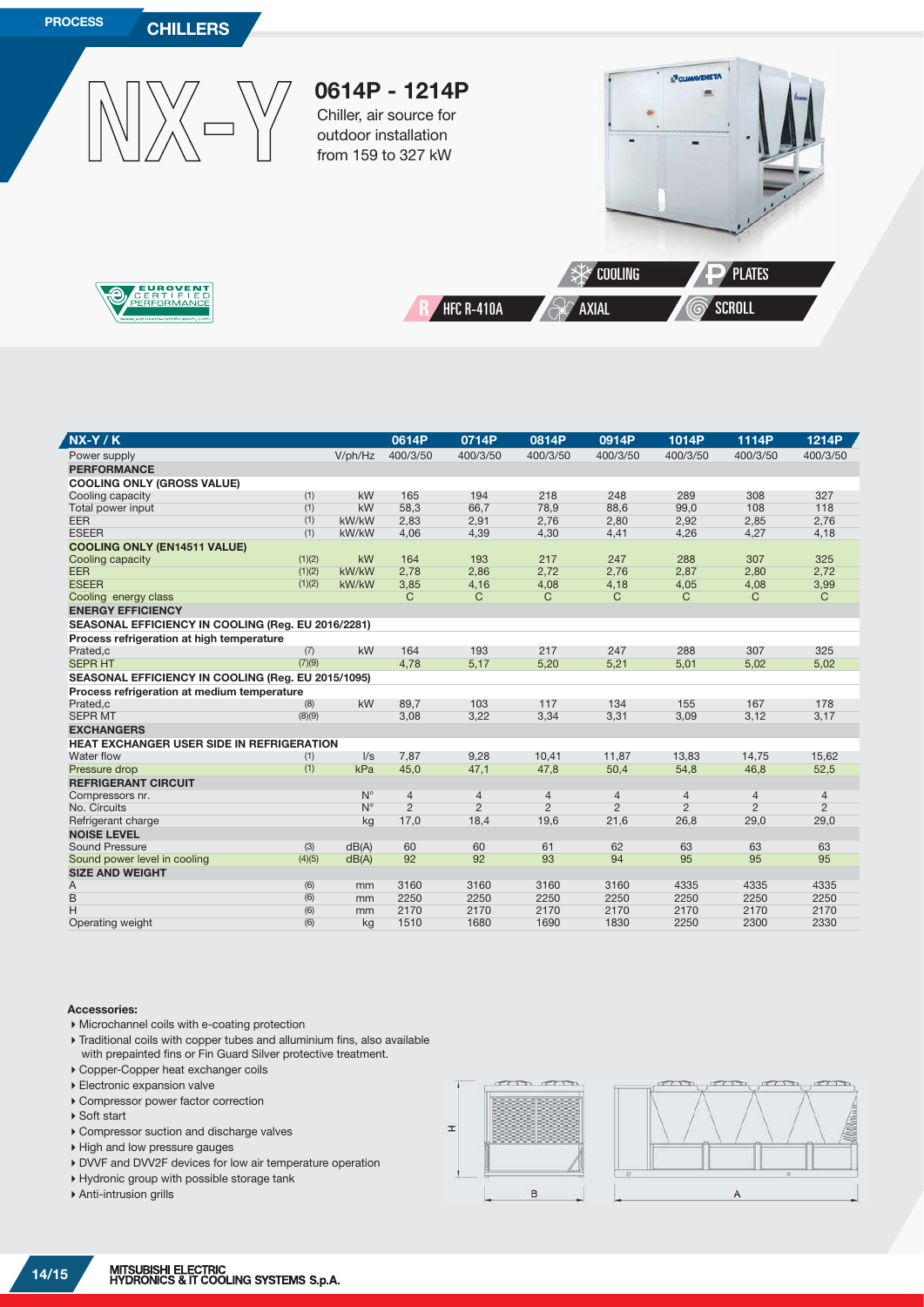| NX-Y / LN-K                                                                                            |               |                            | 0614P                            | 0714P                            | 0814P                            | 0914P               | 1014P               | 1114P                            | 1214P                            |
|--------------------------------------------------------------------------------------------------------|---------------|----------------------------|----------------------------------|----------------------------------|----------------------------------|---------------------|---------------------|----------------------------------|----------------------------------|
| Power supply<br><b>PERFORMANCE</b>                                                                     |               | V/ph/Hz                    | 400/3/50                         | 400/3/50                         | 400/3/50                         | 400/3/50            | 400/3/50            | 400/3/50                         | 400/3/50                         |
| <b>COOLING ONLY (GROSS VALUE)</b>                                                                      |               |                            |                                  |                                  |                                  |                     |                     |                                  |                                  |
| Cooling capacity                                                                                       | (1)           | kW                         | 160                              | 185                              | 208                              | 235                 | 274                 | 290                              | 320                              |
| Total power input                                                                                      | (1)           | kW                         | 58.1                             | 68.6                             | 79.6                             | 92.2                | 101                 | 112                              | 118                              |
| EER                                                                                                    | (1)           | kW/kW                      | 2,75                             | 2,70                             | 2,62                             | 2,55                | 2,71                | 2,60                             | 2,70                             |
| <b>ESEER</b>                                                                                           | (1)           | kW/kW                      | 4,13                             | 4,42                             | 4,37                             | 4,41                | 4,25                | 4,25                             | 4,37                             |
| <b>COOLING ONLY (EN14511 VALUE)</b><br>Cooling capacity                                                | (1)(2)        | kW                         | 159                              | 185                              | 207                              | 234                 | 273                 | 289                              | 319                              |
| <b>EER</b>                                                                                             | (1)(2)        | kW/kW                      | 2,70                             | 2,66                             | 2,58                             | 2,51                | 2,67                | 2,57                             | 2,66                             |
| <b>ESEER</b>                                                                                           | (1)(2)        | kW/kW                      | 3,94                             | 4,19                             | 4,16                             | 4,19                | 4,05                | 4,06                             | 4,16                             |
| Cooling energy class                                                                                   |               |                            | C                                | D                                | D                                | D                   | D                   | D                                | D                                |
| <b>ENERGY EFFICIENCY</b>                                                                               |               |                            |                                  |                                  |                                  |                     |                     |                                  |                                  |
| SEASONAL EFFICIENCY IN COOLING (Reg. EU 2016/2281)                                                     |               |                            |                                  |                                  |                                  |                     |                     |                                  |                                  |
| Process refrigeration at high temperature<br>Prated,c                                                  | (7)           | kW                         | 159                              | 185                              | 207                              | 234                 | 273                 | 289                              | 319                              |
| <b>SEPR HT</b>                                                                                         | (7)(9)        |                            | 4,98                             | 5,29                             | 5,33                             | 5,20                | 5,09                | 5,05                             | 5,27                             |
| SEASONAL EFFICIENCY IN COOLING (Reg. EU 2015/1095)                                                     |               |                            |                                  |                                  |                                  |                     |                     |                                  |                                  |
| Process refrigeration at medium temperature                                                            |               |                            |                                  |                                  |                                  |                     |                     |                                  |                                  |
| Prated.c<br><b>SEPR MT</b>                                                                             | (8)           | kW                         | 88,1                             | 99.7                             | 113                              | 129                 | 149                 | 160                              | 176                              |
| <b>EXCHANGERS</b>                                                                                      | (8)(9)        |                            | 3,28                             | 3,36                             | 3,45                             | 3,36                | 3,20                | 3,21                             | 3,36                             |
| <b>HEAT EXCHANGER USER SIDE IN REFRIGERATION</b>                                                       |               |                            |                                  |                                  |                                  |                     |                     |                                  |                                  |
| Water flow                                                                                             | (1)           | $\sqrt{s}$                 | 7,64                             | 8,87                             | 9,96                             | 11,24               | 13,10               | 13,89                            | 15,32                            |
| Pressure drop                                                                                          | (1)           | kPa                        | 42,4                             | 43,0                             | 43,7                             | 45,2                | 49,2                | 41,5                             | 50,5                             |
| <b>REFRIGERANT CIRCUIT</b>                                                                             |               |                            |                                  |                                  |                                  |                     |                     |                                  |                                  |
| Compressors nr.<br>No. Circuits                                                                        |               | $N^{\circ}$<br>$N^{\circ}$ | $\overline{4}$<br>$\overline{2}$ | $\overline{4}$<br>$\overline{c}$ | $\overline{4}$<br>$\overline{2}$ | 4<br>$\overline{2}$ | 4<br>$\overline{2}$ | $\overline{4}$<br>$\overline{c}$ | $\overline{4}$<br>$\overline{2}$ |
| Refrigerant charge                                                                                     |               | kg                         | 17,0                             | 18,4                             | 19,6                             | 21,6                | 26,8                | 29,0                             | 29,0                             |
| <b>NOISE LEVEL</b>                                                                                     |               |                            |                                  |                                  |                                  |                     |                     |                                  |                                  |
| <b>Sound Pressure</b>                                                                                  | (3)           | dB(A)                      | 54                               | 54                               | 55                               | 56                  | 57                  | 57                               | 58                               |
| Sound power level in cooling                                                                           | (4)(5)        | dB(A)                      | 86                               | 86                               | 87                               | 88                  | 89                  | 89                               | 90                               |
| <b>SIZE AND WEIGHT</b><br>A                                                                            | (6)           |                            | 3160                             | 3160                             | 3160                             | 3160                | 4335                | 4335                             | 4335                             |
| B                                                                                                      | (6)           | mm<br>mm                   | 2250                             | 2250                             | 2250                             | 2250                | 2250                | 2250                             | 2250                             |
| Н                                                                                                      | (6)           | mm                         | 2170                             | 2170                             | 2170                             | 2170                | 2170                | 2170                             | 2170                             |
| Operating weight                                                                                       | (6)           | kg                         | 1550                             | 1730                             | 1740                             | 1870                | 2300                | 2350                             | 2370                             |
|                                                                                                        |               |                            |                                  |                                  |                                  |                     |                     |                                  |                                  |
|                                                                                                        |               |                            |                                  |                                  |                                  |                     |                     |                                  |                                  |
| NX-Y / SL-K                                                                                            |               |                            | 0614P                            | 0714P                            | 0814P                            | 0914P               | 1014P               | 1114P                            | 1214P                            |
| Power supply                                                                                           |               | V/ph/Hz                    | 400/3/50                         | 400/3/50                         | 400/3/50                         | 400/3/50            | 400/3/50            | 400/3/50                         | 400/3/50                         |
| <b>PERFORMANCE</b><br><b>COOLING ONLY (GROSS VALUE)</b>                                                |               |                            |                                  |                                  |                                  |                     |                     |                                  |                                  |
| Cooling capacity                                                                                       | (1)           | kW                         | 159                              | 180                              | 214                              | 241                 | 264                 | 296                              | 312                              |
| Total power input                                                                                      | (1)           | kW                         | 56,3                             | 70,7                             | 77,8                             | 89,3                | 104                 | 109                              | 120                              |
| <b>EER</b>                                                                                             | (1)           | kW/kW                      | 2,82                             | 2,54                             | 2,75                             | 2,70                | 2,55                | 2,71                             | 2,61                             |
| <b>ESEER</b>                                                                                           | (1)           | kW/kW                      | 4,34                             | 4,41                             | 4,40                             | 4,41                | 4,28                | 4,34                             | 4,26                             |
| <b>COOLING ONLY (EN14511 VALUE)</b><br>Cooling capacity                                                | (1)(2)        | <b>kW</b>                  | 158                              | 179                              | 213                              | 240                 | 263                 | 295                              | 311                              |
| <b>EER</b>                                                                                             | (1)(2)        | kW/kW                      | 2,78                             | 2,51                             | 2,71                             | 2,66                | 2,51                | 2,68                             | 2,57                             |
| <b>ESEER</b>                                                                                           | (1)(2)        | kW/kW                      | 4,13                             | 4,21                             | 4,19                             | 4,20                | 4,09                | 4,15                             | 4,07                             |
| Cooling energy class                                                                                   |               |                            | C                                | D                                | C                                | D                   | D                   | D                                | D                                |
| <b>ENERGY EFFICIENCY</b>                                                                               |               |                            |                                  |                                  |                                  |                     |                     |                                  |                                  |
| <b>SEASONAL EFFICIENCY IN COOLING (Reg. EU 2016/2281)</b><br>Process refrigeration at high temperature |               |                            |                                  |                                  |                                  |                     |                     |                                  |                                  |
| Prated,c                                                                                               | (7)           | kW                         | 158                              | 179                              | 213                              | 240                 | 263                 | 295                              | 311                              |
| <b>SEPR HT</b>                                                                                         | (7)(9)        |                            | 5,20                             | 5,30                             | 5,41                             | 5,31                | 5,12                | 5,17                             | 5,15                             |
| SEASONAL EFFICIENCY IN COOLING (Reg. EU 2015/1095)                                                     |               |                            |                                  |                                  |                                  |                     |                     |                                  |                                  |
| Process refrigeration at medium temperature                                                            |               |                            |                                  |                                  | 116                              | 131                 | 145                 | 162                              | 172                              |
| Prated,c<br><b>SEPR MT</b>                                                                             | (8)<br>(8)(9) | kW                         | 87,4<br>3,43                     | 97,6<br>3,40                     | 3,48                             | 3,40                | 3,25                | 3,26                             | 3,28                             |
| <b>EXCHANGERS</b>                                                                                      |               |                            |                                  |                                  |                                  |                     |                     |                                  |                                  |
| HEAT EXCHANGER USER SIDE IN REFRIGERATION                                                              |               |                            |                                  |                                  |                                  |                     |                     |                                  |                                  |
| Water flow                                                                                             | (1)           | $\sqrt{s}$                 | 7,60                             | 8,60                             | 10,25                            | 11,54               | 12,63               | 14,16                            | 14,93                            |
| Pressure drop                                                                                          | (1)           | kPa                        | 41,9                             | 40,5                             | 46,3                             | 47,6                | 45,7                | 43,1                             | 48,0                             |
| <b>REFRIGERANT CIRCUIT</b><br>Compressors nr.                                                          |               | $N^{\circ}$                | $\overline{4}$                   | $\overline{4}$                   | $\overline{4}$                   | $\overline{4}$      | $\overline{4}$      | $\overline{4}$                   | $\overline{4}$                   |
| No. Circuits                                                                                           |               | $N^{\circ}$                | $\overline{c}$                   | $\overline{2}$                   | $\overline{2}$                   | $\overline{c}$      | $\overline{c}$      | $\overline{2}$                   | $\overline{2}$                   |
| Refrigerant charge                                                                                     |               | kg                         | 17,0                             | 18,4                             | 25,2                             | 27,2                | 26,8                | 34,6                             | 34,6                             |
| <b>NOISE LEVEL</b>                                                                                     |               |                            |                                  |                                  |                                  |                     |                     |                                  |                                  |
| Sound Pressure<br>Sound power level in cooling                                                         | (3)<br>(4)(5) | dB(A)<br>dB(A)             | 50<br>82                         | 51<br>83                         | 51<br>83                         | 52<br>84            | 52<br>84            | 54<br>86                         | 54<br>86                         |
| <b>SIZE AND WEIGHT</b>                                                                                 |               |                            |                                  |                                  |                                  |                     |                     |                                  |                                  |
| Α                                                                                                      | (6)           | mm                         | 3160                             | 3160                             | 4335                             | 4335                | 4335                | 5510                             | 5510                             |
| B                                                                                                      | (6)           | mm                         | 2250                             | 2250                             | 2250                             | 2250                | 2250                | 2250                             | 2250                             |
| Η<br>Operating weight                                                                                  | (6)<br>(6)    | mm<br>kg                   | 2170<br>1550                     | 2170<br>1730                     | 2170<br>2030                     | 2170<br>2170        | 2170<br>2300        | 2170<br>2700                     | 2170<br>2730                     |

#### **Notes:**

1 Plant (side) cooling exchanger water (in/out) 12°C/7°C; Source (side) heat exchanger air (in) 35°C.

2 Values in compliance with EN14511-3:2013.

3 Average sound pressure level at 10m distance, unit in a free field on a reflective surface; non-binding value calculated from the sound power level.

4 Sound power on the basis of measurements made in compliance with ISO 9614.

5 Sound power level in cooling, outdoors.

6 Unit in standard configuration/execution, without optional accessories.<br>7 Seasonal energy efficiency of high temperature process cooling [REGULATION (EU) N. 2016/2281]<br>8 Seasonal Energy Efficiency of Process Cooling at M

9 Seasonal space heating energy index

**The units highlighted in this publication contain HFC R410A [GWP100 2088] fluorinated greenhouse gases.**

**Certified data in EUROVENT**

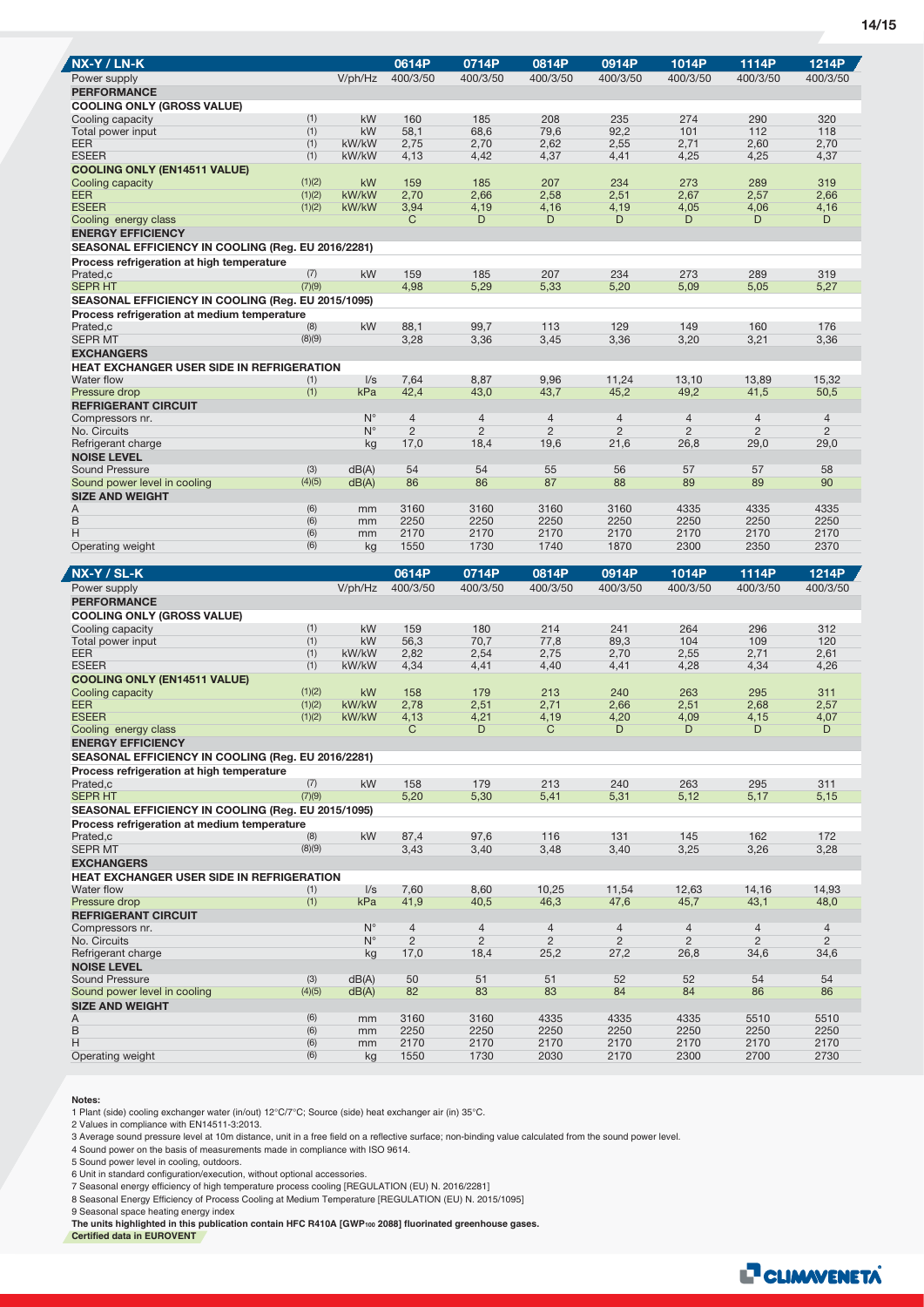

| $NX-Y/K$                                           |        |             | 0614T          | 0714T          | 0814T          | 0914T          | 1014T          | 1114T          | 1214T          |
|----------------------------------------------------|--------|-------------|----------------|----------------|----------------|----------------|----------------|----------------|----------------|
| Power supply                                       |        | V/ph/Hz     | 400/3/50       | 400/3/50       | 400/3/50       | 400/3/50       | 400/3/50       | 400/3/50       | 400/3/50       |
| <b>PERFORMANCE</b>                                 |        |             |                |                |                |                |                |                |                |
| <b>COOLING ONLY (GROSS VALUE)</b>                  |        |             |                |                |                |                |                |                |                |
| Cooling capacity                                   | (1)    | kW          | 165            | 194            | 218            | 248            | 289            | 308            | 327            |
| Total power input                                  | (1)    | kW          | 58,3           | 66.7           | 78,9           | 88,6           | 99,0           | 108            | 118            |
| <b>EER</b>                                         | (1)    | kW/kW       | 2,83           | 2,91           | 2,76           | 2,80           | 2,92           | 2,85           | 2,76           |
| <b>ESEER</b>                                       | (1)    | kW/kW       | 4,06           | 4,39           | 4,30           | 4,41           | 4,26           | 4,27           | 4,18           |
| <b>COOLING ONLY (EN14511 VALUE)</b>                |        |             |                |                |                |                |                |                |                |
| Cooling capacity                                   | (1)(2) | kW          | 164            | 193            | 217            | 247            | 288            | 307            | 326            |
| <b>EER</b>                                         | (1)(2) | kW/kW       | 2,79           | 2,87           | 2,71           | 2,76           | 2,86           | 2,81           | 2,73           |
| <b>ESEER</b>                                       | (1)(2) | kW/kW       | 3,92           | 4,21           | 4,08           | 4,20           | 4,02           | 4,11           | 4,02           |
| Cooling energy class                               |        |             | C              | C.             | С              | C              | С              | С              | $\mathsf{C}$   |
| <b>ENERGY EFFICIENCY</b>                           |        |             |                |                |                |                |                |                |                |
| SEASONAL EFFICIENCY IN COOLING (Reg. EU 2016/2281) |        |             |                |                |                |                |                |                |                |
| Process refrigeration at high temperature          |        |             |                |                |                |                |                |                |                |
| Prated,c                                           | (7)    | kW          | 164            | 193            | 217            | 247            | 288            | 307            | 326            |
| <b>SEPR HT</b>                                     | (7)(9) |             | 4,84           | 5,21           | 5,20           | 5,22           | 4,99           | 5.04           | 5,04           |
| SEASONAL EFFICIENCY IN COOLING (Reg. EU 2015/1095) |        |             |                |                |                |                |                |                |                |
| Process refrigeration at medium temperature        |        |             |                |                |                |                |                |                |                |
| Prated,c                                           | (8)    | kW          | 89,8           | 103            | 117            | 134            | 155            | 167            | 178            |
| <b>SEPR MT</b>                                     | (8)(9) |             | 3,10           | 3,24           | 3,34           | 3,32           | 3,08           | 3,12           | 3,18           |
| <b>EXCHANGERS</b>                                  |        |             |                |                |                |                |                |                |                |
| <b>HEAT EXCHANGER USER SIDE IN REFRIGERATION</b>   |        |             |                |                |                |                |                |                |                |
| Water flow                                         | (1)    | $\sqrt{s}$  | 7,87           | 9,28           | 10,41          | 11.87          | 13.83          | 14,75          | 15,62          |
| Pressure drop                                      | (1)    | kPa         | 23,3           | 32,4           | 50,9           | 45,5           | 61,7           | 38,0           | 42,7           |
| <b>REFRIGERANT CIRCUIT</b>                         |        |             |                |                |                |                |                |                |                |
| Compressors nr.                                    |        | $N^{\circ}$ | $\overline{4}$ | $\overline{4}$ | $\overline{4}$ | $\overline{4}$ | $\overline{4}$ | $\overline{4}$ | 4              |
| No. Circuits                                       |        | $N^{\circ}$ | $\overline{2}$ | $\overline{2}$ | $\overline{2}$ | $\overline{2}$ | $\overline{2}$ | $\overline{2}$ | $\overline{2}$ |
| Refrigerant charge                                 |        | kg          | 22,0           | 22,0           | 24,6           | 26,0           | 31,6           | 35,4           | 35,4           |
| <b>NOISE LEVEL</b>                                 |        |             |                |                |                |                |                |                |                |
| <b>Sound Pressure</b>                              | (3)    | dB(A)       | 60             | 60             | 61             | 62             | 63             | 63             | 63             |
| Sound power level in cooling                       | (4)(5) | dB(A)       | 92             | 92             | 93             | 94             | 95             | 95             | 95             |
| <b>SIZE AND WEIGHT</b>                             |        |             |                |                |                |                |                |                |                |
| A                                                  | (6)    | mm          | 3160           | 3160           | 3160           | 3160           | 4335           | 4335           | 4335           |
| B                                                  | (6)    | mm          | 2250           | 2250           | 2250           | 2250           | 2250           | 2250           | 2250           |
| H                                                  | (6)    | mm          | 2170           | 2170           | 2170           | 2170           | 2170           | 2170           | 2170           |
| Operating weight                                   | (6)    | kg          | 1650           | 1810           | 1820           | 1950           | 2340           | 2530           | 2550           |

#### **Accessories:**

- Microchannel coils with e-coating protection
- Traditional coils with copper tubes and alluminium fins, also available with prepainted fins or Fin Guard Silver protective treatment.
- Copper-Copper heat exchanger coils
- Electronic expansion valve
- Compressor power factor correction
- ▶ Soft start
- Compressor suction and discharge valves
- ▶ High and low pressure gauges
- DVVF and DVV2F devices for low air temperature operation
- Hydronic group with possible storage tank
- Anti-intrusion grills



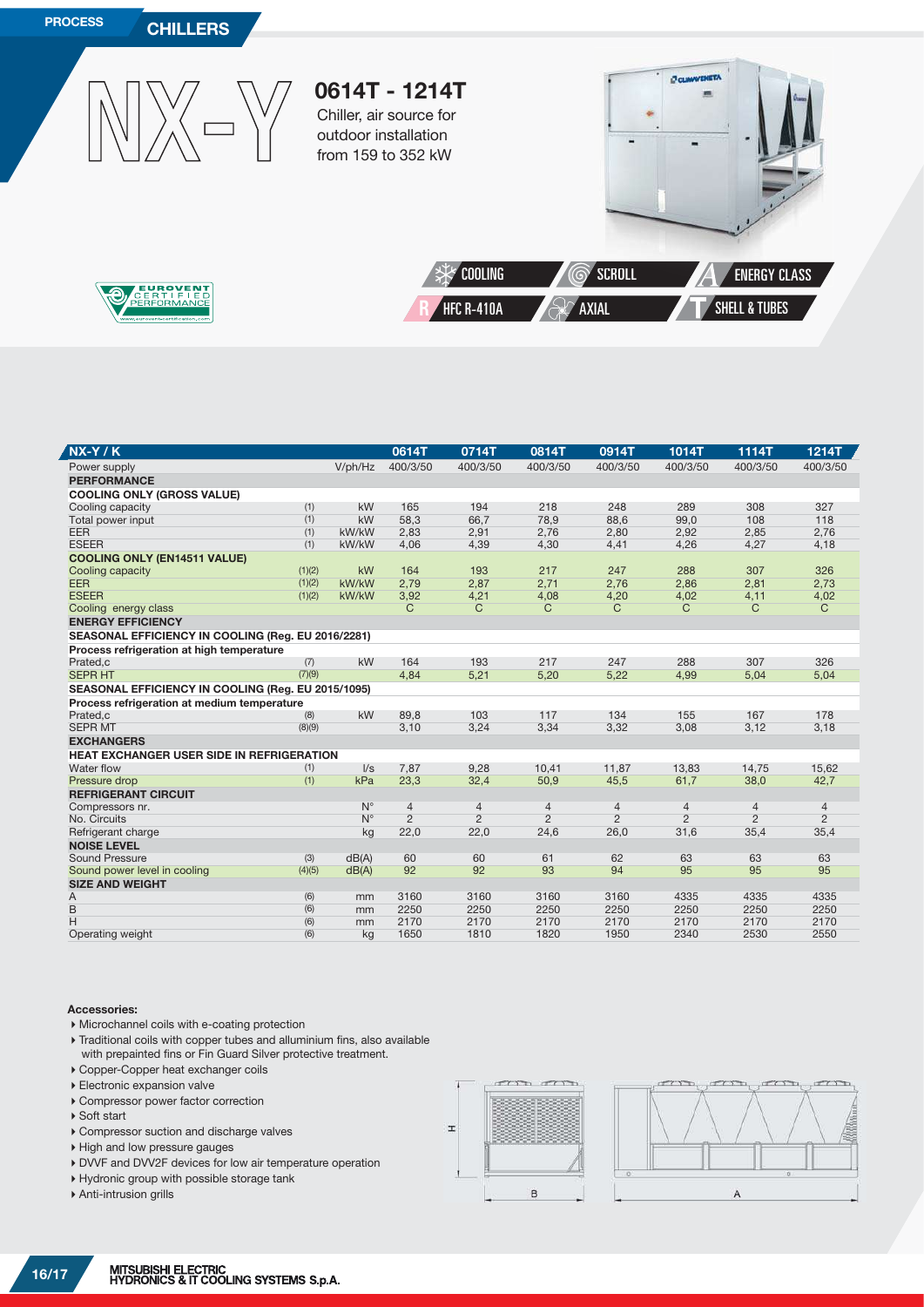| NX-Y / LN-K                                                    |                  |                            | 0614T                            | 0714T                            | 0814T                            | 0914T                            | 1014T                            | 1114T                            | 1214T                            |
|----------------------------------------------------------------|------------------|----------------------------|----------------------------------|----------------------------------|----------------------------------|----------------------------------|----------------------------------|----------------------------------|----------------------------------|
| Power supply                                                   |                  | V/ph/Hz                    | 400/3/50                         | 400/3/50                         | 400/3/50                         | 400/3/50                         | 400/3/50                         | 400/3/50                         | 400/3/50                         |
| <b>PERFORMANCE</b>                                             |                  |                            |                                  |                                  |                                  |                                  |                                  |                                  |                                  |
| <b>COOLING ONLY (GROSS VALUE)</b>                              |                  |                            |                                  |                                  |                                  |                                  |                                  |                                  |                                  |
| Cooling capacity                                               | (1)<br>(1)       | kW<br>kW                   | 160                              | 185                              | 208                              | 235                              | 274<br>101                       | 290<br>112                       | 320<br>118                       |
| Total power input<br>EER                                       | (1)              | kW/kW                      | 58,1<br>2,75                     | 68,6<br>2,70                     | 79,6<br>2,62                     | 92,2<br>2,55                     | 2,71                             | 2,60                             | 2,70                             |
| <b>ESEER</b>                                                   | (1)              | kW/kW                      | 4,13                             | 4,42                             | 4,37                             | 4,41                             | 4,25                             | 4,25                             | 4,37                             |
| <b>COOLING ONLY (EN14511 VALUE)</b>                            |                  |                            |                                  |                                  |                                  |                                  |                                  |                                  |                                  |
| Cooling capacity                                               | (1)(2)           | <b>kW</b>                  | 159                              | 185                              | 207                              | 234                              | 273                              | 290                              | 319                              |
| <b>EER</b>                                                     | (1)(2)           | kW/kW                      | 2,72                             | 2,67                             | 2,57                             | 2,51                             | 2,67                             | 2,57                             | 2,67                             |
| <b>ESEER</b>                                                   | (1)(2)           | kW/kW                      | 3,99                             | 4,25                             | 4,16                             | 4,21                             | 4,04                             | 4,10                             | 4,21                             |
| Cooling energy class<br><b>ENERGY EFFICIENCY</b>               |                  |                            | C                                | D                                | D                                | D                                | D                                | D                                | D                                |
| SEASONAL EFFICIENCY IN COOLING (Reg. EU 2016/2281)             |                  |                            |                                  |                                  |                                  |                                  |                                  |                                  |                                  |
| Process refrigeration at high temperature                      |                  |                            |                                  |                                  |                                  |                                  |                                  |                                  |                                  |
| Prated,c                                                       | (7)              | kW                         | 159                              | 185                              | 207                              | 234                              | 273                              | 290                              | 319                              |
| <b>SEPR HT</b>                                                 | (7)(9)           |                            | 5,03                             | 5,33                             | 5,33                             | 5,22                             | 5,08                             | 5,08                             | 5,31                             |
| SEASONAL EFFICIENCY IN COOLING (Reg. EU 2015/1095)             |                  |                            |                                  |                                  |                                  |                                  |                                  |                                  |                                  |
| Process refrigeration at medium temperature                    |                  |                            |                                  |                                  |                                  |                                  |                                  |                                  |                                  |
| Prated,c                                                       | (8)              | kW                         | 88,2                             | 99,8                             | 113                              | 129                              | 149                              | 160                              | 177                              |
| <b>SEPR MT</b>                                                 | (8)(9)           |                            | 3,29                             | 3,38                             | 3,45                             | 3,37                             | 3,19                             | 3,22                             | 3,37                             |
| <b>EXCHANGERS</b>                                              |                  |                            |                                  |                                  |                                  |                                  |                                  |                                  |                                  |
| <b>HEAT EXCHANGER USER SIDE IN REFRIGERATION</b><br>Water flow | (1)              | $\sqrt{s}$                 | 7,64                             | 8,87                             | 9,96                             | 11,24                            | 13,10                            | 13.89                            | 15,32                            |
| Pressure drop                                                  | (1)              | kPa                        | 21,9                             | 29,6                             | 46,5                             | 40,7                             | 55,4                             | 33,7                             | 41,0                             |
| <b>REFRIGERANT CIRCUIT</b>                                     |                  |                            |                                  |                                  |                                  |                                  |                                  |                                  |                                  |
| Compressors nr.                                                |                  | $N^{\circ}$                | $\overline{4}$                   | $\overline{4}$                   | $\overline{4}$                   | $\overline{4}$                   | $\overline{4}$                   | $\overline{4}$                   | $\overline{4}$                   |
| No. Circuits                                                   |                  | $N^{\circ}$                | $\overline{2}$                   | $\overline{2}$                   | $\overline{2}$                   | $\overline{2}$                   | $\overline{2}$                   | $\overline{2}$                   | $\overline{2}$                   |
| Refrigerant charge                                             |                  | kg                         | 22,0                             | 22,0                             | 24,6                             | 26,0                             | 31,6                             | 35,4                             | 35,4                             |
| <b>NOISE LEVEL</b>                                             |                  |                            |                                  |                                  |                                  |                                  |                                  |                                  |                                  |
| <b>Sound Pressure</b>                                          | (3)<br>(4)(5)    | dB(A)                      | 54<br>86                         | 54<br>86                         | 55<br>87                         | 56<br>88                         | 57<br>89                         | 57<br>89                         | 58<br>90                         |
| Sound power level in cooling<br><b>SIZE AND WEIGHT</b>         |                  | dB(A)                      |                                  |                                  |                                  |                                  |                                  |                                  |                                  |
| Α                                                              | (6)              | mm                         | 3160                             | 3160                             | 3160                             | 3160                             | 4335                             | 4335                             | 4335                             |
| B                                                              | (6)              | mm                         | 2250                             | 2250                             | 2250                             | 2250                             | 2250                             | 2250                             | 2250                             |
| Н                                                              | (6)              | mm                         | 2170                             | 2170                             | 2170                             | 2170                             | 2170                             | 2170                             | 2170                             |
| Operating weight                                               | (6)              | kg                         | 1700                             | 1860                             | 1870                             | 1990                             | 2380                             | 2580                             | 2600                             |
|                                                                |                  |                            |                                  |                                  |                                  |                                  |                                  |                                  |                                  |
|                                                                |                  |                            |                                  |                                  |                                  |                                  |                                  |                                  |                                  |
| <b>NX-Y / SL-K</b>                                             |                  |                            | 0614T                            | 0714T                            | 0814T                            | 0914T                            | 1014T                            | 1114T                            | 1214T                            |
| Power supply                                                   |                  | V/ph/Hz                    | 400/3/50                         | 400/3/50                         | 400/3/50                         | 400/3/50                         | 400/3/50                         | 400/3/50                         | 400/3/50                         |
| <b>PERFORMANCE</b>                                             |                  |                            |                                  |                                  |                                  |                                  |                                  |                                  |                                  |
| <b>COOLING ONLY (GROSS VALUE)</b>                              |                  |                            |                                  |                                  |                                  |                                  |                                  |                                  |                                  |
| Cooling capacity<br>Total power input                          | (1)<br>(1)       | kW<br>kW                   | 159<br>56,3                      | 180<br>70.7                      | 214<br>77,8                      | 241<br>89,3                      | 264<br>104                       | 296<br>109                       | 312<br>120                       |
| EER                                                            | (1)              | kW/kW                      | 2,82                             | 2,54                             | 2,75                             | 2,70                             | 2,55                             | 2,71                             | 2,61                             |
| <b>ESEER</b>                                                   | (1)              | kW/kW                      | 4,34                             | 4,41                             | 4,40                             | 4,41                             | 4,28                             | 4,34                             | 4,26                             |
| <b>COOLING ONLY (EN14511 VALUE)</b>                            |                  |                            |                                  |                                  |                                  |                                  |                                  |                                  |                                  |
| Cooling capacity                                               | (1)(2)           | kW                         | 158                              | 179                              | 213                              | 240                              | 263                              | 295                              | 311                              |
| EER<br><b>ESEER</b>                                            | (1)(2)<br>(1)(2) | kW/kW<br>kW/kW             | 2,79<br>4,18                     | 2,52<br>4,24                     | 2,71<br>4,19                     | 2,66<br>4,20                     | 2,51                             | 2,68<br>4,17                     | 2,58                             |
| Cooling energy class                                           |                  |                            | C                                | D                                | C                                | D                                | 4,07<br>D                        | D                                | 4,10<br>D                        |
| <b>ENERGY EFFICIENCY</b>                                       |                  |                            |                                  |                                  |                                  |                                  |                                  |                                  |                                  |
| <b>SEASONAL EFFICIENCY IN COOLING (Reg. EU 2016/2281)</b>      |                  |                            |                                  |                                  |                                  |                                  |                                  |                                  |                                  |
| Process refrigeration at high temperature                      |                  |                            |                                  |                                  |                                  |                                  |                                  |                                  |                                  |
| Prated,c                                                       | (7)              | kW                         | 158                              | 179                              | 213                              | 240                              | 263                              | 295                              | 311                              |
| <b>SEPR HT</b>                                                 | (7)(9)           |                            | 5,25                             | 5,32                             | 5,41                             | 5,31                             | 5,11                             | 5,19                             | 5,17                             |
| SEASONAL EFFICIENCY IN COOLING (Reg. EU 2015/1095)             |                  |                            |                                  |                                  |                                  |                                  |                                  |                                  |                                  |
| Process refrigeration at medium temperature<br>Prated,c        | (8)              | kW                         | 87,5                             | 97,7                             | 116                              | 131                              | 145                              | 162                              | 173                              |
| <b>SEPR MT</b>                                                 | (8)(9)           |                            | 3,45                             | 3,43                             | 3,48                             | 3,41                             | 3,24                             | 3,27                             | 3,30                             |
| <b>EXCHANGERS</b>                                              |                  |                            |                                  |                                  |                                  |                                  |                                  |                                  |                                  |
| HEAT EXCHANGER USER SIDE IN REFRIGERATION                      |                  |                            |                                  |                                  |                                  |                                  |                                  |                                  |                                  |
| Water flow                                                     | (1)              | $\sqrt{s}$                 | 7,60                             | 8,60                             | 10,25                            | 11,54                            | 12,63                            | 14,16                            | 14,93                            |
| Pressure drop                                                  | (1)              | kPa                        | 21,7                             | 27,8                             | 49,3                             | 43,0                             | 51,4                             | 35,1                             | 39,0                             |
| <b>REFRIGERANT CIRCUIT</b>                                     |                  |                            |                                  |                                  |                                  |                                  |                                  |                                  |                                  |
| Compressors nr.<br>No. Circuits                                |                  | $N^{\circ}$<br>$N^{\circ}$ | $\overline{4}$<br>$\overline{2}$ | $\overline{4}$<br>$\overline{2}$ | $\overline{4}$<br>$\overline{2}$ | $\overline{4}$<br>$\overline{2}$ | $\overline{4}$<br>$\overline{2}$ | $\overline{4}$<br>$\overline{2}$ | $\overline{4}$<br>$\overline{2}$ |
| Refrigerant charge                                             |                  | kg                         | 22,0                             | 22,0                             | 30,2                             | 31,6                             | 31,6                             | 41,0                             | 41,0                             |
| <b>NOISE LEVEL</b>                                             |                  |                            |                                  |                                  |                                  |                                  |                                  |                                  |                                  |
| Sound Pressure                                                 | (3)              | dB(A)                      | 50                               | 51                               | 51                               | 52                               | 52                               | 54                               | 54                               |
| Sound power level in cooling                                   | (4)(5)           | dB(A)                      | 82                               | 83                               | 83                               | 84                               | 84                               | 86                               | 86                               |
| <b>SIZE AND WEIGHT</b>                                         |                  |                            |                                  |                                  |                                  |                                  |                                  |                                  |                                  |
| Α                                                              | (6)              | mm                         | 3160                             | 3160                             | 4335                             | 4335                             | 4335                             | 5510                             | 5510                             |
| $\mathsf B$<br>Η                                               | (6)<br>(6)       | mm<br>mm                   | 2250<br>2170<br>1700             | 2250<br>2170                     | 2250<br>2170<br>2160             | 2250<br>2170<br>2290             | 2250<br>2170<br>2380             | 2250<br>2170<br>2930             | 2250<br>2170<br>2950             |

**Notes:**

1 Plant (side) cooling exchanger water (in/out) 12°C/7°C; Source (side) heat exchanger air (in) 35°C.

2 Values in compliance with EN14511-3:2013.

3 Average sound pressure level at 10m distance, unit in a free field on a reflective surface; non-binding value calculated from the sound power level.

4 Sound power on the basis of measurements made in compliance with ISO 9614.

5 Sound power level in cooling, outdoors.

6 Unit in standard configuration/execution, without optional accessories.<br>7 Seasonal energy efficiency of high temperature process cooling [REGULATION (EU) N. 2016/2281]<br>8 Seasonal Energy Efficiency of Process Cooling at M

9 Seasonal space heating energy index

**The units highlighted in this publication contain HFC R410A [GWP100 2088] fluorinated greenhouse gases. Certified data in EUROVENT**



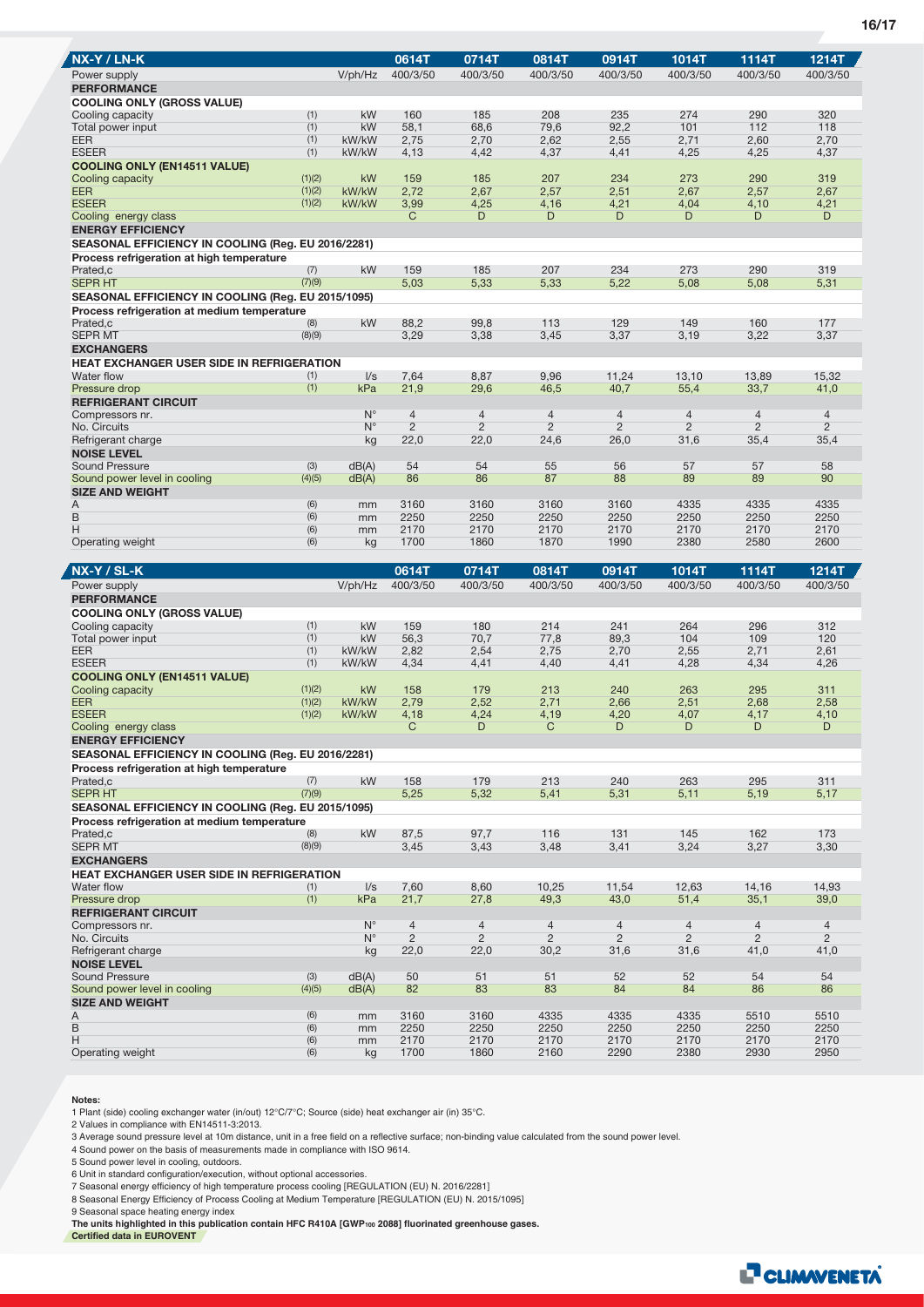J.



## **NX-Y 0614T - 1214T**

Chiller, air source for outdoor installation from 159 to 352 kW

| NX-Y / CA                                                                                         |                  |                            | 0614T                        | 0714T                            | 0814T                            | 0914T               | 1014T                            | 1114T                            | 1214T                            |
|---------------------------------------------------------------------------------------------------|------------------|----------------------------|------------------------------|----------------------------------|----------------------------------|---------------------|----------------------------------|----------------------------------|----------------------------------|
| Power supply                                                                                      |                  | V/ph/Hz                    | 400/3/50                     | 400/3/50                         | 400/3/50                         | 400/3/50            | 400/3/50                         | 400/3/50                         | 400/3/50                         |
| <b>PERFORMANCE</b>                                                                                |                  |                            |                              |                                  |                                  |                     |                                  |                                  |                                  |
| <b>COOLING ONLY (GROSS VALUE)</b>                                                                 |                  |                            |                              |                                  |                                  |                     |                                  |                                  |                                  |
| Cooling capacity<br>Total power input                                                             | (1)<br>(1)       | kW<br>kW                   | 174<br>54,4                  | 205<br>65,0                      | 235<br>72,9                      | 266<br>84,1         | 302<br>95,8                      | 330<br>103                       | 352<br>111                       |
| <b>EER</b>                                                                                        | (1)              | kW/kW                      | 3,20                         | 3,16                             | 3,23                             | 3,17                | 3,15                             | 3,21                             | 3,17                             |
| <b>ESEER</b>                                                                                      | (1)              | kW/kW                      | 4,31                         | 4,26                             | 4,45                             | 4,49                | 4,43                             | 4,35                             | 4,37                             |
| <b>COOLING ONLY (EN14511 VALUE)</b>                                                               |                  |                            |                              |                                  |                                  |                     |                                  |                                  |                                  |
| Cooling capacity                                                                                  | (1)(2)           | kW                         | 174                          | 204                              | 234                              | 265                 | 301                              | 329                              | 351                              |
| <b>EER</b><br><b>ESEER</b>                                                                        | (1)(2)<br>(1)(2) | kW/kW<br>kW/kW             | 3,16<br>4,17                 | 3,11<br>4,06                     | 3,16<br>4,20                     | 3,11<br>4,24        | 3,11<br>4,26                     | 3,16<br>4,17                     | 3,12<br>4,18                     |
| Cooling energy class                                                                              |                  |                            | A                            | A                                | A                                | A                   | A                                | A                                | A                                |
| <b>ENERGY EFFICIENCY</b>                                                                          |                  |                            |                              |                                  |                                  |                     |                                  |                                  |                                  |
| SEASONAL EFFICIENCY IN COOLING (Reg. EU 2016/2281)                                                |                  |                            |                              |                                  |                                  |                     |                                  |                                  |                                  |
| Process refrigeration at high temperature                                                         |                  |                            |                              |                                  |                                  |                     |                                  |                                  |                                  |
| Prated,c                                                                                          | (7)              | kW                         | 174                          | 204                              | 234                              | 265                 | 301                              | 329                              | 351                              |
| <b>SEPR HT</b>                                                                                    | (7)(9)           |                            | 5,19                         | 5,06                             | 5,28                             | 5,25                | 5,27                             | 5,13                             | 5,22                             |
| SEASONAL EFFICIENCY IN COOLING (Reg. EU 2015/1095)<br>Process refrigeration at medium temperature |                  |                            |                              |                                  |                                  |                     |                                  |                                  |                                  |
| Prated,c                                                                                          | (8)              | kW                         | 93,4                         | 108                              | 124                              | 141                 | 161                              | 175                              | 188                              |
| <b>SEPR MT</b>                                                                                    | (8)(9)           |                            | 3,24                         | 3,04                             | 3,25                             | 3,22                | 3,21                             | 3,07                             | 3,16                             |
| <b>EXCHANGERS</b>                                                                                 |                  |                            |                              |                                  |                                  |                     |                                  |                                  |                                  |
| HEAT EXCHANGER USER SIDE IN REFRIGERATION                                                         |                  |                            |                              |                                  |                                  |                     |                                  |                                  |                                  |
| Water flow<br>Pressure drop                                                                       | (1)<br>(1)       | $\sqrt{s}$<br>kPa          | 8,33<br>26,1                 | 9,81<br>36,2                     | 11,26<br>59,5                    | 12,74<br>52,4       | 14,44<br>36,5                    | 15,78<br>43,6                    | 16,83<br>49,6                    |
| <b>REFRIGERANT CIRCUIT</b>                                                                        |                  |                            |                              |                                  |                                  |                     |                                  |                                  |                                  |
| Compressors nr.                                                                                   |                  | $N^{\circ}$                | $\overline{4}$               | $\overline{4}$                   | $\overline{4}$                   | 4                   | $\overline{4}$                   | $\overline{4}$                   | $\overline{4}$                   |
| No. Circuits                                                                                      |                  | $N^{\circ}$                | $\overline{c}$               | $\overline{2}$                   | $\overline{2}$                   | $\overline{c}$      | $\overline{2}$                   | $\overline{2}$                   | $\overline{2}$                   |
| Refrigerant charge                                                                                |                  | kg                         | 22,0                         | 27,6                             | 30,2                             | 31,6                | 35,4                             | 41,0                             | 41,0                             |
| <b>NOISE LEVEL</b>                                                                                |                  |                            |                              |                                  |                                  |                     |                                  |                                  |                                  |
| Sound Pressure<br>Sound power level in cooling                                                    | (3)<br>(4)(5)    | dB(A)<br>dB(A)             | 60<br>92                     | 61<br>93                         | 62<br>94                         | 63<br>95            | 63<br>95                         | 64<br>96                         | 65<br>97                         |
| <b>SIZE AND WEIGHT</b>                                                                            |                  |                            |                              |                                  |                                  |                     |                                  |                                  |                                  |
| Α                                                                                                 | (6)              | mm                         | 3160                         | 4335                             | 4335                             | 4335                | 4335                             | 5510                             | 5510                             |
| B                                                                                                 | (6)              | mm                         | 2250                         | 2250                             | 2250                             | 2250                | 2250                             | 2250                             | 2250                             |
| H                                                                                                 | (6)<br>(6)       | mm                         | 2170                         | 2170                             | 2170                             | 2170<br>2290        | 2170                             | 2170<br>2930                     | 2170<br>2950                     |
| Operating weight                                                                                  |                  | kg                         | 1700                         | 2150                             | 2160                             |                     | 2550                             |                                  |                                  |
|                                                                                                   |                  |                            |                              |                                  |                                  |                     |                                  |                                  |                                  |
|                                                                                                   |                  |                            |                              |                                  |                                  |                     |                                  |                                  |                                  |
| NX-Y / LN-CA                                                                                      |                  |                            | 0614T                        | 0714T                            | 0814T                            | 0914T               | 1014T                            | 1114T                            | <b>1214T</b>                     |
| Power supply                                                                                      |                  | V/ph/Hz                    | 400/3/50                     | 400/3/50                         | 400/3/50                         | 400/3/50            | 400/3/50                         | 400/3/50                         | 400/3/50                         |
| <b>PERFORMANCE</b><br><b>COOLING ONLY (GROSS VALUE)</b>                                           |                  |                            |                              |                                  |                                  |                     |                                  |                                  |                                  |
| Cooling capacity                                                                                  | (1)              | kW                         | 168                          | 198                              | 227                              | 262                 | 295                              | 318                              | 344                              |
| Total power input                                                                                 | (1)              | kW                         | 52,8                         | 61,6                             | 70,5                             | 82,8                | 93,2                             | 99,6                             | 109                              |
| <b>EER</b>                                                                                        | (1)              | kW/kW                      | 3,17                         | 3,22                             | 3,23                             | 3,17                | 3,16                             | 3,19                             | 3,17                             |
| <b>ESEER</b>                                                                                      | (1)              | kW/kW                      | 4,56                         | 4,61                             | 4,70                             | 4,71                | 4,55                             | 4,63                             | 4,70                             |
| <b>COOLING ONLY (EN14511 VALUE)</b><br>Cooling capacity                                           | (1)(2)           | kW                         | 167                          | 198                              | 226                              | 261                 | 294                              | 317                              | 343                              |
| <b>EER</b>                                                                                        | (1)(2)           | kW/kW                      | 3,13                         | 3,17                             | 3,16                             | 3,11                | 3,12                             | 3,15                             | 3,12                             |
| <b>ESEER</b>                                                                                      | (1)(2)           | kW/kW                      | 4,40                         | 4,40                             | 4,44                             | 4,47                | 4,39                             | 4,43                             | 4,48                             |
| Cooling energy class                                                                              |                  |                            | A                            | A                                | A                                | A                   | A                                | A                                | A                                |
| <b>ENERGY EFFICIENCY</b>                                                                          |                  |                            |                              |                                  |                                  |                     |                                  |                                  |                                  |
| SEASONAL EFFICIENCY IN COOLING (Reg. EU 2016/2281)                                                |                  |                            |                              |                                  |                                  |                     |                                  |                                  |                                  |
| Process refrigeration at high temperature<br>Prated.c                                             | (7)              | kW                         | 167                          | 198                              | 226                              | 261                 | 294                              | 317                              | 343                              |
| <b>SEPR HT</b>                                                                                    | (7)(9)           |                            | 5,54                         | 5,68                             | 5,76                             | 5,76                | 5,51                             | 5,58                             | 5,68                             |
| SEASONAL EFFICIENCY IN COOLING (Reg. EU 2015/1095)                                                |                  |                            |                              |                                  |                                  |                     |                                  |                                  |                                  |
| Process refrigeration at medium temperature                                                       |                  |                            |                              |                                  |                                  |                     |                                  |                                  |                                  |
| Prated,c<br><b>SEPR MT</b>                                                                        | (8)<br>(8)(9)    | kW                         | 90,9                         | 105                              | 121                              | 140<br>3,64         | 158                              | 171                              | 186                              |
| <b>EXCHANGERS</b>                                                                                 |                  |                            | 3,58                         | 3,50                             | 3,64                             |                     | 3,38                             | 3,44                             | 3,54                             |
| HEAT EXCHANGER USER SIDE IN REFRIGERATION                                                         |                  |                            |                              |                                  |                                  |                     |                                  |                                  |                                  |
| Water flow                                                                                        | (1)              | $\sqrt{s}$                 | 8,01                         | 9,49                             | 10,87                            | 12,53               | 14,08                            | 15,21                            | 16,47                            |
| Pressure drop                                                                                     | (1)              | kPa                        | 24,1                         | 33,8                             | 55,5                             | 50,7                | 34,7                             | 40,5                             | 47,5                             |
| <b>REFRIGERANT CIRCUIT</b>                                                                        |                  |                            |                              |                                  |                                  |                     |                                  |                                  |                                  |
| Compressors nr.<br>No. Circuits                                                                   |                  | $N^{\circ}$<br>$N^{\circ}$ | $\sqrt{4}$<br>$\overline{c}$ | $\overline{4}$<br>$\overline{2}$ | $\overline{4}$<br>$\overline{2}$ | 4<br>$\overline{2}$ | $\overline{4}$<br>$\overline{c}$ | $\overline{4}$<br>$\overline{2}$ | $\overline{4}$<br>$\overline{2}$ |
| Refrigerant charge                                                                                |                  | kg                         | 22,0                         | 27,6                             | 30,2                             | 31,6                | 41,0                             | 41,0                             | 41,0                             |
| <b>NOISE LEVEL</b>                                                                                |                  |                            |                              |                                  |                                  |                     |                                  |                                  |                                  |
| Sound Pressure                                                                                    | (3)              | dB(A)                      | 54                           | 55                               | 56                               | 57                  | 58                               | 59                               | 59                               |
| Sound power level in cooling                                                                      | (4)(5)           | dB(A)                      | 86                           | 87                               | 88                               | 89                  | 90                               | 91                               | 91                               |
| <b>SIZE AND WEIGHT</b><br>Α                                                                       | (6)              | mm                         | 3160                         | 4335                             | 4335                             | 4335                | 5510                             | 5510                             | 5510                             |
| B                                                                                                 | (6)              | mm                         | 2250                         | 2250                             | 2250                             | 2250                | 2250                             | 2250                             | 2250                             |
| Н<br>Operating weight                                                                             | (6)<br>(6)       | mm<br>kg                   | 2170<br>1700                 | 2170<br>2150                     | 2170<br>2160                     | 2170<br>2290        | 2170<br>2880                     | 2170<br>2900                     | 2170<br>2930                     |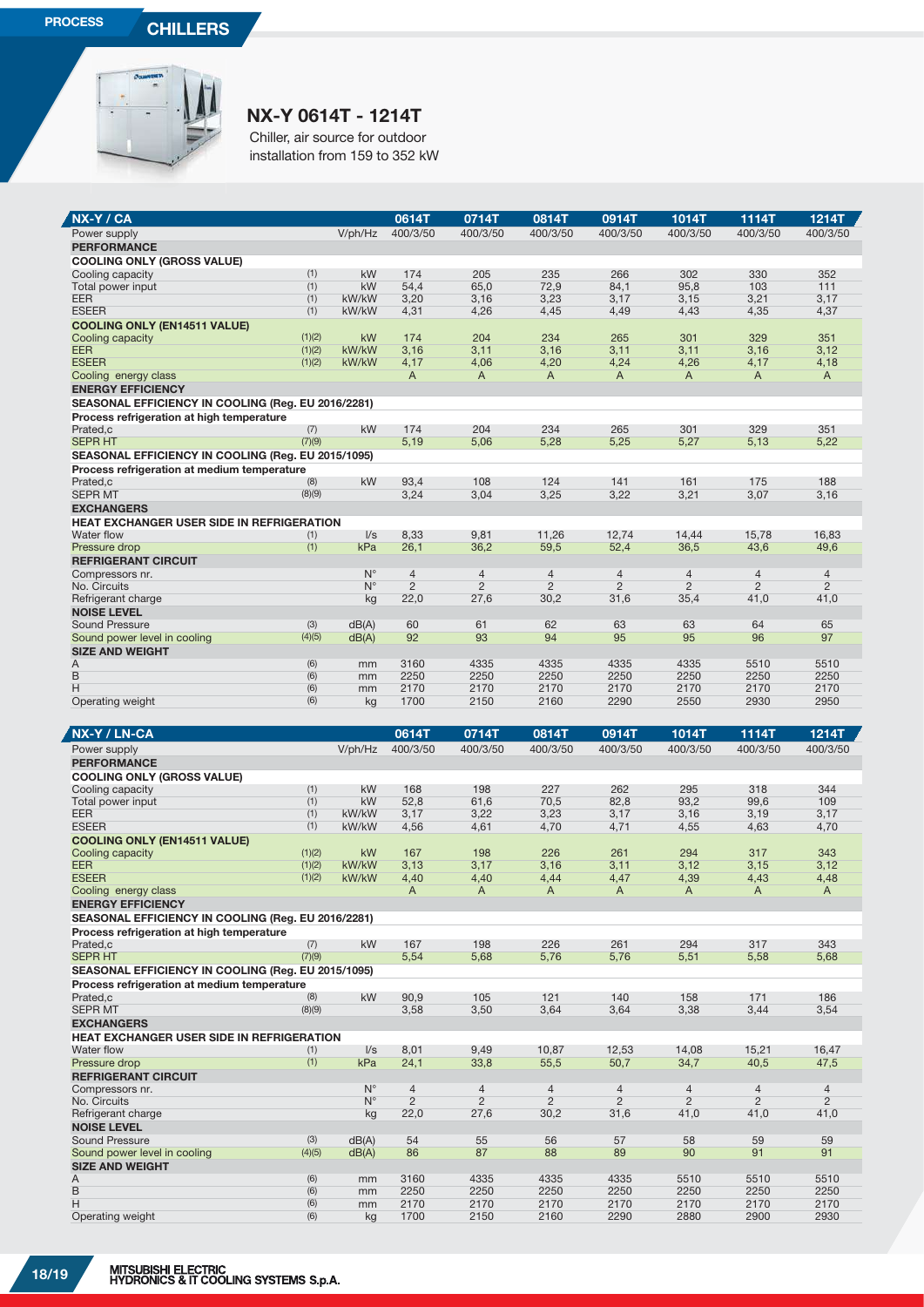



| NX-Y / SL-CA                                       |        |             | 0614T          | 0714T          | 0814T          | 0914T          | 1014T          | 1114T          | <b>1214T</b>   |
|----------------------------------------------------|--------|-------------|----------------|----------------|----------------|----------------|----------------|----------------|----------------|
| Power supply                                       |        | V/ph/Hz     | 400/3/50       | 400/3/50       | 400/3/50       | 400/3/50       | 400/3/50       | 400/3/50       | 400/3/50       |
| <b>PERFORMANCE</b>                                 |        |             |                |                |                |                |                |                |                |
| <b>COOLING ONLY (GROSS VALUE)</b>                  |        |             |                |                |                |                |                |                |                |
| Cooling capacity                                   | (1)    | kW          | 167            | 195            | 224            | 259            | 292            | 317            | 344            |
| Total power input                                  | (1)    | kW          | 52,3           | 61,0           | 69,9           | 82,0           | 92,6           | 99,6           | 109            |
| <b>EER</b>                                         | (1)    | kW/kW       | 3,20           | 3,20           | 3,21           | 3,16           | 3,15           | 3,18           | 3,16           |
| <b>ESEER</b>                                       | (1)    | kW/kW       | 4,69           | 4,70           | 4,68           | 4,72           | 4,72           | 4,68           | 4,70           |
| <b>COOLING ONLY (EN14511 VALUE)</b>                |        |             |                |                |                |                |                |                |                |
| Cooling capacity                                   | (1)(2) | kW          | 167            | 194            | 223            | 258            | 291            | 316            | 342            |
| <b>EER</b>                                         | (1)(2) | kW/kW       | 3,16           | 3,15           | 3,14           | 3,11           | 3,11           | 3,13           | 3,11           |
| <b>ESEER</b>                                       | (1)(2) | kW/kW       | 4,52           | 4,49           | 4,42           | 4,47           | 4,55           | 4,49           | 4,47           |
| Cooling energy class                               |        |             | A              | A              | $\mathsf{A}$   | A              | A              | $\overline{A}$ | $\overline{A}$ |
| <b>ENERGY EFFICIENCY</b>                           |        |             |                |                |                |                |                |                |                |
| SEASONAL EFFICIENCY IN COOLING (Reg. EU 2016/2281) |        |             |                |                |                |                |                |                |                |
| Process refrigeration at high temperature          |        |             |                |                |                |                |                |                |                |
| Prated,c                                           | (7)    | kW          | 167            | 194            | 223            | 258            | 291            | 316            | 342            |
| <b>SEPR HT</b>                                     | (7)(9) |             | 5,67           | 5,80           | 5,69           | 5,73           | 5,67           | 5,62           | 5,73           |
| SEASONAL EFFICIENCY IN COOLING (Reg. EU 2015/1095) |        |             |                |                |                |                |                |                |                |
| Process refrigeration at medium temperature        |        |             |                |                |                |                |                |                |                |
| Prated.c                                           | (8)    | kW          | 90.8           | 103            | 119            | 139            | 157            | 170            | 186            |
| <b>SEPR MT</b>                                     | (8)(9) |             | 3,68           | 3,61           | 3,58           | 3,61           | 3,51           | 3,47           | 3,58           |
| <b>EXCHANGERS</b>                                  |        |             |                |                |                |                |                |                |                |
| <b>HEAT EXCHANGER USER SIDE IN REFRIGERATION</b>   |        |             |                |                |                |                |                |                |                |
| Water flow                                         | (1)    | $\sqrt{s}$  | 8,00           | 9,32           | 10.72          | 12,40          | 13,95          | 15,14          | 16,43          |
| Pressure drop                                      | (1)    | kPa         | 24,1           | 32,7           | 53,9           | 49,6           | 34,1           | 40,1           | 47,2           |
| <b>REFRIGERANT CIRCUIT</b>                         |        |             |                |                |                |                |                |                |                |
| Compressors nr.                                    |        | $N^{\circ}$ | $\overline{4}$ | $\overline{4}$ | 4              | 4              | $\overline{4}$ | $\overline{4}$ | $\overline{4}$ |
| No. Circuits                                       |        | $N^{\circ}$ | $\overline{2}$ | $\overline{2}$ | $\overline{2}$ | $\overline{2}$ | $\overline{2}$ | $\overline{2}$ | $\overline{2}$ |
| Refrigerant charge                                 |        | kg          | 27,6           | 27,6           | 35,8           | 37,2           | 41,0           | 41,0           | 41,0           |
| <b>NOISE LEVEL</b>                                 |        |             |                |                |                |                |                |                |                |
| Sound Pressure                                     | (3)    | dB(A)       | 51             | 51             | 52             | 53             | 54             | 55             | 55             |
| Sound power level in cooling                       | (4)(5) | dB(A)       | 83             | 83             | 84             | 85             | 86             | 87             | 87             |
| <b>SIZE AND WEIGHT</b>                             |        |             |                |                |                |                |                |                |                |
| Α                                                  | (6)    | mm          | 4335           | 4335           | 5510           | 5510           | 5510           | 5510           | 5510           |
| B                                                  | (6)    | mm          | 2250           | 2250           | 2250           | 2250           | 2250           | 2250           | 2250           |
| H                                                  | (6)    | mm          | 2170           | 2170           | 2170           | 2170           | 2170           | 2170           | 2170           |
| Operating weight                                   | (6)    | kg          | 1980           | 2150           | 2490           | 2610           | 2880           | 2900           | 2930           |

**Notes:**

Z

1 Plant (side) cooling exchanger water (in/out) 12°C/7°C; Source (side) heat exchanger air (in) 35°C.

2 Values in compliance with EN14511-3:2013.

3 Average sound pressure level at 10m distance, unit in a free field on a reflective surface; non-binding value calculated from the sound power level.

4 Sound power on the basis of measurements made in compliance with ISO 9614.

5 Sound power level in cooling, outdoors.

6 Unit in standard configuration/execution, without optional accessories.<br>7 Seasonal energy efficiency of high temperature process cooling [REGULATION (EU) N. 2016/2281]<br>8 Seasonal Energy Efficiency of Process Cooling at M

9 Seasonal space heating energy index

**The units highlighted in this publication contain HFC R410A [GWP100 2088] fluorinated greenhouse gases. Certified data in EUROVENT**

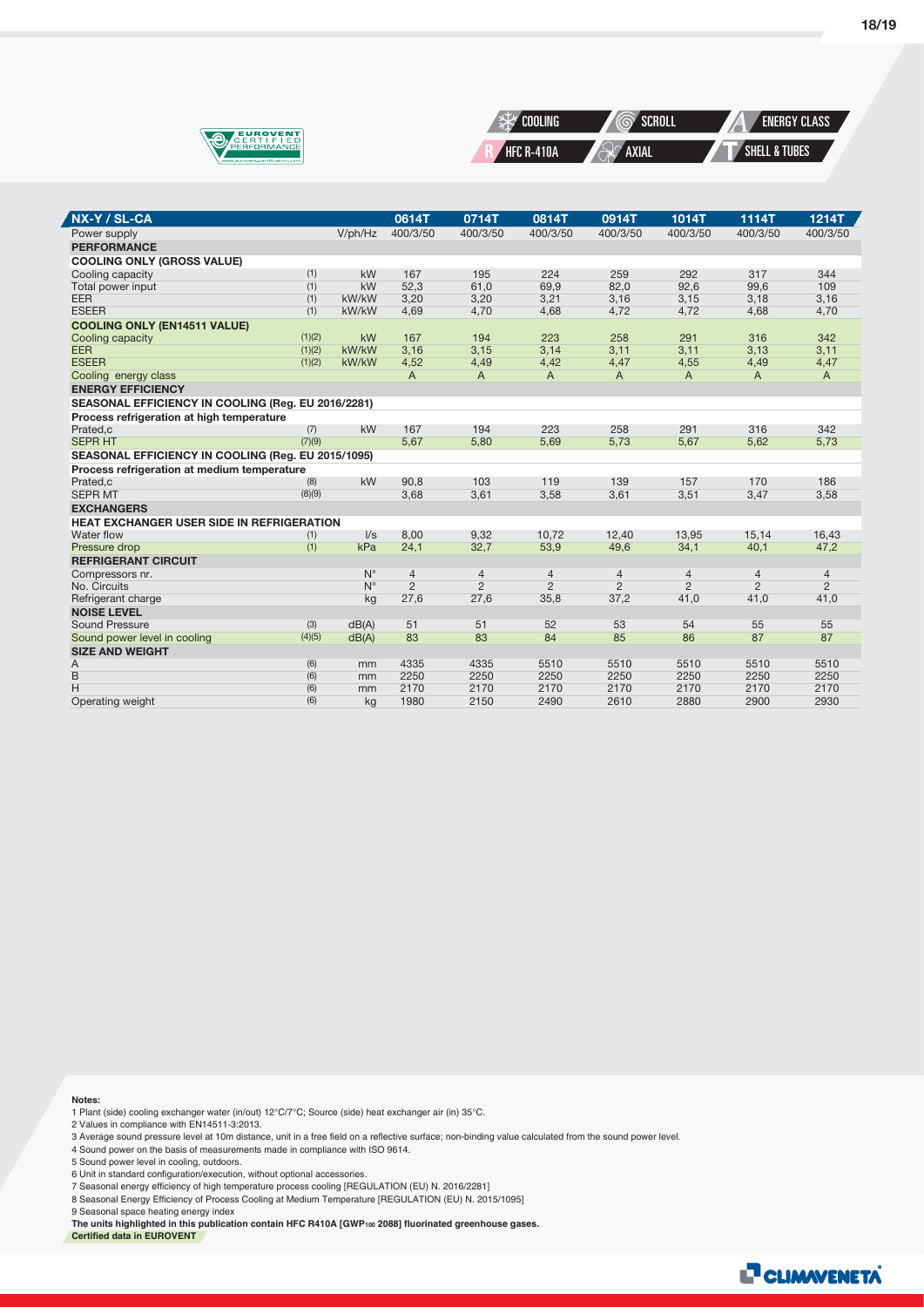

| <b>NECS-Y/B</b>                                    |        |             | 0202T          | 0252T          | 0302T                                                                                                                 | 0352T          | 0412T          | 0452T          | 0512T          | 0552T          | 0612T          |
|----------------------------------------------------|--------|-------------|----------------|----------------|-----------------------------------------------------------------------------------------------------------------------|----------------|----------------|----------------|----------------|----------------|----------------|
| Power supply                                       |        |             |                |                | V/ph/Hz 400/3+N/50 400/3+N/50 400/3+N/50 400/3+N/50 400/3+N/50 400/3+N/50 400/3+N/50 400/3+N/50 400/3+N/50 400/3+N/50 |                |                |                |                |                |                |
| <b>PERFORMANCE</b>                                 |        |             |                |                |                                                                                                                       |                |                |                |                |                |                |
| <b>COOLING ONLY (GROSS VALUE)</b>                  |        |             |                |                |                                                                                                                       |                |                |                |                |                |                |
| Cooling capacity                                   | (1)    | kW          | 53.0           | 58.1           | 76.0                                                                                                                  | 86.8           | 96.9           | 112            | 127            | 145            | 159            |
| Total power input                                  | (1)    | kW          | 18,3           | 21,5           | 27,8                                                                                                                  | 31,9           | 36,3           | 39,7           | 43,7           | 50,2           | 58,6           |
| <b>EER</b>                                         | (1)    | kW/kW       | 2,90           | 2,70           | 2,73                                                                                                                  | 2,72           | 2,67           | 2,83           | 2,90           | 2,89           | 2,71           |
| <b>ESEER</b>                                       | (1)    | kW/kW       | 3,72           | 3,47           | 3,52                                                                                                                  | 3,49           | 3,41           | 3,59           | 3,65           | 3,66           | 3,44           |
| <b>COOLING ONLY (EN14511 VALUE)</b>                |        |             |                |                |                                                                                                                       |                |                |                |                |                |                |
| Cooling capacity                                   | (1)(2) | kW          | 52.9           | 58.0           | 75.8                                                                                                                  | 86.5           | 96.7           | 112            | 126            | 144            | 158            |
| <b>EER</b>                                         | (1)(2) | kW/kW       | 2,88           | 2,68           | 2,71                                                                                                                  | 2,69           | 2,65           | 2,80           | 2,87           | 2,85           | 2,67           |
| <b>ESEER</b>                                       | (1)(2) | kW/kW       | 3,68           | 3,41           | 3,45                                                                                                                  | 3,40           | 3,36           | 3,51           | 3,59           | 3,58           | 3,37           |
| Cooling energy class                               |        |             | C              | D              | C                                                                                                                     | D              | D              | C              | C.             | C              | D              |
| <b>ENERGY EFFICIENCY</b>                           |        |             |                |                |                                                                                                                       |                |                |                |                |                |                |
| SEASONAL EFFICIENCY IN COOLING (Reg. EU 2016/2281) |        |             |                |                |                                                                                                                       |                |                |                |                |                |                |
| Process refrigeration at high temperature          |        |             |                |                |                                                                                                                       |                |                |                |                |                |                |
| Prated,c                                           | (7)    | kW          | 52,9           | 58,0           | 75,8                                                                                                                  | 86,5           | 96.7           | 112            | 126            | 144            | 158            |
| <b>SEPR HT</b>                                     | (7)(9) |             | 5,01           | 4,61           | 4,65                                                                                                                  | 4,60           | 4,56           | 4,73           | 4,80           | 4,82           | 4,56           |
| SEASONAL EFFICIENCY IN COOLING (Reg. EU 2015/1095) |        |             |                |                |                                                                                                                       |                |                |                |                |                |                |
| Process refrigeration at medium temperature        |        |             |                |                |                                                                                                                       |                |                |                |                |                |                |
| Prated.c                                           | (8)    | kW          | 28,3           | 31,0           | 42,6                                                                                                                  | 48,2           | 53,4           | 61,9           | 69,9           | 79,6           | 87,7           |
| <b>SEPR MT</b>                                     | (8)(9) |             | 3,32           | 3,12           | 3,27                                                                                                                  | 3,24           | 3,19           | 3,23           | 3,23           | 3,30           | 3,23           |
| <b>EXCHANGERS</b>                                  |        |             |                |                |                                                                                                                       |                |                |                |                |                |                |
| <b>HEAT EXCHANGER USER SIDE IN REFRIGERATION</b>   |        |             |                |                |                                                                                                                       |                |                |                |                |                |                |
| Water flow                                         | (1)    | $\sqrt{s}$  | 2,54           | 2,78           | 3.63                                                                                                                  | 4,15           | 4.63           | 5,37           | 6.06           | 6,93           | 7,58           |
| Pressure drop                                      | (1)    | kPa         | 6.25           | 7,64           | 13.1                                                                                                                  | 17.2           | 12.8           | 17.2           | 15.7           | 21.7           | 25,9           |
| <b>REFRIGERANT CIRCUIT</b>                         |        |             |                |                |                                                                                                                       |                |                |                |                |                |                |
| Compressors nr.                                    |        | $N^{\circ}$ | $\overline{2}$ | $\overline{2}$ | 2                                                                                                                     | $\overline{2}$ | 2              | 2              | 2              | $\overline{2}$ | $\overline{c}$ |
| No. Circuits                                       |        | $N^{\circ}$ | $\overline{2}$ | $\overline{2}$ | 2                                                                                                                     | $\overline{2}$ | $\overline{2}$ | $\overline{2}$ | $\overline{2}$ | $\overline{2}$ | $\overline{2}$ |
| Refrigerant charge                                 |        | kg          | 10,3           | 10,3           | 12,6                                                                                                                  | 13,7           | 16,2           | 17,8           | 21,4           | 25,1           | 22,9           |
| <b>NOISE LEVEL</b>                                 |        |             |                |                |                                                                                                                       |                |                |                |                |                |                |
| <b>Sound Pressure</b>                              | (3)    | dB(A)       | 53             | 53             | 53                                                                                                                    | 54             | 54             | 54             | 55             | 55             | 55             |
| Sound power level in cooling                       | (4)(5) | dB(A)       | 85             | 85             | 85                                                                                                                    | 86             | 86             | 86             | 87             | 87             | 87             |
| <b>SIZE AND WEIGHT</b>                             |        |             |                |                |                                                                                                                       |                |                |                |                |                |                |
| Α                                                  | (6)    | mm          | 2195           | 2195           | 2195                                                                                                                  | 2195           | 2745           | 2745           | 3245           | 3245           | 3245           |
| B                                                  | (6)    | mm          | 1120           | 1120           | 1120                                                                                                                  | 1120           | 1120           | 1120           | 1120           | 1120           | 1120           |
| H                                                  | (6)    | mm          | 1465           | 1465           | 1465                                                                                                                  | 1465           | 1465           | 1465           | 1665           | 1665           | 1665           |
| Operating weight                                   | (6)    | kg          | 625            | 625            | 665                                                                                                                   | 765            | 920            | 990            | 1135           | 1180           | 1155           |

#### **Accessories:**

- Traditional coils available with prepainted fins or Fin Guard Silver protective treatment.
- Copper-Copper heat exchanger coils
- Compressor power factor correction
- ▶ Soft start
- Compressor suction and discharge valves
- High and low pressure gauges
- Compact keyboard with LCD display and multi-language
- user interface (referred to the shown picture)
- Hydronic group

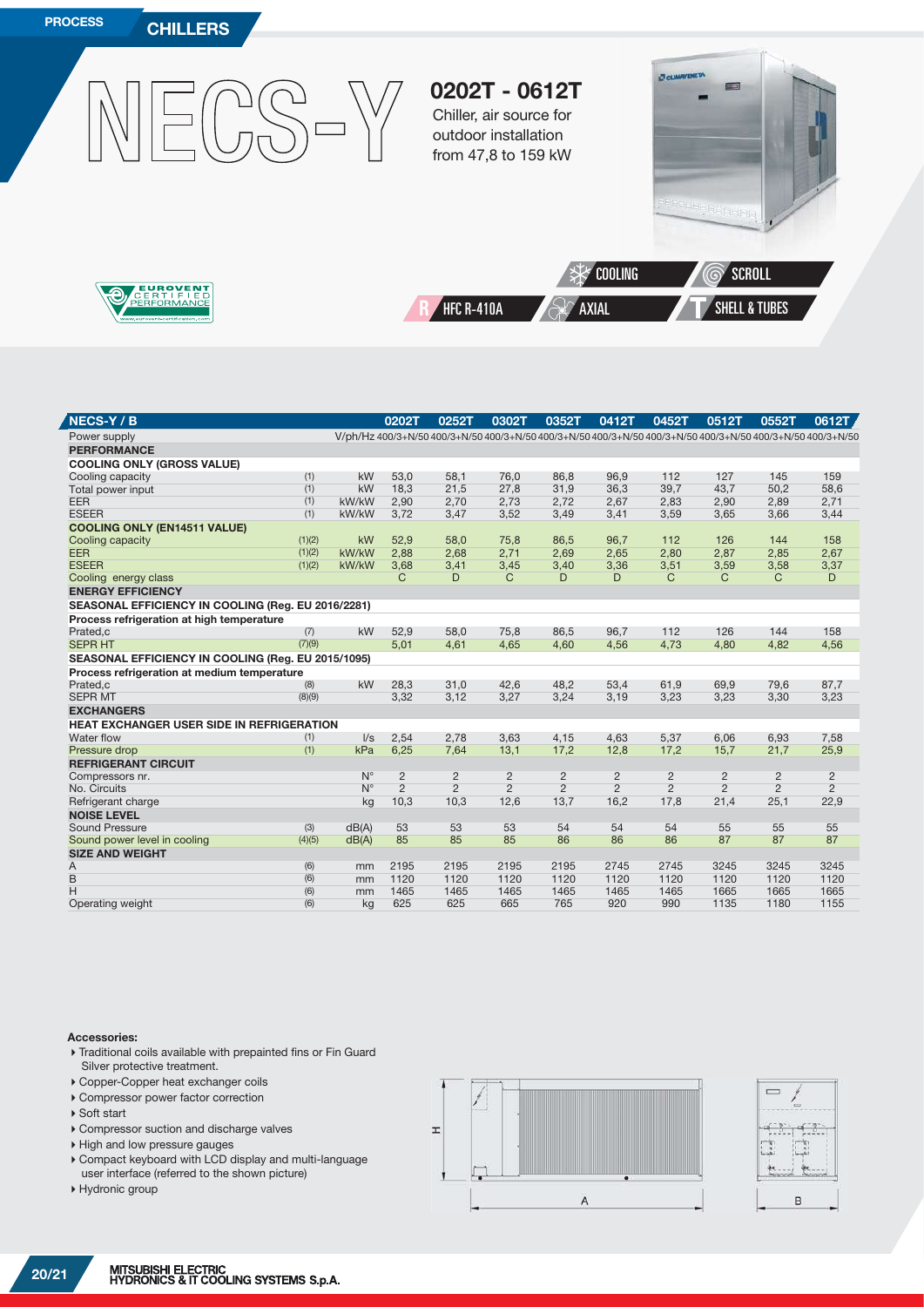| <b>NECS-Y / LN</b>                                    |                  |                            | 0202T                            | 0252T          | 0302T                            | 0352T                            | 0412T                                                                                                                 | 0452T                            | 0512T          | 0552T                            | 0612T                            |
|-------------------------------------------------------|------------------|----------------------------|----------------------------------|----------------|----------------------------------|----------------------------------|-----------------------------------------------------------------------------------------------------------------------|----------------------------------|----------------|----------------------------------|----------------------------------|
|                                                       |                  |                            |                                  |                |                                  |                                  |                                                                                                                       |                                  |                |                                  |                                  |
| Power supply<br><b>PERFORMANCE</b>                    |                  |                            |                                  |                |                                  |                                  | V/ph/Hz 400/3+N/50 400/3+N/50 400/3+N/50 400/3+N/50 400/3+N/50 400/3+N/50 400/3+N/50 400/3+N/50 400/3+N/50 400/3+N/50 |                                  |                |                                  |                                  |
| <b>COOLING ONLY (GROSS VALUE)</b>                     |                  |                            |                                  |                |                                  |                                  |                                                                                                                       |                                  |                |                                  |                                  |
| Cooling capacity                                      | (1)              | kW                         | 50,7                             | 57,6           | 74,2                             | 84,4                             | 96,4                                                                                                                  | 109                              | 122            | 139                              | 151                              |
| Total power input                                     | (1)              | kW                         | 18,9                             | 21,2           | 28,6                             | 33,7                             | 37,1                                                                                                                  | 41,4                             | 45,9           | 53,1                             | 62,4                             |
| <b>EER</b>                                            | (1)              | kW/kW                      | 2,68                             | 2,72           | 2,59                             | 2,50                             | 2,60                                                                                                                  | 2,63                             | 2,66           | 2,61                             | 2,42                             |
| <b>ESEER</b>                                          | (1)              | kW/kW                      | 3,50                             | 3,51           | 3,37                             | 3,22                             | 3,33                                                                                                                  | 3,36                             | 3,38           | 3,34                             | 3,11                             |
| <b>COOLING ONLY (EN14511 VALUE)</b>                   |                  | kW                         |                                  |                |                                  |                                  |                                                                                                                       | 108                              | 122            | 138                              | 150                              |
| Cooling capacity<br><b>EER</b>                        | (1)(2)<br>(1)(2) | kW/kW                      | 50,6<br>2,67                     | 57,5<br>2,70   | 74,0<br>2,57                     | 84,2<br>2,48                     | 96,2<br>2,58                                                                                                          | 2,60                             | 2,64           | 2,59                             | 2,39                             |
| <b>ESEER</b>                                          | (1)(2)           | kW/kW                      | 3,46                             | 3,46           | 3,30                             | 3,17                             | 3,27                                                                                                                  | 3,30                             | 3,32           | 3,28                             | 3,04                             |
| Cooling energy class                                  |                  |                            | D                                | C              | D                                | E.                               | D                                                                                                                     | D                                | D              | D                                | Ε                                |
| <b>ENERGY EFFICIENCY</b>                              |                  |                            |                                  |                |                                  |                                  |                                                                                                                       |                                  |                |                                  |                                  |
| SEASONAL EFFICIENCY IN COOLING (Reg. EU 2016/2281)    |                  |                            |                                  |                |                                  |                                  |                                                                                                                       |                                  |                |                                  |                                  |
| Process refrigeration at high temperature             |                  |                            |                                  |                |                                  |                                  |                                                                                                                       |                                  |                |                                  |                                  |
| Prated,c                                              | (7)              | kW                         | 50,6                             | 57,5           | 74,0                             | $\overline{a}$                   | 96,2                                                                                                                  | 108                              | 122            | 138                              | $\overline{a}$                   |
| <b>SEPR HT</b>                                        | (7)(9)           |                            | 4,78                             | 4,72           | 4,51                             | $\overline{\phantom{a}}$         | 4,52                                                                                                                  | 4,51                             | 4,50           | 4,51                             | $\overline{\phantom{a}}$         |
| SEASONAL EFFICIENCY IN COOLING (Reg. EU 2015/1095)    |                  |                            |                                  |                |                                  |                                  |                                                                                                                       |                                  |                |                                  |                                  |
| Process refrigeration at medium temperature           |                  |                            |                                  |                |                                  |                                  |                                                                                                                       |                                  |                |                                  |                                  |
| Prated,c                                              | (8)              | kW                         | 27,3                             | 30,8           | 42,0                             | 47,3                             | 53,3                                                                                                                  | 60.5                             | 68,0           | 77,2                             | 84,6                             |
| <b>SEPR MT</b>                                        | (8)(9)           |                            | 3,26                             | 3,20           | 3,21                             | 3,04                             | 3,16                                                                                                                  | 3,15                             | 3,11           | 3,17                             | 3,02                             |
| <b>EXCHANGERS</b>                                     |                  |                            |                                  |                |                                  |                                  |                                                                                                                       |                                  |                |                                  |                                  |
| <b>HEAT EXCHANGER USER SIDE IN REFRIGERATION</b>      |                  |                            |                                  |                |                                  |                                  |                                                                                                                       |                                  |                |                                  |                                  |
| Water flow<br>Pressure drop                           | (1)<br>(1)       | $\sqrt{s}$<br>kPa          | 2,42<br>5,70                     | 2,75<br>7,50   | 3,55<br>12,5                     | 4,04<br>16,3                     | 4,61<br>12,7                                                                                                          | 5,20<br>16,2                     | 5.83<br>14,6   | 6,64<br>19,9                     | 7,21<br>23,5                     |
| <b>REFRIGERANT CIRCUIT</b>                            |                  |                            |                                  |                |                                  |                                  |                                                                                                                       |                                  |                |                                  |                                  |
| Compressors nr.                                       |                  | $N^{\circ}$                | $\overline{2}$                   | $\overline{2}$ | $\overline{2}$                   | $\overline{2}$                   | $\overline{c}$                                                                                                        | $\overline{2}$                   | $\overline{2}$ | $\overline{c}$                   | $\overline{c}$                   |
| No. Circuits                                          |                  | $N^{\circ}$                | $\overline{2}$                   | $\overline{2}$ | $\overline{2}$                   | $\overline{2}$                   | $\overline{2}$                                                                                                        | 2                                | $\overline{2}$ | $\overline{2}$                   | $\overline{2}$                   |
| Refrigerant charge                                    |                  | kg                         | 10,3                             | 12,6           | 11,9                             | 14,8                             | 17,8                                                                                                                  | 19,6                             | 21,4           | 25,1                             | 22,9                             |
| <b>NOISE LEVEL</b>                                    |                  |                            |                                  |                |                                  |                                  |                                                                                                                       |                                  |                |                                  |                                  |
| <b>Sound Pressure</b>                                 | (3)              | dB(A)                      | 48                               | 48             | 49                               | 51                               | 51                                                                                                                    | 51                               | 52             | 52                               | 52                               |
| Sound power level in cooling                          | (4)(5)           | dB(A)                      | 80                               | 80             | 81                               | 83                               | 83                                                                                                                    | 83                               | 84             | 84                               | 84                               |
| <b>SIZE AND WEIGHT</b>                                |                  |                            |                                  |                |                                  |                                  |                                                                                                                       |                                  |                |                                  |                                  |
| Α<br>B                                                | (6)<br>(6)       | mm<br>mm                   | 2195<br>1120                     | 2195<br>1120   | 2745<br>1120                     | 2745<br>1120                     | 2745<br>1120                                                                                                          | 2745<br>1120                     | 3245<br>1120   | 3245<br>1120                     | 3245<br>1120                     |
| H                                                     | (6)              | mm                         | 1465                             | 1465           | 1465                             | 1665                             | 1665                                                                                                                  | 1665                             | 1665           | 1665                             | 1665                             |
| Operating weight                                      | (6)              | kg                         | 625                              | 650            | 715                              | 840                              | 965                                                                                                                   | 1025                             | 1135           | 1180                             | 1155                             |
|                                                       |                  |                            |                                  |                |                                  |                                  |                                                                                                                       |                                  |                |                                  |                                  |
|                                                       |                  |                            |                                  |                |                                  |                                  |                                                                                                                       |                                  |                |                                  |                                  |
| <b>NECS-Y/SL</b>                                      |                  |                            | 0202T                            |                | 0252T                            | 0302T                            | 0352T                                                                                                                 | 0412T                            |                | 0452T                            | 0512T                            |
| Power supply                                          |                  |                            | V/ph/Hz 400/3+N/50               |                | $400/3 + N/50$                   | 400/3+N/50                       | $400/3 + N/50$                                                                                                        | $400/3 + N/50$                   |                | $400/3 + N/50$                   | $400/3 + N/50$                   |
| <b>PERFORMANCE</b>                                    |                  |                            |                                  |                |                                  |                                  |                                                                                                                       |                                  |                |                                  |                                  |
| <b>COOLING ONLY (GROSS VALUE)</b>                     |                  |                            |                                  |                |                                  |                                  |                                                                                                                       |                                  |                | 106                              | 117                              |
| Cooling capacity<br>Total power input                 | (1)<br>(1)       | kW<br>kW                   | 47,8<br>20,3                     |                | 55,5<br>22,6                     | 69,9<br>30,9                     | 85,4<br>33,6                                                                                                          | 96,8<br>37,3                     |                | 43,2                             | 48,1                             |
| <b>EER</b>                                            | (1)              | kW/kW                      | 2,35                             |                | 2,46                             | 2,26                             | 2,54                                                                                                                  | 2,60                             |                | 2,46                             | 2,44                             |
| <b>ESEER</b>                                          | (1)              | kW/kW                      | 3,13                             |                | 3,19                             | 3,00                             | 3,25                                                                                                                  | 3,30                             |                | 3,14                             | 3,14                             |
| <b>COOLING ONLY (EN14511 VALUE)</b>                   |                  |                            |                                  |                |                                  |                                  |                                                                                                                       |                                  |                |                                  |                                  |
| Cooling capacity                                      | (1)(2)           | kW                         | 47,7                             |                | 55,4                             | 69,7                             | 85,2                                                                                                                  | 96,6                             |                | 106                              | 117                              |
| <b>EER</b>                                            | (1)(2)           | kW/kW                      | 2,34                             |                | 2,44                             | 2,25                             | 2,52                                                                                                                  | 2,57                             |                | 2,43                             | 2,42                             |
| <b>ESEER</b>                                          | (1)(2)           | kW/kW                      | 3,09                             |                | 3,14                             | 2,93                             | 3,19                                                                                                                  | 3,25                             |                | 3,09                             | 3,09                             |
| Cooling energy class                                  |                  |                            | Е                                |                | E                                | F                                | D                                                                                                                     | D                                |                | E                                | Е                                |
| <b>ENERGY EFFICIENCY</b>                              |                  |                            |                                  |                |                                  |                                  |                                                                                                                       |                                  |                |                                  |                                  |
| SEASONAL EFFICIENCY IN COOLING (Reg. EU 2016/2281)    |                  |                            |                                  |                |                                  |                                  |                                                                                                                       |                                  |                |                                  |                                  |
| Process refrigeration at high temperature<br>Prated,c | (7)              | kW                         |                                  |                |                                  |                                  |                                                                                                                       |                                  |                |                                  |                                  |
| <b>SEPR HT</b>                                        | (7)(9)           |                            | $\qquad \qquad -$                |                |                                  |                                  |                                                                                                                       |                                  |                |                                  | $\overline{\phantom{a}}$         |
| SEASONAL EFFICIENCY IN COOLING (Reg. EU 2015/1095)    |                  |                            |                                  |                |                                  |                                  |                                                                                                                       |                                  |                |                                  |                                  |
| Process refrigeration at medium temperature           |                  |                            |                                  |                |                                  |                                  |                                                                                                                       |                                  |                |                                  |                                  |
| Prated,c                                              | (8)              | kW                         | 26,2                             |                | 29,8                             | 40,5                             | 47,7                                                                                                                  | 53,4                             |                | 59,5                             | 66,1                             |
| <b>SEPR MT</b>                                        | (8)(9)           |                            | 3,04                             |                | 2,97                             | 2,98                             | 3,02                                                                                                                  | 3,06                             |                | 2,97                             | 2,98                             |
| <b>EXCHANGERS</b>                                     |                  |                            |                                  |                |                                  |                                  |                                                                                                                       |                                  |                |                                  |                                  |
| HEAT EXCHANGER USER SIDE IN REFRIGERATION             |                  |                            |                                  |                |                                  |                                  |                                                                                                                       |                                  |                |                                  |                                  |
| Water flow                                            | (1)              | $\mathsf{l}/\mathsf{s}$    | 2,29                             |                | 2,65                             | 3,34                             | 4,08                                                                                                                  | 4,63                             |                | 5,07                             | 5,62                             |
| Pressure drop                                         | (1)              | kPa                        | 5,08                             |                | 6,95                             | 11,1                             | 16,7                                                                                                                  | 12,8                             |                | 15,4                             | 13,5                             |
| <b>REFRIGERANT CIRCUIT</b>                            |                  |                            |                                  |                |                                  |                                  |                                                                                                                       |                                  |                |                                  |                                  |
| Compressors nr.<br>No. Circuits                       |                  | $N^{\circ}$<br>$N^{\circ}$ | $\overline{c}$<br>$\overline{2}$ |                | $\overline{c}$<br>$\overline{2}$ | $\overline{c}$<br>$\overline{2}$ | $\overline{c}$<br>$\overline{2}$                                                                                      | $\overline{c}$<br>$\overline{2}$ |                | $\overline{c}$<br>$\overline{2}$ | $\overline{c}$<br>$\overline{2}$ |
| Refrigerant charge                                    |                  | kg                         | 12,6                             |                | 11,9                             | 14,9                             | 17,0                                                                                                                  | 20,5                             |                | 20,5                             | 21,4                             |
| <b>NOISE LEVEL</b>                                    |                  |                            |                                  |                |                                  |                                  |                                                                                                                       |                                  |                |                                  |                                  |
| Sound Pressure                                        | (3)              | dB(A)                      | 45                               |                | 46                               | 46                               | 49                                                                                                                    | 49                               |                | 49                               | 50                               |
| Sound power level in cooling                          | (4)(5)           | dB(A)                      | 77                               |                | 78                               | 78                               | 81                                                                                                                    | 81                               |                | 81                               | 82                               |
| <b>SIZE AND WEIGHT</b>                                |                  |                            |                                  |                |                                  |                                  |                                                                                                                       |                                  |                |                                  |                                  |
| Α                                                     | (6)              | mm                         | 2195                             |                | 2745                             | 2745                             | 3245                                                                                                                  | 3245                             |                | 3245                             | 3245                             |
| B<br>Н                                                | (6)<br>(6)       | mm<br>mm                   | 1100<br>1465                     |                | 1100<br>1465                     | 1100<br>1465                     | 1100<br>1665                                                                                                          | 1100<br>1665                     |                | 1100<br>1665                     | 1100<br>1665                     |

**Notes:**

1 Plant (side) cooling exchanger water (in/out) 12°C/7°C; Source (side) heat exchanger air (in) 35°C.

2 Values in compliance with EN14511-3:2013.

3 Seasonal space heating energy index

4 Seasonal energy efficiency of high temperature process cooling [REGULATION (EU) N. 2016/2281]

5 Plant (side) cooling exchanger water (in/out) 16°C/ 10°C; Source (side) heat exchanger air (in) 35°C.<br>6 Plant (side) cooling exchanger water (in/out) 23°C/ 15°C; Source (side) heat exchanger air (in) 35°C.<br>7 Average soun

9 Sound power level in cooling, outdoors.

10 Unit in standard configuration/execution, without optional accessories. **The units highlighted in this publication contain HFC R410A [GWP100 2088] fluorinated greenhouse gases. Certified data in EUROVENT**

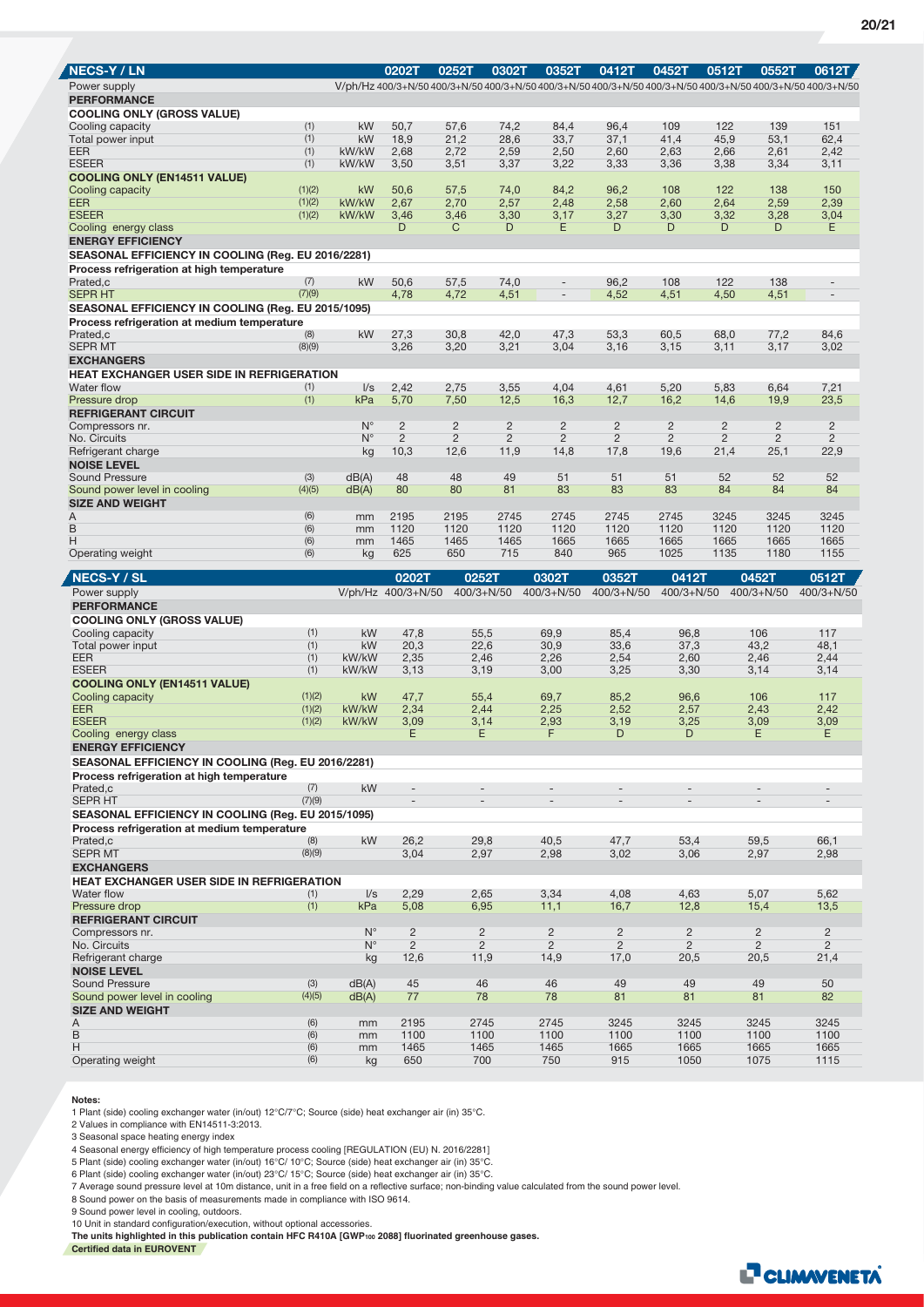

## **NECS-Y 0202T - 0612T**

Chiller, air source for outdoor installation from 47,8 to 159 kW

| <b>NECS-Y/HT</b>                                   |        |             | 0202T              | 0252T          | 0302T          | 0352T          | 0412T          | 0452T          | 0512T          |
|----------------------------------------------------|--------|-------------|--------------------|----------------|----------------|----------------|----------------|----------------|----------------|
| Power supply                                       |        |             | V/ph/Hz 400/3+N/50 | $400/3 + N/50$ | $400/3 + N/50$ | $400/3 + N/50$ | $400/3 + N/50$ | $400/3 + N/50$ | $400/3 + N/50$ |
| <b>PERFORMANCE</b>                                 |        |             |                    |                |                |                |                |                |                |
| <b>COOLING ONLY (GROSS VALUE)</b>                  |        |             |                    |                |                |                |                |                |                |
| Cooling capacity                                   | (1)    | kW          | 55.0               | 61,6           | 80.6           | 91,4           | 104            | 116            | 130            |
| Total power input                                  | (1)    | kW          | 17,3               | 20,3           | 25,9           | 30,5           | 33,7           | 38,6           | 42,2           |
| EER                                                | (1)    | kW/kW       | 3,18               | 3,03           | 3,11           | 3,00           | 3,09           | 3,00           | 3,08           |
| <b>ESEER</b>                                       | (1)    | kW/kW       | 4,07               | 3,81           | 3,93           | 3,76           | 3,87           | 3,76           | 3,86           |
| <b>COOLING ONLY (EN14511 VALUE)</b>                |        |             |                    |                |                |                |                |                |                |
| Cooling capacity                                   | (1)(2) | kW          | 54,9               | 61,5           | 80,4           | 91,1           | 104            | 115            | 130            |
| <b>EER</b>                                         | (1)(2) | kW/kW       | 3,16               | 3,01           | 3,08           | 2,96           | 3,06           | 2,96           | 3,05           |
| <b>ESEER</b>                                       | (1)(2) | kW/kW       | 3,99               | 3,75           | 3,85           | 3,67           | 3,78           | 3,69           | 3,79           |
| Cooling energy class                               |        |             | A                  | B              | B              | B              | B              | B              | B              |
| <b>ENERGY EFFICIENCY</b>                           |        |             |                    |                |                |                |                |                |                |
| SEASONAL EFFICIENCY IN COOLING (Reg. EU 2016/2281) |        |             |                    |                |                |                |                |                |                |
| Process refrigeration at high temperature          |        |             |                    |                |                |                |                |                |                |
| Prated,c                                           | (7)    | kW          | 54,9               | 61,5           | 80.4           | 91,1           | 104            | 115            | 130            |
| <b>SEPR HT</b>                                     | (7)(9) |             | 5,39               | 5,00           | 5,05           | 4,85           | 5,01           | 4,92           | 5,05           |
| SEASONAL EFFICIENCY IN COOLING (Reg. EU 2015/1095) |        |             |                    |                |                |                |                |                |                |
| Process refrigeration at medium temperature        |        |             |                    |                |                |                |                |                |                |
| Prated.c                                           | (8)    | kW          | 29.1               | 32,7           | 44.3           | 49.8           | 56.1           | 63.1           | 71,2           |
| <b>SEPR MT</b>                                     | (8)(9) |             | 3,51               | 3,26           | 3,46           | 3,30           | 3,35           | 3,29           | 3,32           |
| <b>EXCHANGERS</b>                                  |        |             |                    |                |                |                |                |                |                |
| <b>HEAT EXCHANGER USER SIDE IN REFRIGERATION</b>   |        |             |                    |                |                |                |                |                |                |
| Water flow                                         | (1)    | $\sqrt{s}$  | 2,63               | 2,94           | 3,86           | 4,37           | 4,99           | 5,53           | 6,21           |
| Pressure drop                                      | (1)    | kPa         | 6,72               | 8,58           | 14,7           | 19,1           | 14,9           | 18,3           | 16,5           |
| <b>REFRIGERANT CIRCUIT</b>                         |        |             |                    |                |                |                |                |                |                |
| Compressors nr.                                    |        | $N^{\circ}$ | $\overline{2}$     | $\overline{c}$ | $\overline{2}$ | $\overline{c}$ | $\overline{2}$ | $\overline{2}$ | $\overline{c}$ |
| No. Circuits                                       |        | $N^{\circ}$ | $\overline{2}$     | $\overline{2}$ | $\overline{2}$ | $\overline{2}$ | $\overline{2}$ | $\overline{2}$ | $\overline{2}$ |
| Refrigerant charge                                 |        | kg          | 12,6               | 11,9           | 14,9           | 17,0           | 20,5           | 20,5           | 21,4           |
| <b>NOISE LEVEL</b>                                 |        |             |                    |                |                |                |                |                |                |
| Sound Pressure                                     | (3)    | dB(A)       | 53                 | 54             | 54             | 55             | 55             | 55             | 55             |
| Sound power level in cooling                       | (4)(5) | dB(A)       | 85                 | 86             | 86             | 87             | 87             | 87             | 87             |
| <b>SIZE AND WEIGHT</b>                             |        |             |                    |                |                |                |                |                |                |
| A                                                  | (6)    | mm          | 2195               | 2745           | 2745           | 3245           | 3245           | 3245           | 3245           |
| B                                                  | (6)    | mm          | 1120               | 1120           | 1120           | 1120           | 1120           | 1120           | 1120           |
| H                                                  | (6)    | mm          | 1465               | 1465           | 1465           | 1665           | 1665           | 1665           | 1665           |
| Operating weight                                   | (6)    | kg          | 650                | 700            | 750            | 915            | 1050           | 1075           | 1115           |

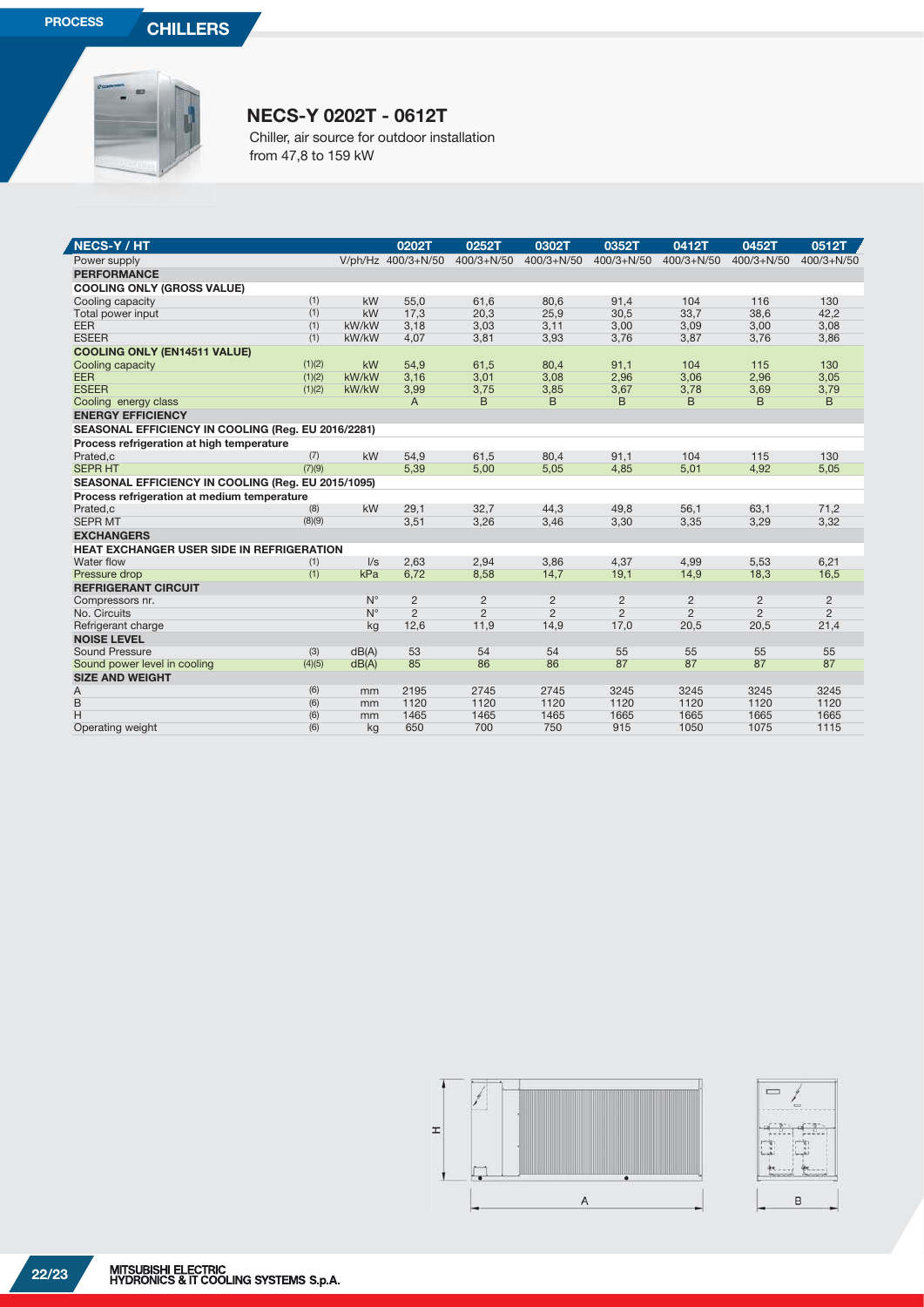

**Notes:**

1 Plant (side) cooling exchanger water (in/out) 12°C/7°C; Source (side) heat exchanger air (in) 35°C.

2 Values in compliance with EN14511-3:2013.

3 Seasonal space heating energy index

4 Seasonal energy efficiency of high temperature process cooling [REGULATION (EU) N. 2016/2281]

5 Plant (side) cooling exchanger water (in/out) 16°C/ 10°C; Source (side) heat exchanger air (in) 35°C.

6 Plant (side) cooling exchanger water (in/out) 23°C/ 15°C; Source (side) heat exchanger air (in) 35°C.

7 Average sound pressure level at 10m distance, unit in a free field on a reflective surface; non-binding value calculated from the sound power level.<br>8 Sound power on the basis of measurements made in compliance with ISO

9 Sound power level in cooling, outdoors.

10 Unit in standard configuration/execution, without optional accessories.

**The units highlighted in this publication contain HFC R410A [GWP100 2088] fluorinated greenhouse gases. Certified data in EUROVENT**

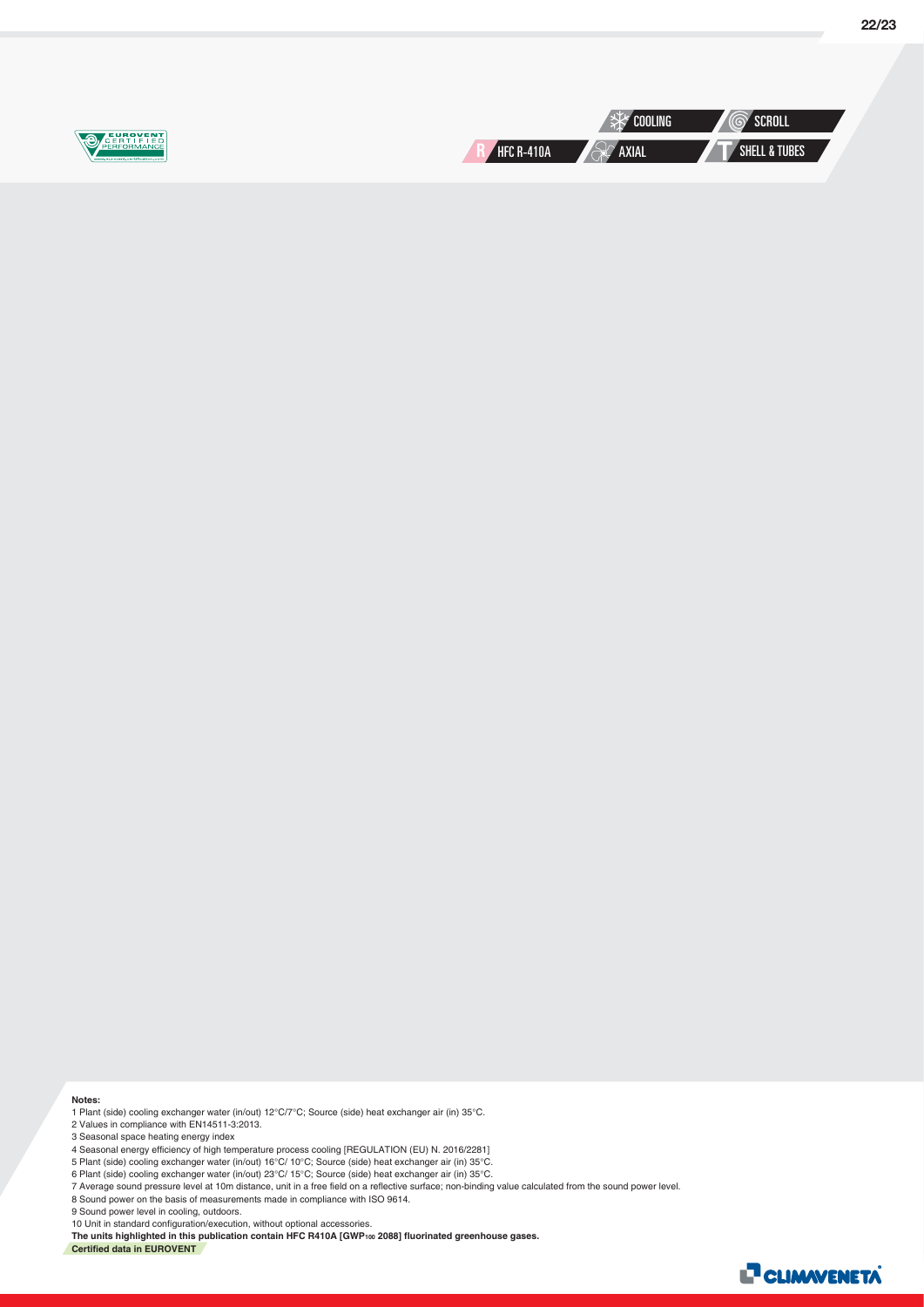

| 400/3/50<br>V/ph/Hz<br>400/3/50<br>400/3/50<br>400/3/50<br>400/3/50<br>Power supply<br><b>PERFORMANCE</b><br><b>COOLING ONLY (GROSS VALUE)</b><br>354<br>(1)<br>kW<br>379<br>413<br>458<br>501<br>Cooling capacity<br>(1)<br>kW<br>124<br>130<br>148<br>160<br>172<br>Total power input<br>(1)<br>2,85<br><b>EER</b><br>kW/kW<br>2,91<br>2,80<br>2,86<br>2,92<br><b>ESEER</b><br>(1)<br>kW/kW<br>4,16<br>4,24<br>4,04<br>4,19<br>4,21<br><b>COOLING ONLY (EN14511 VALUE)</b><br>353<br>499<br>(1)(2)<br>kW<br>377<br>412<br>456<br>Cooling capacity<br>2,75<br><b>EER</b><br>(1)(2)<br>kW/kW<br>2,80<br>2,87<br>2,81<br>2,87<br><b>ESEER</b><br>(1)(2)<br>kW/kW<br>3,95<br>4,06<br>3,86<br>3,99<br>3,99<br>C<br>Cooling energy class<br>C<br>C<br>C<br>C<br><b>ENERGY EFFICIENCY</b><br>SEASONAL EFFICIENCY IN COOLING (Reg. EU 2016/2281) | 400/3/50                 |
|--------------------------------------------------------------------------------------------------------------------------------------------------------------------------------------------------------------------------------------------------------------------------------------------------------------------------------------------------------------------------------------------------------------------------------------------------------------------------------------------------------------------------------------------------------------------------------------------------------------------------------------------------------------------------------------------------------------------------------------------------------------------------------------------------------------------------------------------|--------------------------|
|                                                                                                                                                                                                                                                                                                                                                                                                                                                                                                                                                                                                                                                                                                                                                                                                                                            |                          |
|                                                                                                                                                                                                                                                                                                                                                                                                                                                                                                                                                                                                                                                                                                                                                                                                                                            |                          |
|                                                                                                                                                                                                                                                                                                                                                                                                                                                                                                                                                                                                                                                                                                                                                                                                                                            |                          |
|                                                                                                                                                                                                                                                                                                                                                                                                                                                                                                                                                                                                                                                                                                                                                                                                                                            | 526                      |
|                                                                                                                                                                                                                                                                                                                                                                                                                                                                                                                                                                                                                                                                                                                                                                                                                                            | 184                      |
|                                                                                                                                                                                                                                                                                                                                                                                                                                                                                                                                                                                                                                                                                                                                                                                                                                            | 2,86                     |
|                                                                                                                                                                                                                                                                                                                                                                                                                                                                                                                                                                                                                                                                                                                                                                                                                                            | 4,07                     |
|                                                                                                                                                                                                                                                                                                                                                                                                                                                                                                                                                                                                                                                                                                                                                                                                                                            |                          |
|                                                                                                                                                                                                                                                                                                                                                                                                                                                                                                                                                                                                                                                                                                                                                                                                                                            | 524                      |
|                                                                                                                                                                                                                                                                                                                                                                                                                                                                                                                                                                                                                                                                                                                                                                                                                                            | 2,82                     |
|                                                                                                                                                                                                                                                                                                                                                                                                                                                                                                                                                                                                                                                                                                                                                                                                                                            | 3,91                     |
|                                                                                                                                                                                                                                                                                                                                                                                                                                                                                                                                                                                                                                                                                                                                                                                                                                            | $\mathsf{C}$             |
|                                                                                                                                                                                                                                                                                                                                                                                                                                                                                                                                                                                                                                                                                                                                                                                                                                            |                          |
|                                                                                                                                                                                                                                                                                                                                                                                                                                                                                                                                                                                                                                                                                                                                                                                                                                            |                          |
| Process refrigeration at high temperature                                                                                                                                                                                                                                                                                                                                                                                                                                                                                                                                                                                                                                                                                                                                                                                                  |                          |
| Prated,c<br>kW<br>353<br>377<br>(7)<br>$\overline{\phantom{a}}$<br>$\overline{\phantom{a}}$<br>$\overline{\phantom{a}}$                                                                                                                                                                                                                                                                                                                                                                                                                                                                                                                                                                                                                                                                                                                    | $\overline{\phantom{a}}$ |
| <b>SEPR HT</b><br>(7)(9)<br>4,86<br>4,86<br>$\overline{\phantom{a}}$                                                                                                                                                                                                                                                                                                                                                                                                                                                                                                                                                                                                                                                                                                                                                                       | $\overline{\phantom{a}}$ |
| SEASONAL EFFICIENCY IN COOLING (Reg. EU 2015/1095)                                                                                                                                                                                                                                                                                                                                                                                                                                                                                                                                                                                                                                                                                                                                                                                         |                          |
| Process refrigeration at medium temperature                                                                                                                                                                                                                                                                                                                                                                                                                                                                                                                                                                                                                                                                                                                                                                                                |                          |
| kW<br>196<br>211<br>Prated,c<br>234<br>255<br>274<br>(8)                                                                                                                                                                                                                                                                                                                                                                                                                                                                                                                                                                                                                                                                                                                                                                                   | 296                      |
| <b>SEPR MT</b><br>(8)(9)<br>3,18<br>3,13<br>2,98<br>3,24<br>3,32                                                                                                                                                                                                                                                                                                                                                                                                                                                                                                                                                                                                                                                                                                                                                                           | 3,05                     |
| <b>EXCHANGERS</b>                                                                                                                                                                                                                                                                                                                                                                                                                                                                                                                                                                                                                                                                                                                                                                                                                          |                          |
| <b>HEAT EXCHANGER USER SIDE IN REFRIGERATION</b>                                                                                                                                                                                                                                                                                                                                                                                                                                                                                                                                                                                                                                                                                                                                                                                           |                          |
| 18,12<br>Water flow<br>$\sqrt{s}$<br>16,94<br>19,77<br>21,91<br>23,97<br>(1)                                                                                                                                                                                                                                                                                                                                                                                                                                                                                                                                                                                                                                                                                                                                                               | 25,14                    |
| (1)<br>kPa<br>Pressure drop<br>54,0<br>43,8<br>52,2<br>48,5<br>58,1                                                                                                                                                                                                                                                                                                                                                                                                                                                                                                                                                                                                                                                                                                                                                                        | 39,3                     |
| <b>REFRIGERANT CIRCUIT</b>                                                                                                                                                                                                                                                                                                                                                                                                                                                                                                                                                                                                                                                                                                                                                                                                                 |                          |
| $N^{\circ}$<br>6<br>$\overline{4}$<br>$\overline{4}$<br>$\overline{4}$<br>5<br>Compressors nr.                                                                                                                                                                                                                                                                                                                                                                                                                                                                                                                                                                                                                                                                                                                                             | 5                        |
| $\overline{2}$<br>$\overline{2}$<br>$N^{\circ}$<br>$\overline{2}$<br>$\overline{2}$<br>$\overline{2}$<br>No. Circuits                                                                                                                                                                                                                                                                                                                                                                                                                                                                                                                                                                                                                                                                                                                      | $\overline{2}$           |
| 58,0<br>Refrigerant charge<br>39,0<br>45,0<br>45,0<br>53,0<br>kg                                                                                                                                                                                                                                                                                                                                                                                                                                                                                                                                                                                                                                                                                                                                                                           | 63,0                     |
| <b>NOISE LEVEL</b>                                                                                                                                                                                                                                                                                                                                                                                                                                                                                                                                                                                                                                                                                                                                                                                                                         |                          |
| <b>Sound Pressure</b><br>(3)<br>dB(A)<br>64<br>64<br>64<br>64<br>65                                                                                                                                                                                                                                                                                                                                                                                                                                                                                                                                                                                                                                                                                                                                                                        | 65                       |
| 96<br>96<br>96<br>96<br>97<br>(4)(5)<br>Sound power level in cooling<br>dB(A)                                                                                                                                                                                                                                                                                                                                                                                                                                                                                                                                                                                                                                                                                                                                                              | 97                       |
| <b>SIZE AND WEIGHT</b>                                                                                                                                                                                                                                                                                                                                                                                                                                                                                                                                                                                                                                                                                                                                                                                                                     |                          |
| 3905<br>3905<br>3905<br>5080<br>5080<br>Α<br>(6)<br>mm                                                                                                                                                                                                                                                                                                                                                                                                                                                                                                                                                                                                                                                                                                                                                                                     | 5080                     |
| B<br>(6)<br>2260<br>2260<br>2260<br>2260<br>2260<br>mm                                                                                                                                                                                                                                                                                                                                                                                                                                                                                                                                                                                                                                                                                                                                                                                     | 2260                     |
| H<br>(6)<br>2450<br>2450<br>2450<br>2450<br>2450<br>mm                                                                                                                                                                                                                                                                                                                                                                                                                                                                                                                                                                                                                                                                                                                                                                                     | 2450                     |
| (6)<br>2730<br>2800<br>3650<br>2770<br>3400<br>Operating weight<br>kg                                                                                                                                                                                                                                                                                                                                                                                                                                                                                                                                                                                                                                                                                                                                                                      | 3690                     |

#### **Accessories:**

Ź

- ▶ Set-up for remote connectivity with ModBus/Echelon protocol cards
- Remote control keyboard (distance to 200m and to 500m)
- ▶ Soft starters



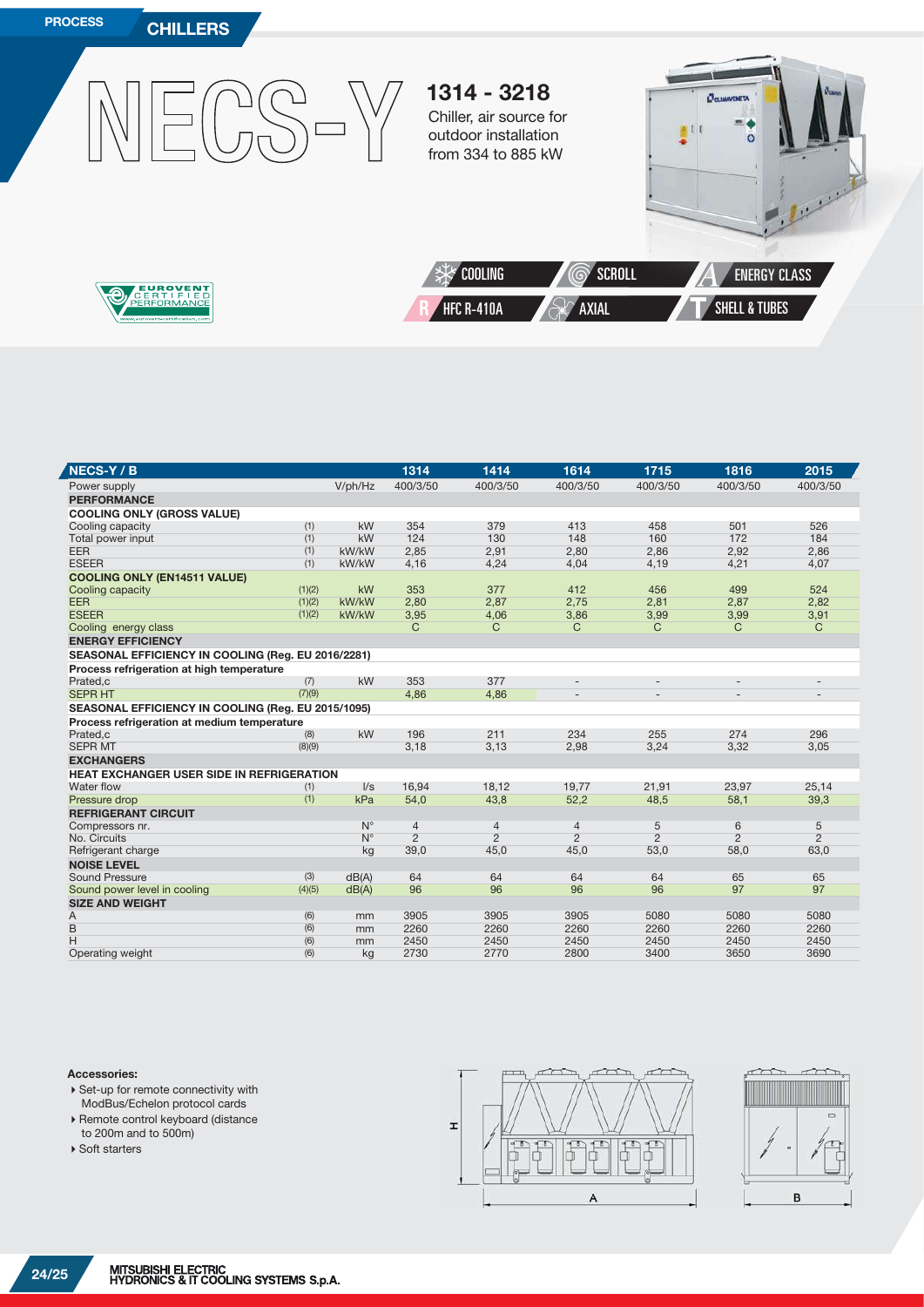| <b>NECS-Y / SL</b>                                    |               |                            | 1314           | 1414                         | 1614                | 1715                | 1816                | 2015                | 2116                |
|-------------------------------------------------------|---------------|----------------------------|----------------|------------------------------|---------------------|---------------------|---------------------|---------------------|---------------------|
| Power supply                                          |               | V/ph/Hz                    | 400/3/50       | 400/3/50                     | 400/3/50            | 400/3/50            | 400/3/50            | 400/3/50            | 400/3/50            |
| <b>PERFORMANCE</b>                                    |               |                            |                |                              |                     |                     |                     |                     |                     |
| <b>COOLING ONLY (GROSS VALUE)</b><br>Cooling capacity | (1)           | kW                         | 334            | 358                          | 397                 | 431                 | 465                 | 498                 | 532                 |
| Total power input                                     | (1)           | kW                         | 129            | 137                          | 153                 | 168                 | 183                 | 192                 | 206                 |
| EER                                                   | (1)           | kW/kW                      | 2,58           | 2,61                         | 2,60                | 2,57                | 2,55                | 2,60                | 2,58                |
| <b>ESEER</b>                                          | (1)           | kW/kW                      | 4,29           | 4,31                         | 4,21                | 4,33                | 4,36                | 4,26                | 4,37                |
| <b>COOLING ONLY (EN14511 VALUE)</b>                   | (1)(2)        | kW                         | 332            | 357                          | 396                 | 430                 |                     | 496                 | 531                 |
| Cooling capacity<br><b>EER</b>                        | (1)(2)        | kW/kW                      | 2,55           | 2,58                         | 2,56                | 2,53                | 463<br>2,51         | 2,57                | 2,55                |
| <b>ESEER</b>                                          | (1)(2)        | kW/kW                      | 4,10           | 4,15                         | 4,03                | 4,14                | 4,15                | 4,12                | 4,19                |
| Cooling energy class                                  |               |                            | D              | D                            | D                   | D                   | D                   | D                   | D                   |
| <b>ENERGY EFFICIENCY</b>                              |               |                            |                |                              |                     |                     |                     |                     |                     |
| SEASONAL EFFICIENCY IN COOLING (Reg. EU 2016/2281)    |               |                            |                |                              |                     |                     |                     |                     |                     |
| Process refrigeration at high temperature             |               |                            |                |                              |                     |                     |                     |                     |                     |
| Prated,c<br><b>SEPR HT</b>                            | (7)<br>(7)(9) | kW                         | 332<br>5,14    | 357<br>5,04                  | 396<br>5,02         | 430<br>5,03         | 463<br>5,11         | 496<br>5,00         | 531<br>5,05         |
| SEASONAL EFFICIENCY IN COOLING (Reg. EU 2015/1095)    |               |                            |                |                              |                     |                     |                     |                     |                     |
| Process refrigeration at medium temperature           |               |                            |                |                              |                     |                     |                     |                     |                     |
| Prated,c                                              | (8)           | kW                         | 187            | 202                          | 227                 | 244                 | 260                 | 284                 | 301                 |
| <b>SEPR MT</b>                                        | (8)(9)        |                            | 3,42           | 3,30                         | 3,24                | 3,29                | 3,39                | 3,21                | 3,28                |
| <b>EXCHANGERS</b>                                     |               |                            |                |                              |                     |                     |                     |                     |                     |
| <b>HEAT EXCHANGER USER SIDE IN REFRIGERATION</b>      |               |                            |                |                              |                     |                     |                     |                     |                     |
| Water flow<br>Pressure drop                           | (1)<br>(1)    | $\sqrt{s}$<br>kPa          | 15,95<br>47,8  | 17,13<br>39,2                | 19,01<br>48,2       | 20.63<br>43,0       | 22,24<br>50,0       | 23.80<br>35,2       | 25,46<br>40,3       |
| <b>REFRIGERANT CIRCUIT</b>                            |               |                            |                |                              |                     |                     |                     |                     |                     |
| Compressors nr.                                       |               | $N^{\circ}$                | $\overline{4}$ | $\overline{4}$               | $\overline{4}$      | 5                   | 6                   | 5                   | 6                   |
| No. Circuits                                          |               | $N^{\circ}$                | $\overline{2}$ | $\overline{2}$               | $\overline{2}$      | $\overline{2}$      | $\overline{2}$      | $\overline{2}$      | $\overline{2}$      |
| Refrigerant charge                                    |               | kg                         | 42,0           | 45,0                         | 54,0                | 57,0                | 55,0                | 72,0                | 71,0                |
| <b>NOISE LEVEL</b><br><b>Sound Pressure</b>           | (3)           |                            | 54             | 54                           | 54                  | 54                  | 54                  | 54                  | 54                  |
| Sound power level in cooling                          | (4)(5)        | dB(A)<br>dB(A)             | 86             | 86                           | 86                  | 87                  | 87                  | 87                  | 87                  |
| <b>SIZE AND WEIGHT</b>                                |               |                            |                |                              |                     |                     |                     |                     |                     |
| A                                                     | (6)           | mm                         | 5080           | 5080                         | 5080                | 6255                | 6255                | 6255                | 7430                |
| B                                                     | (6)           | mm                         | 2260           | 2260                         | 2260                | 2260                | 2260                | 2260                | 2260                |
| Η                                                     | (6)<br>(6)    | mm                         | 2450<br>3060   | 2450<br>3160                 | 2450<br>3200        | 2450<br>3900        | 2450<br>4110        | 2450<br>4190        | 2450<br>4640        |
| Operating weight                                      |               |                            |                |                              |                     |                     |                     |                     |                     |
|                                                       |               | kg                         |                |                              |                     |                     |                     |                     |                     |
| <b>NECS-Y / SL</b>                                    |               |                            | 2316           | 2416                         | 2418                | 2618                | 2818                | 3018                | 3218                |
| Power supply                                          |               | V/ph/Hz                    | 400/3/50       | 400/3/50                     | 400/3/50            | 400/3/50            | 400/3/50            | 400/3/50            | 400/3/50            |
| <b>PERFORMANCE</b>                                    |               |                            |                |                              |                     |                     |                     |                     |                     |
| <b>COOLING ONLY (GROSS VALUE)</b>                     |               |                            |                |                              |                     |                     |                     |                     |                     |
| Cooling capacity                                      | (1)           | kW                         | 579            | 596                          | 616                 | 666                 | 718                 | 758                 | 795                 |
| Total power input                                     | (1)<br>(1)    | kW<br>kW/kW                | 220            | 230                          | 245                 | 258                 | 275                 | 288                 | 306                 |
| <b>EER</b><br><b>ESEER</b>                            | (1)           | kW/kW                      | 2,63<br>4,38   | 2,59<br>4,29                 | 2,52<br>4,32        | 2,58<br>4,39        | 2,61<br>4,36        | 2,63<br>4,39        | 2,60<br>4,27        |
| <b>COOLING ONLY (EN14511 VALUE)</b>                   |               |                            |                |                              |                     |                     |                     |                     |                     |
| Cooling capacity                                      | (1)(2)        | kW                         | 577            | 594                          | 614                 | 664                 | 716                 | 755                 | 792                 |
| <b>EER</b>                                            | (1)(2)        | kW/kW                      | 2,60           | 2,56                         | 2,49                | 2,55                | 2,58                | 2,60                | 2,56                |
| <b>ESEER</b>                                          | (1)(2)        | kW/kW                      | 4,20<br>D      | 4,12<br>D                    | 4,15<br>E.          | 4,19<br>D           | 4,19<br>D           | 4,21<br>D           | 4,09<br>D           |
| Cooling energy class<br><b>ENERGY EFFICIENCY</b>      |               |                            |                |                              |                     |                     |                     |                     |                     |
| SEASONAL EFFICIENCY IN COOLING (Reg. EU 2016/2281)    |               |                            |                |                              |                     |                     |                     |                     |                     |
| Process refrigeration at high temperature             |               |                            |                |                              |                     |                     |                     |                     |                     |
| Prated,c                                              | (7)           | kW                         | 577            | 594                          | 614                 | 664                 | 716                 | 755                 | 792                 |
| <b>SEPR HT</b>                                        | (7)(9)        |                            | 5,01           | 5,01                         | 5,20                | 5,20                | 5,12                | 5,05                | 5,03                |
| SEASONAL EFFICIENCY IN COOLING (Reg. EU 2015/1095)    |               |                            |                |                              |                     |                     |                     |                     |                     |
| Process refrigeration at medium temperature           |               |                            |                |                              |                     |                     |                     |                     | 454                 |
| Prated,c<br><b>SEPR MT</b>                            | (8)<br>(8)(9) | kW                         | 330<br>3,24    | $\qquad \qquad \blacksquare$ | 345<br>3,45         | 375<br>3,44         | 405<br>3,33         | 430<br>3,26         | 3,23                |
| <b>EXCHANGERS</b>                                     |               |                            |                |                              |                     |                     |                     |                     |                     |
| HEAT EXCHANGER USER SIDE IN REFRIGERATION             |               |                            |                |                              |                     |                     |                     |                     |                     |
| Water flow                                            | (1)           | $\sqrt{s}$                 | 27,70          | 28,49                        | 29,45               | 31,87               | 34,32               | 36,24               | 38,00               |
| Pressure drop                                         | (1)           | kPa                        | 40,8           | 43,1                         | 41,6                | 48,7                | 38,2                | 42,6                | 46,8                |
| <b>REFRIGERANT CIRCUIT</b>                            |               |                            |                |                              |                     |                     |                     |                     |                     |
| Compressors nr.<br>No. Circuits                       |               | $N^{\circ}$<br>$N^{\circ}$ | 6<br>3         | 6<br>$\overline{2}$          | 8<br>$\overline{4}$ | 8<br>$\overline{4}$ | 8<br>$\overline{4}$ | 8<br>$\overline{4}$ | 8<br>$\overline{4}$ |
| Refrigerant charge                                    |               | kg                         | 77,0           | 86,0                         | 89,0                | 89,0                | 93,0                | 103                 | 112                 |
| <b>NOISE LEVEL</b>                                    |               |                            |                |                              |                     |                     |                     |                     |                     |
| <b>Sound Pressure</b>                                 | (3)           | dB(A)                      | 55             | 55                           | 55                  | 56                  | 57                  | 57                  | 57                  |
| Sound power level in cooling                          | (4)(5)        | dB(A)                      | 88             | 88                           | 88                  | 89                  | 90                  | 90                  | 90                  |
| <b>SIZE AND WEIGHT</b>                                |               |                            |                |                              |                     |                     |                     |                     |                     |
| Α<br>B                                                | (6)<br>(6)    | mm<br>mm                   | 7430<br>2260   | 7430<br>2260                 | 7430<br>2260        | 8605<br>2260        | 9780<br>2260        | 9780<br>2260        | 9780<br>2260        |
| Η<br>Operating weight                                 | (6)<br>(6)    | mm                         | 2450<br>4730   | 2450<br>4790                 | 2450<br>5410        | 2450<br>5810        | 2450<br>6160        | 2450<br>6200        | 2450<br>6250        |

#### **Notes:**

1 Plant (side) cooling exchanger water (in/out) 12°C/7°C; Source (side) heat exchanger air (in) 35°C.

2 Values in compliance with EN14511-3:2013.

3 Average sound pressure level at 10m distance, unit in a free field on a reflective surface; non-binding value calculated from the sound power level.

4 Sound power on the basis of measurements made in compliance with ISO 9614.

5 Sound power level in cooling, outdoors.

6 Unit in standard configuration/execution, without optional accessories.<br>7 Seasonal energy efficiency of high temperature process cooling [REGULATION (EU) N. 2016/2281]<br>8 Seasonal Energy Efficiency of Process Cooling at M

9 Seasonal space heating energy index

**The units highlighted in this publication contain HFC R410A [GWP100 2088] fluorinated greenhouse gases. Certified data in EUROVENT**

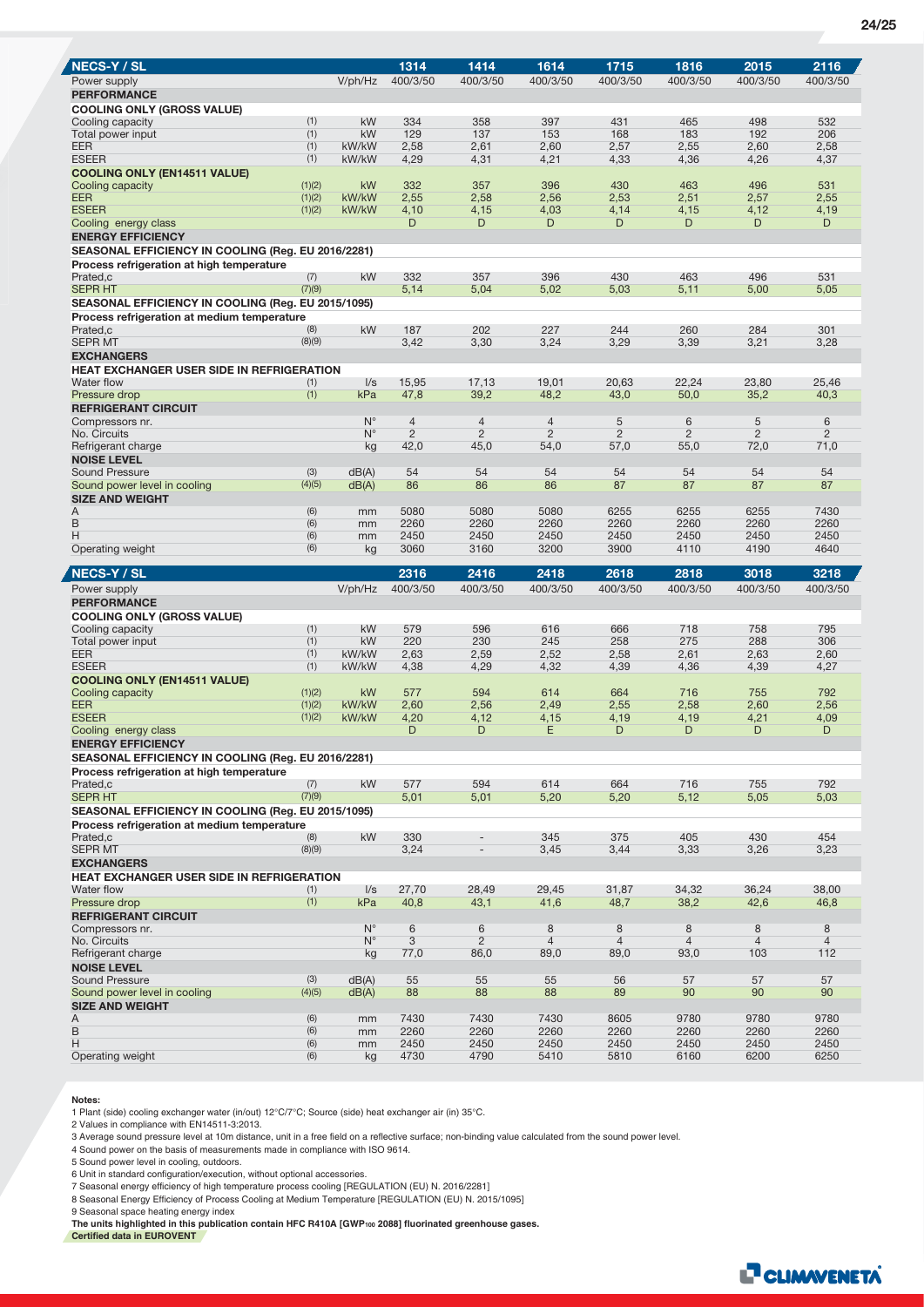

## **NECS-Y 1314-3218 N**

Chiller, air source for outdoor installation C from 334 to 885 kW fr

| <b>NECS-Y / CA</b>                                                    |                  |                                   | 1314                | 1414                    | 1614                      | 1715                | 1816                     | 2015                | 2116                     |
|-----------------------------------------------------------------------|------------------|-----------------------------------|---------------------|-------------------------|---------------------------|---------------------|--------------------------|---------------------|--------------------------|
| Power supply                                                          |                  | V/ph/Hz                           | 400/3/50            | 400/3/50                | 400/3/50                  | 400/3/50            | 400/3/50                 | 400/3/50            | 400/3/50                 |
| <b>PERFORMANCE</b>                                                    |                  |                                   |                     |                         |                           |                     |                          |                     |                          |
| <b>COOLING ONLY (GROSS VALUE)</b>                                     |                  |                                   |                     |                         |                           |                     |                          |                     |                          |
| Cooling capacity                                                      | (1)<br>(1)       | kW<br>kW                          | 370<br>120          | 391<br>125              | 438<br>142                | 481<br>154          | 518<br>166               | 549                 | 591<br>189               |
| Total power input<br><b>EER</b>                                       | (1)              | kW/kW                             | 3,10                | 3,13                    | 3,10                      | 3,12                | 3,11                     | 177<br>3,10         | 3,12                     |
| <b>ESEER</b>                                                          | (1)              | kW/kW                             | 4,45                | 4,48                    | 4,39                      | 4,54                | 4,50                     | 4,42                | 4,48                     |
| <b>COOLING ONLY (EN14511 VALUE)</b>                                   |                  |                                   |                     |                         |                           |                     |                          |                     |                          |
| Cooling capacity                                                      | (1)(2)           | kW                                | 369                 | 390                     | 436                       | 479                 | 515                      | 547                 | 589                      |
| <b>EER</b><br><b>ESEER</b>                                            | (1)(2)<br>(1)(2) | kW/kW<br>kW/kW                    | 3,04                | 3,08                    | 3,04                      | 3,07                | 3,05                     | 3,06                | 3,07                     |
| Cooling energy class                                                  |                  |                                   | 4,22<br>B           | 4,28<br>B               | 4,17<br>B                 | 4,30<br>B           | 4,24<br>B                | 4,23<br>B           | 4,28<br>B                |
| <b>ENERGY EFFICIENCY</b>                                              |                  |                                   |                     |                         |                           |                     |                          |                     |                          |
| SEASONAL EFFICIENCY IN COOLING (Reg. EU 2016/2281)                    |                  |                                   |                     |                         |                           |                     |                          |                     |                          |
| Process refrigeration at high temperature                             |                  |                                   |                     |                         |                           |                     |                          |                     |                          |
| Prated.c<br><b>SEPR HT</b>                                            | (7)<br>(7)(9)    | kW                                | 369                 | 390                     | 436                       | 479                 | 515                      | 547                 | 589                      |
| SEASONAL EFFICIENCY IN COOLING (Reg. EU 2015/1095)                    |                  |                                   | 5,17                | 5,10                    | 5,02                      | 5,38                | 5,36                     | 5,15                | 5,24                     |
| Process refrigeration at medium temperature                           |                  |                                   |                     |                         |                           |                     |                          |                     |                          |
| Prated,c                                                              | (8)              | kW                                | 202                 | 215                     | 245                       | 264                 | 280                      | 307                 | 326                      |
| <b>SEPR MT</b>                                                        | (8)(9)           |                                   | 3,28                | 3,20                    | 3,15                      | 3,48                | 3,51                     | 3,25                | 3,36                     |
| <b>EXCHANGERS</b>                                                     |                  |                                   |                     |                         |                           |                     |                          |                     |                          |
| HEAT EXCHANGER USER SIDE IN REFRIGERATION<br>Water flow               | (1)              | $\sqrt{s}$                        | 17,72               | 18,72                   | 20,97                     | 23,01               | 24,75                    | 26,26               | 28,28                    |
| Pressure drop                                                         | (1)              | kPa                               | 59,0                | 46,8                    | 58,7                      | 53,5                | 61,9                     | 42,9                | 49,8                     |
| <b>REFRIGERANT CIRCUIT</b>                                            |                  |                                   |                     |                         |                           |                     |                          |                     |                          |
| Compressors nr.                                                       |                  | $N^{\circ}$                       | $\overline{4}$      | $\overline{4}$          | $\overline{4}$            | 5                   | 6                        | 5                   | 6                        |
| No. Circuits                                                          |                  | $N^{\circ}$                       | $\overline{2}$      | $\overline{2}$          | $\overline{2}$            | $\overline{2}$      | $\overline{2}$           | $\overline{2}$      | $\overline{2}$           |
| Refrigerant charge<br><b>NOISE LEVEL</b>                              |                  | kg                                | 46,0                | 54,0                    | 54,0                      | 62,0                | 67,0                     | 72,0                | 77,0                     |
| Sound Pressure                                                        | (3)              | dB(A)                             | 65                  | 65                      | 65                        | 64                  | 65                       | 65                  | 65                       |
| Sound power level in cooling                                          | (4)(5)           | dB(A)                             | 97                  | 97                      | 97                        | 97                  | 98                       | 98                  | 98                       |
| <b>SIZE AND WEIGHT</b>                                                |                  |                                   |                     |                         |                           |                     |                          |                     |                          |
| A<br>B                                                                | (6)<br>(6)       | mm<br>mm                          | 5080<br>2260        | 5080<br>2260            | 5080<br>2260              | 6255<br>2260        | 6255<br>2260             | 6255<br>2260        | 7430<br>2260             |
| н                                                                     | (6)              | mm                                | 2450                | 2450                    | 2450                      | 2450                | 2450                     | 2450                | 2450                     |
| Operating weight                                                      | (6)              | kg                                | 3060                | 3100                    | 3130                      | 3800                | 4050                     | 4090                | 4540                     |
|                                                                       |                  |                                   |                     |                         |                           |                     |                          |                     |                          |
|                                                                       |                  |                                   | 2316                |                         | 2418                      | 2618                | 2818                     | 3018                |                          |
| <b>NECS-Y / CA</b><br>Power supply                                    |                  | V/ph/Hz                           | 400/3/50            | 2416<br>400/3/50        | 400/3/50                  | 400/3/50            | 400/3/50                 | 400/3/50            | 3218<br>400/3/50         |
| <b>PERFORMANCE</b>                                                    |                  |                                   |                     |                         |                           |                     |                          |                     |                          |
| <b>COOLING ONLY (GROSS VALUE)</b>                                     |                  |                                   |                     |                         |                           |                     |                          |                     |                          |
| Cooling capacity                                                      | (1)              | kW                                | 633                 | 657                     | 701                       | 740                 | 785                      | 831                 | 885                      |
| Total power input                                                     | (1)              | kW                                | 204                 | 212                     | 225                       | 239                 | 250                      | 266                 | 283                      |
| <b>EER</b><br><b>ESEER</b>                                            | (1)<br>(1)       | kW/kW<br>kW/kW                    | 3,10<br>4,48        | 3,10<br>4,37            | 3,11<br>4,44              | 3,10<br>4,46        | 3,13<br>4,50             | 3,12<br>4,49        | 3,13<br>4,45             |
| <b>COOLING ONLY (EN14511 VALUE)</b>                                   |                  |                                   |                     |                         |                           |                     |                          |                     |                          |
| Cooling capacity                                                      | (1)(2)           | kW                                | 630                 | 655                     | 699                       | 737                 | 782                      | 828                 | 881                      |
| <b>EER</b>                                                            | (1)(2)           | kW/kW                             | 3,06                | 3,05                    | 3,06                      | 3,04                | 3,09                     | 3,07                | 3,07                     |
| <b>ESEER</b><br>Cooling energy class                                  | (1)(2)           | kW/kW                             | 4,27<br>B           | 4,16<br>B               | 4,22<br>B                 | 4,22<br>B           | 4,30<br>B                | 4,28<br>B           | 4,22<br>B                |
| <b>ENERGY EFFICIENCY</b>                                              |                  |                                   |                     |                         |                           |                     |                          |                     |                          |
| SEASONAL EFFICIENCY IN COOLING (Reg. EU 2016/2281)                    |                  |                                   |                     |                         |                           |                     |                          |                     |                          |
| Process refrigeration at high temperature                             |                  |                                   |                     |                         |                           |                     |                          |                     |                          |
| Prated.c<br>SEPR HT                                                   | (7)<br>(7)(9)    | kW                                | 630                 | 655<br>5,06             | 699                       | 737                 | 782                      | 828                 | 881                      |
| SEASONAL EFFICIENCY IN COOLING (Reg. EU 2015/1095)                    |                  |                                   | 5,11                |                         | 5,10                      | 5,10                | 5,07                     | 5,01                | 5,01                     |
| Process refrigeration at medium temperature                           |                  |                                   |                     |                         |                           |                     |                          |                     |                          |
| Prated,c                                                              | (8)              | kW                                | 352                 | 367                     |                           | 403                 |                          |                     |                          |
| <b>SEPR MT</b>                                                        | (8)(9)           |                                   | 3,25                | 3,22                    | $\overline{\phantom{a}}$  | 3,24                | $\overline{\phantom{a}}$ |                     | $\overline{\phantom{a}}$ |
| <b>EXCHANGERS</b><br><b>HEAT EXCHANGER USER SIDE IN REFRIGERATION</b> |                  |                                   |                     |                         |                           |                     |                          |                     |                          |
| Water flow                                                            | (1)              | $\sqrt{s}$                        | 30,26               | 31,43                   | 33,55                     | 35,39               | 37,52                    | 39,72               | 42,31                    |
| Pressure drop                                                         | (1)              | kPa                               | 48,6                | 52,5                    | 54,0                      | 60,0                | 45,6                     | 51,1                | 58,0                     |
| <b>REFRIGERANT CIRCUIT</b>                                            |                  |                                   |                     |                         |                           |                     |                          |                     |                          |
| Compressors nr.<br>No. Circuits                                       |                  | $\mathsf{N}^\circ$<br>$N^{\circ}$ | $6\phantom{1}$<br>3 | $\,6$<br>$\overline{2}$ | $\,8\,$<br>$\overline{4}$ | 8<br>$\overline{4}$ | 8<br>$\overline{4}$      | 8<br>$\overline{4}$ | 8<br>$\overline{4}$      |
| Refrigerant charge                                                    |                  | kg                                | 81,0                | 86,0                    | 89,0                      | 99,0                | 112                      | 112                 | 112                      |
| <b>NOISE LEVEL</b>                                                    |                  |                                   |                     |                         |                           |                     |                          |                     |                          |
| Sound Pressure                                                        | (3)              | dB(A)                             | 66                  | 66                      | 66                        | 66                  | 67                       | 67                  | 67                       |
| Sound power level in cooling                                          | (4)(5)           | dB(A)                             | 99                  | 99                      | 99                        | 99                  | 100                      | 100                 | 100                      |
| <b>SIZE AND WEIGHT</b><br>A                                           | (6)              | mm                                | 7430                | 7430                    | 9780                      | 9780                | 9780                     | 9780                | 9780                     |
| B<br>Н                                                                | (6)<br>(6)       | mm<br>mm                          | 2260<br>2450        | 2260<br>2450            | 2260<br>2450              | 2260<br>2450        | 2260<br>2450             | 2260<br>2450        | 2260<br>2450             |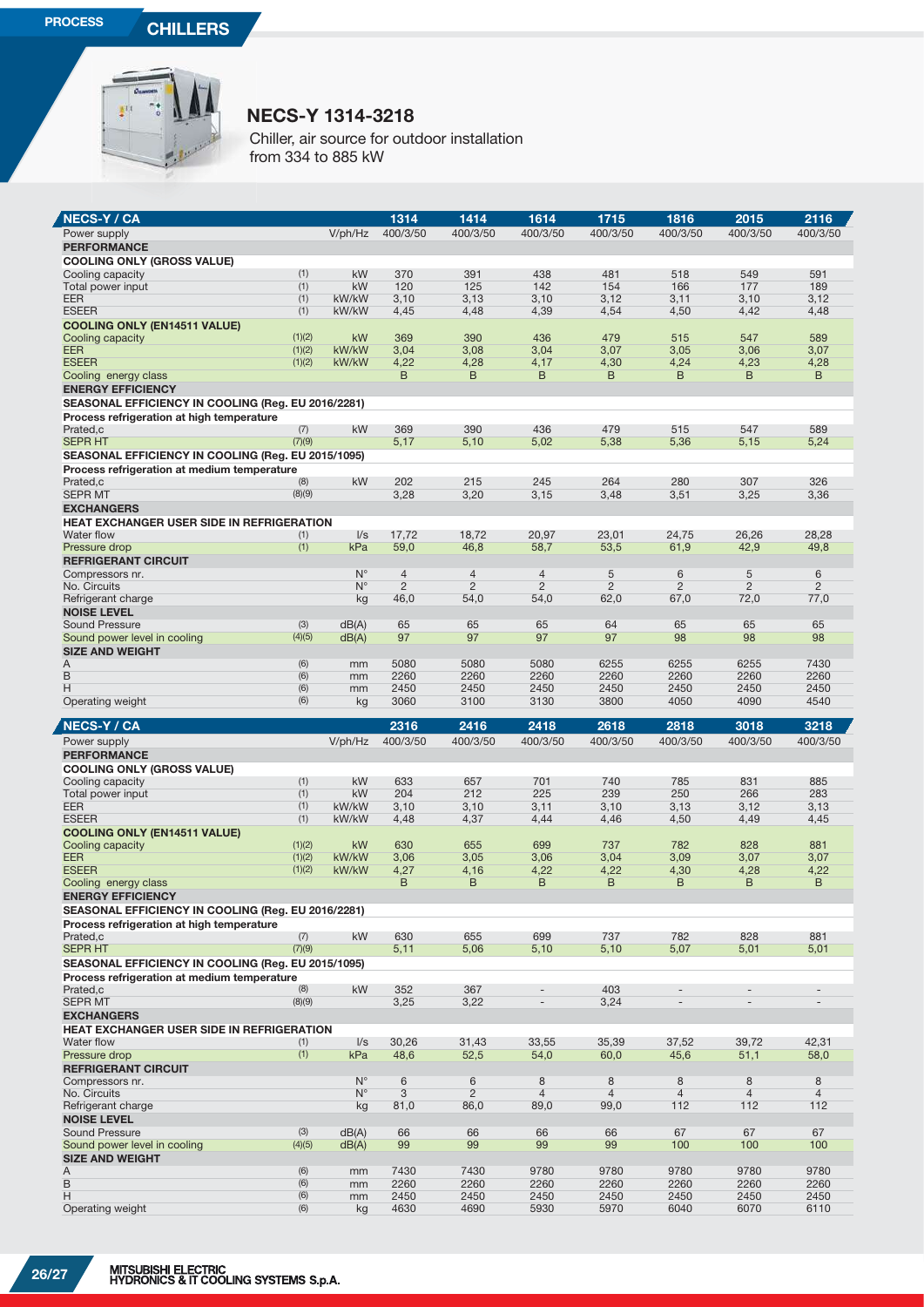

 $\overline{\mathbf{A}}$ 



| <b>NECS-Y / SL-CA</b>                                   |               |                | 1314             | 1414             | 1614             | 1715             | 1816             |
|---------------------------------------------------------|---------------|----------------|------------------|------------------|------------------|------------------|------------------|
| Power supply                                            |               | V/ph/Hz        | 400/3/50         | 400/3/50         | 400/3/50         | 400/3/50         | 400/3/50         |
| <b>PERFORMANCE</b>                                      |               |                |                  |                  |                  |                  |                  |
| <b>COOLING ONLY (GROSS VALUE)</b>                       |               |                |                  |                  |                  |                  |                  |
| Cooling capacity                                        | (1)           | kW             | 370              | 394              | 440              | 481              | 522              |
| Total power input                                       | (1)<br>(1)    | kW<br>kW/kW    | 119              | 126              | 142              | 154              | 167              |
| <b>EER</b><br><b>ESEER</b>                              | (1)           | kW/kW          | 3,11<br>4,57     | 3,12<br>4,56     | 3,11<br>4,44     | 3,12<br>4,54     | 3,12<br>4,58     |
| <b>COOLING ONLY (EN14511 VALUE)</b>                     |               |                |                  |                  |                  |                  |                  |
| Cooling capacity                                        | (1)(2)        | kW             | 369              | 393              | 438              | 480              | 520              |
| <b>EER</b>                                              | (1)(2)        | kW/kW          | 3,07             | 3,08             | 3,06             | 3,08             | 3,08             |
| <b>ESEER</b>                                            | (1)(2)        | kW/kW          | 4,38             | 4,39             | 4,27             | 4,39             | 4,40             |
| Cooling energy class<br><b>ENERGY EFFICIENCY</b>        |               |                | B                | B                | B                | B                | B                |
| SEASONAL EFFICIENCY IN COOLING (Reg. EU 2016/2281)      |               |                |                  |                  |                  |                  |                  |
| Process refrigeration at high temperature               |               |                |                  |                  |                  |                  |                  |
| Prated,c                                                | (7)           | kW             | 369              | 393              | 438              | 480              | 520              |
| <b>SEPR HT</b>                                          | (7)(9)        |                | 5,52             | 5,43             | 5,17             | 5,45             | 5,61             |
| SEASONAL EFFICIENCY IN COOLING (Reg. EU 2015/1095)      |               |                |                  |                  |                  |                  |                  |
| Process refrigeration at medium temperature             |               | kW             | 201              | 215              | 244              | 262              | 280              |
| Prated,c<br><b>SEPR MT</b>                              | (8)<br>(8)(9) |                | 3,54             | 3,42             | 3,22             | 3,44             | 3,58             |
| <b>EXCHANGERS</b>                                       |               |                |                  |                  |                  |                  |                  |
| <b>HEAT EXCHANGER USER SIDE IN REFRIGERATION</b>        |               |                |                  |                  |                  |                  |                  |
| Water flow                                              | (1)           | $\sqrt{s}$     | 17,72            | 18,85            | 21,05            | 22,99            | 24,94            |
| Pressure drop                                           | (1)           | kPa            | 41,9             | 35,9             | 44,8             | 32,9             | 38,7             |
| <b>REFRIGERANT CIRCUIT</b><br>Compressors nr.           |               | $N^{\circ}$    | $\overline{4}$   | $\overline{4}$   | $\overline{4}$   | 5                | 6                |
| No. Circuits                                            |               | $N^{\circ}$    | $\overline{2}$   | $\overline{2}$   | $\overline{2}$   | $\overline{2}$   | $\overline{2}$   |
| Refrigerant charge                                      |               | kg             | 53,0             | 67,0             | 67,0             | 77,0             | 81,0             |
| <b>NOISE LEVEL</b>                                      |               |                |                  |                  |                  |                  |                  |
| <b>Sound Pressure</b>                                   | (3)           | dB(A)          | 53               | 53               | 53               | 54               | 54               |
| Sound power level in cooling<br><b>SIZE AND WEIGHT</b>  | (4)(5)        | dB(A)          | 86               | 86               | 86               | 87               | 87               |
| Α                                                       | (6)           | mm             | 6255             | 6255             | 6255             | 7430             | 7430             |
| B                                                       | (6)           | mm             | 2260             | 2260             | 2260             | 2260             | 2260             |
| Н                                                       | (6)           | mm             | 2450             | 2450             | 2450             | 2450             | 2450             |
| Operating weight                                        | (6)           | kg             | 3490             | 3700             | 3730             | 4400             | 4650             |
|                                                         |               |                |                  |                  |                  |                  |                  |
|                                                         |               |                |                  |                  |                  |                  |                  |
| <b>NECS-Y / SL-CA</b>                                   |               |                | 2015<br>400/3/50 | 2116<br>400/3/50 | 2316<br>400/3/50 | 2416<br>400/3/50 | 2418<br>400/3/50 |
| Power supply<br><b>PERFORMANCE</b>                      |               | V/ph/Hz        |                  |                  |                  |                  |                  |
| <b>COOLING ONLY (GROSS VALUE)</b>                       |               |                |                  |                  |                  |                  |                  |
| Cooling capacity                                        | (1)           | kW             | 550              | 592              | 638              | 662              | 695              |
| Total power input                                       | (1)           | kW             | 177              | 189              | 204              | 213              | 223              |
| <b>EER</b><br><b>ESEER</b>                              | (1)<br>(1)    | kW/kW<br>kW/kW | 3,11<br>4,52     | 3,13<br>4,60     | 3,12<br>4,59     | 3,11<br>4,53     | 3,12<br>4,58     |
| <b>COOLING ONLY (EN14511 VALUE)</b>                     |               |                |                  |                  |                  |                  |                  |
| Cooling capacity                                        | (1)(2)        | kW             | 549              | 590              | 636              | 660              | 693              |
| <b>EER</b>                                              | (1)(2)        | kW/kW          | 3,08             | 3,08             | 3,08             | 3,06             | 3,09             |
| <b>ESEER</b>                                            | (1)(2)        | kW/kW          | 4,35<br>B        | 4,40<br>B        | 4,39<br>B        | 4,33<br>B        | 4,43<br>B        |
| Cooling energy class<br><b>ENERGY EFFICIENCY</b>        |               |                |                  |                  |                  |                  |                  |
| SEASONAL EFFICIENCY IN COOLING (Reg. EU 2016/2281)      |               |                |                  |                  |                  |                  |                  |
| Process refrigeration at high temperature               |               |                |                  |                  |                  |                  |                  |
| Prated,c                                                | (7)           | kW             | 549              | 590              | 636              | 660              | 693              |
| <b>SEPR HT</b>                                          | (7)(9)        |                | 5,28             | 5,46             | 5,28             | 5,30             | 5,55             |
| SEASONAL EFFICIENCY IN COOLING (Reg. EU 2015/1095)      |               |                |                  |                  |                  |                  |                  |
| Process refrigeration at medium temperature<br>Prated.c | (8)           | kW             | 305              | 324              | 353              | 368              | 374              |
| <b>SEPR MT</b>                                          | (8)(9)        |                | 3,28             | 3,43             | 3,31             | 3,32             | 3,54             |
| <b>EXCHANGERS</b>                                       |               |                |                  |                  |                  |                  |                  |
| <b>HEAT EXCHANGER USER SIDE IN REFRIGERATION</b>        |               |                |                  |                  |                  |                  |                  |
| Water flow                                              | (1)           | I/s            | 26,32            | 28,29            | 30,52            | 31,68            | 33,25            |
| Pressure drop<br><b>REFRIGERANT CIRCUIT</b>             | (1)           | kPa            | 36,8             | 42,5             | 44,7             | 48,1             | 35,8             |
| Compressors nr.                                         |               | $N^{\circ}$    | 5                | $\,6$            | $\,6$            | 6                | 8                |
| No. Circuits                                            |               | $N^{\circ}$    | $\overline{2}$   | $\overline{2}$   | 3                | $\overline{2}$   | $\overline{4}$   |
| Refrigerant charge                                      |               | kg             | 86,0             | 91,0             | 96,0             | 98,0             | 98,0             |
| <b>NOISE LEVEL</b>                                      |               |                |                  |                  |                  |                  |                  |
| <b>Sound Pressure</b><br>Sound power level in cooling   | (3)<br>(4)(5) | dB(A)<br>dB(A) | 54<br>87         | 54<br>87         | 55<br>88         | 55<br>88         | 55<br>88         |
| <b>SIZE AND WEIGHT</b>                                  |               |                |                  |                  |                  |                  |                  |
| Α                                                       | (6)           | mm             | 7430             | 8605             | 8605             | 8605             | 9780             |
| B                                                       | (6)           | mm             | 2260             | 2260             | 2260             | 2260             | 2260             |
| Η<br>Operating weight                                   | (6)<br>(6)    | mm<br>kg       | 2450<br>4510     | 2450<br>4990     | 2450<br>5360     | 2450<br>5360     | 2450<br>6100     |